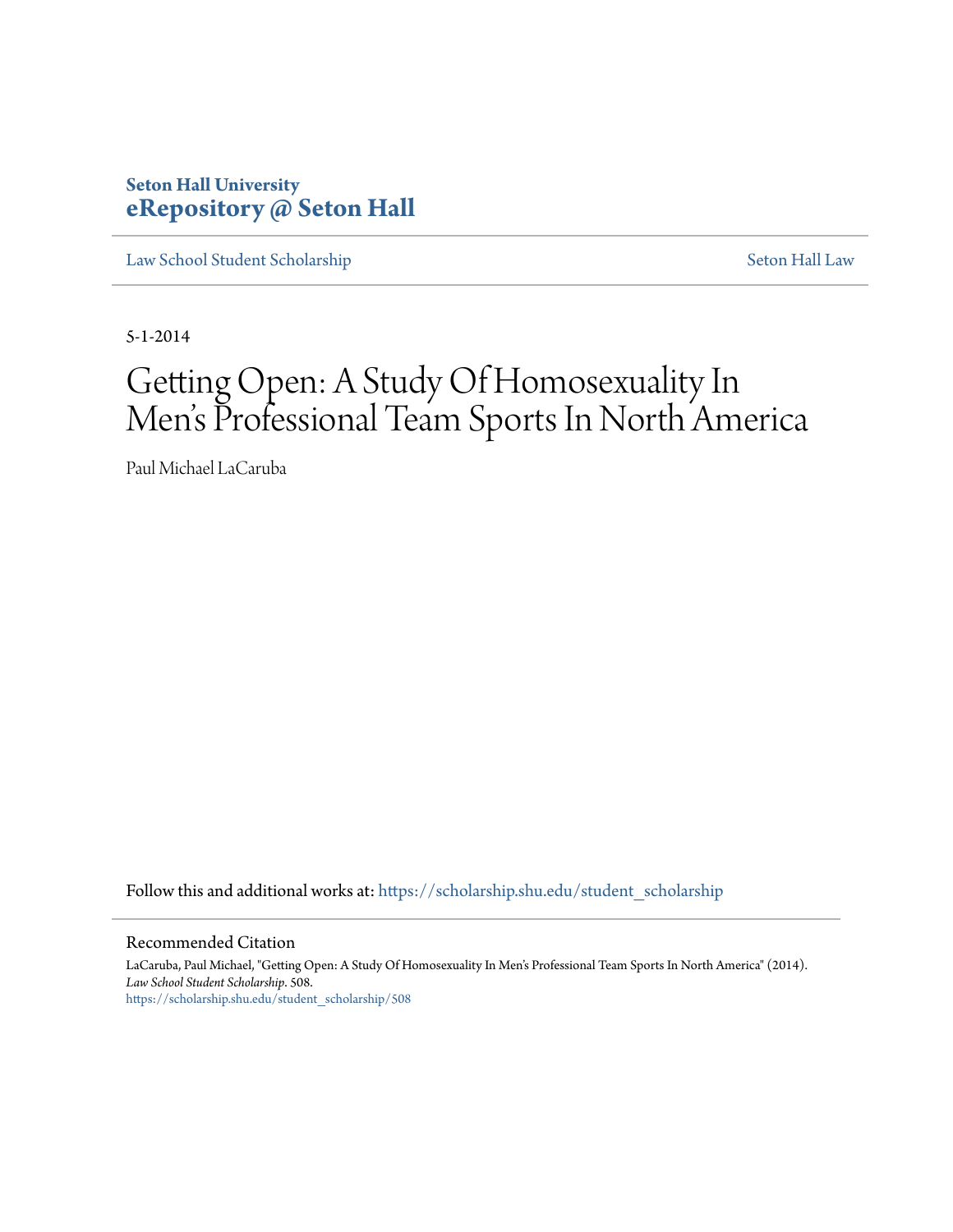# **Getting Open**

A study of homosexuality in men's professional team sports in North America.

Paul LaCaruba Seton Hall University School of Law Gender and Sexuality Law, Spring 2013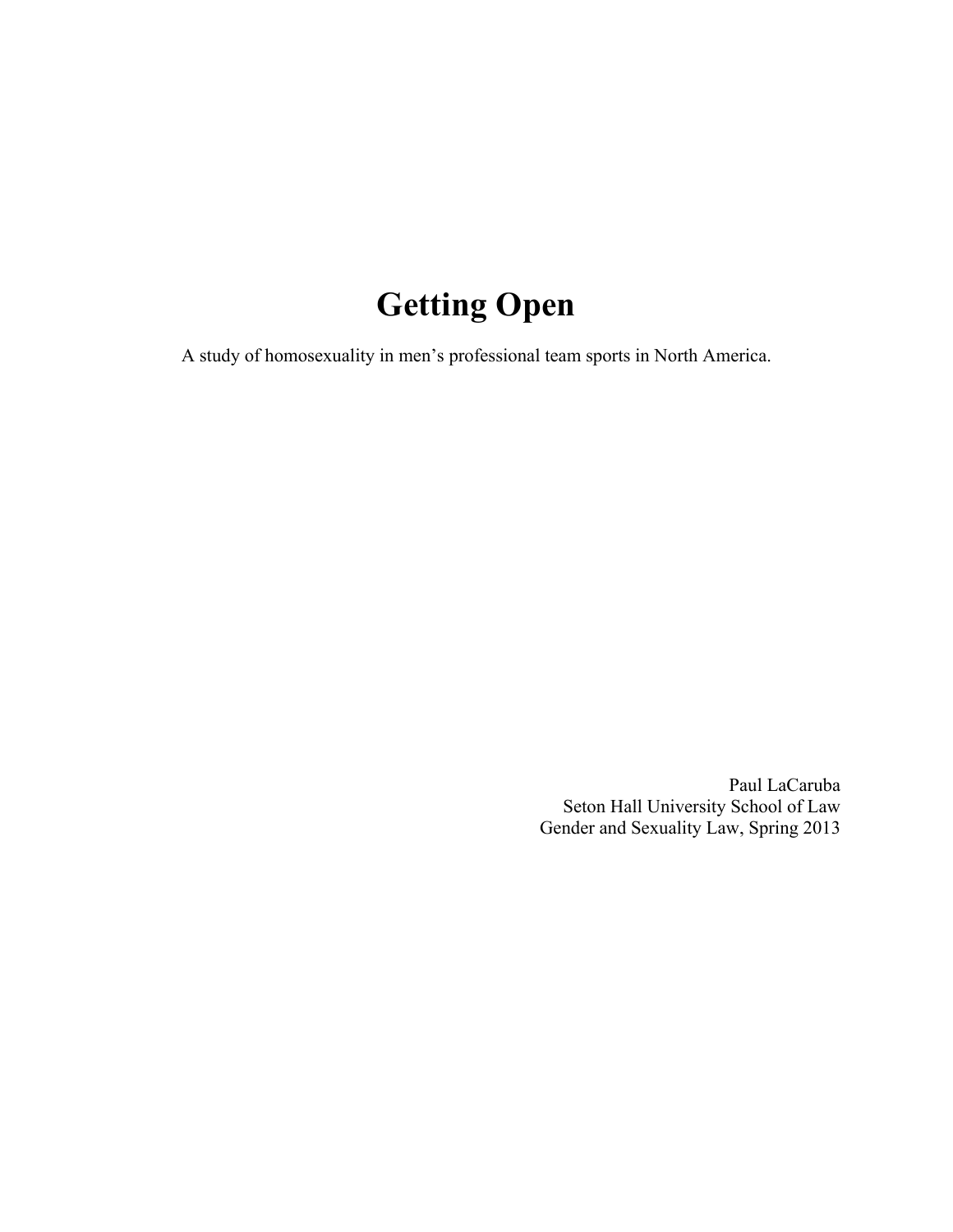# **Preface**

On Monday, April 29, National Basketball Association (NBA) veteran center Jason Collins became the first active player in North America's four major men's professional team sports to publicly disclose his homosexuality.<sup>1</sup> Collins did so on his own terms, penning his own announcement for the May 6 issue of *Sports Illustrated*. He began, "I'm a 34-year-old NBA center. I'm black. And I'm gay.''

I didn't set out to be the first openly gay athlete playing in a major American team sport. But since I am, I'm happy to start the conversation. I wish I wasn't the kid in the classroom raising his hand and saying, "I'm different." If I had my way, someone else would have already done this. Nobody has, which is why I'm raising my hand. $2$ 

Collins is a journeyman; he has played for six teams in 12 seasons, most recently as a reserve with the Washington Wizards after a midseason trade from the Boston Celtics. His announcement came days after his team was eliminated from playoff contention. Collins is now a free agent, looking for a new contract to finish out his career. Assuming Collins lands on a roster and steps on the court for the 2013-14 NBA regular season, his career will be forever remembered as a milestone in sports.

Within his announcement, Collins acknowledged critical events over the last year that brought him to the tipping point: the Boston bombings, the U.S. Supreme Court arguments for same-sex marriage, and the support received from family and friends, including college roommate Rep. Joe Kennedy III (D-Mass.).<sup>3</sup> At the time of the announcement, however, Collins

<u>I Jason Collins, *Why NBA center Jason Collins is coming out now*, SPORTS ILLUSTRATED (Apr. 29, 2013)</u> 11:01 AM), http://sportsillustrated.cnn.com/magazine/news/20130429/jason-collins-gay-nbaplayer/#ixzz2RtvcK0Jd.

 $^{2}$  *Id.* 

<sup>3</sup> *Id.*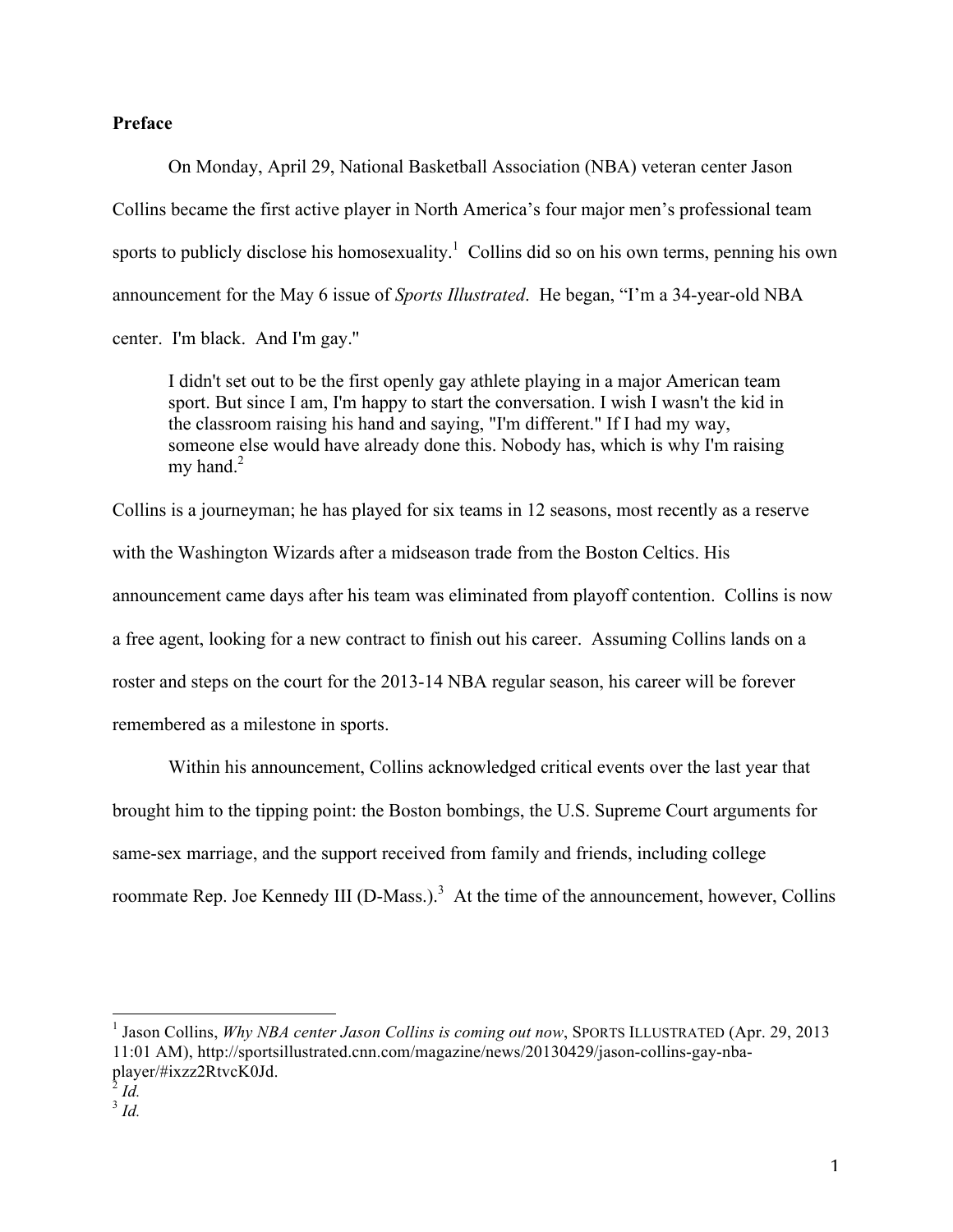had not come out to anyone in the NBA and thus had received no prior support from within the institution $4$ 

Loyalty to my team is the real reason I didn't come out sooner. When I signed a free-agent contract with Boston last July, I decided to commit myself to the Celtics and not let my personal life become a distraction. When I was traded to the Wizards, the political significance of coming out sunk in. I was ready to open up to the press, but I had to wait until the season was over.<sup>5</sup>

Collins also noted that he was comforted by the shift in public opinion on gay rights issues over the last ten years, but cautiously warned, "We still have so much father to go."<sup>6</sup>

This paper was written at a time before Jason Collins bravely stepped forward. Yet, while men's professional team sport in North America now has an openly gay player, the institution of sport still has a long way to go in terms of fostering an environment that welcomes and protects this minority. I argue that many, if not all of the principles set forth below are still applicable in some way. Collins's announcement touches on many of the issues and challenges raised in this paper, many which validate and enlighten our theories, and some which ask us to consider others. As an example, Collins's age and status (a 34-year-old veteran) falls within the projected zone of comfort thought to be necessary to overcome certain fears (financial, social, etc.) and become the first player to come out. Interestingly though, Collins seemingly did not collect support from the coach, general manager, owner and league prior to the announcement. As Collins is currently an unrestricted free agent, executives are now likely to monitor how players around the league react to the disclosure before engaging in negotiations and

 $\int_5^4$  *Id.* 

<sup>&</sup>lt;sup>6</sup> Collins, *supra* note 1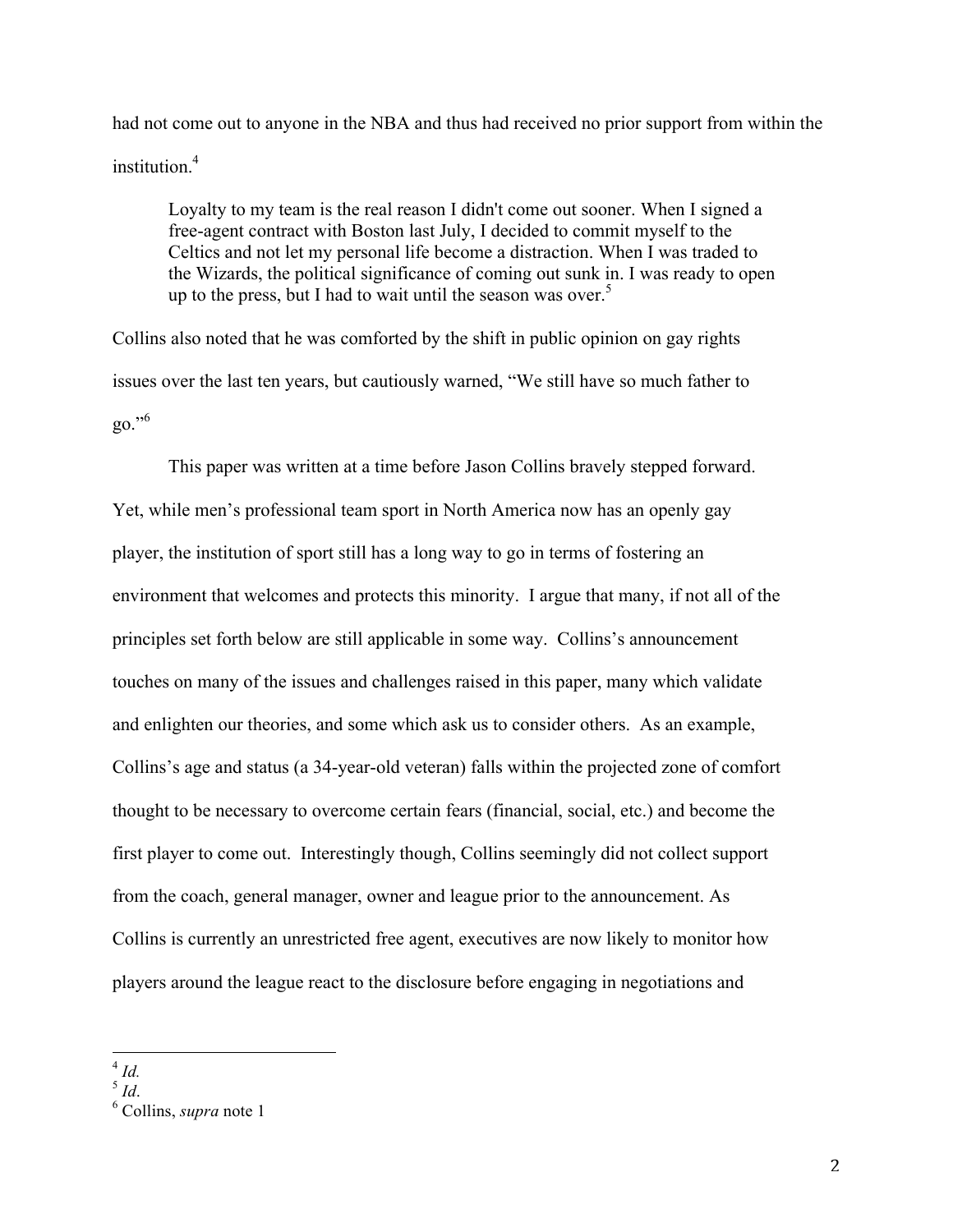offering Collins (or, on the other hand, highly homophobic players) a contract to play on their team.

Collins spoke to a number of issues within his statement, such as the conflict

between homosexuality and masculinity, and what it takes to be accepted in sport:

I go against the gay stereotype, which is why I think a lot of players will be shocked: That guy is gay? But I've always been an aggressive player, even in high school. Am I so physical to prove that being gay doesn't make you soft? Who knows? That's something for a psychologist to unravel. My motivations, like my contributions, don't show up in box scores, and frankly I don't care about stats. Winning is what counts. I want to be evaluated as a team player.<sup>7</sup>

Collins talked about his fears, and covering his tracks for the majority of his career:

By its nature, my double life has kept me from getting close to any of my teammates. Early in my career I worked hard at acting straight, but as I got more comfortable in my straight mask it required less effort…. When I was younger I dated women. I even got engaged. I thought I had to live a certain way. I thought I needed to marry a woman and raise kids with her. I kept telling myself the sky was red, but I always knew it was blue. $8<sup>8</sup>$ 

He anticipated the response from fellow players, and went so far as to attempt to quell fears

about sharing the highly homoerotic locker room space, stating, "I've taken plenty of showers in

12 seasons. My behavior wasn't an issue before, and it won't be one now. My conduct won't

change."<sup>9</sup>

Moments after the announcement went live, Collins received support from much

of his NBA brethren, as well as Wizards' management and NBA Commissioner David

Stern. From outside the NBA world, support came from all directions, including

President Bill Clinton, Martina Navratilova, Spike Lee, Michael Strahan and many

 $\int_{8}^{7}$ *Id.* 

 $\int_{0}^{\infty}$  *Id.* 

<sup>!!!!!!!!!!!!!!!!!!!!!!!!!!!!!!!!!!!!!!!!!!!!!!!!!!!!!!!</sup>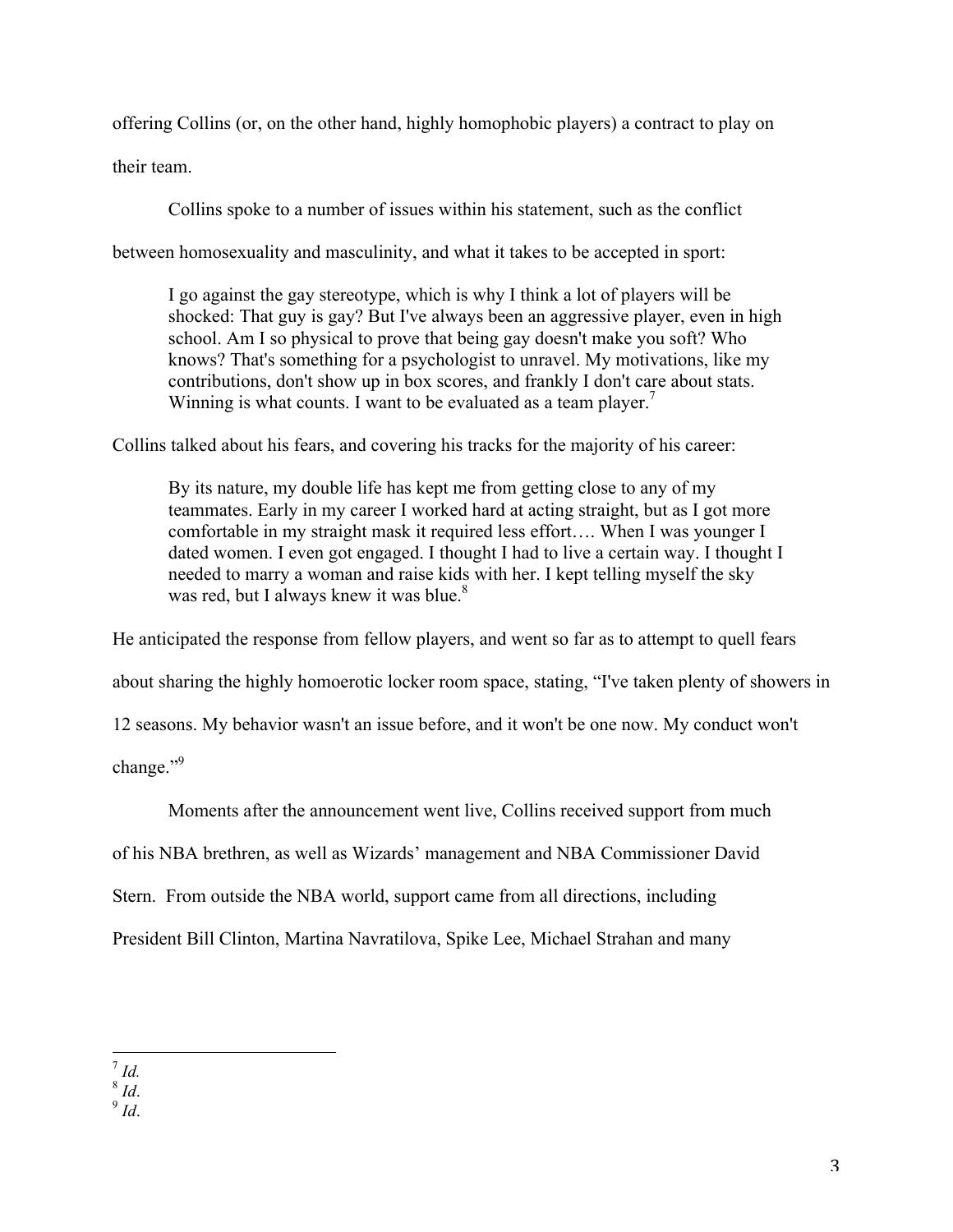others.<sup>10</sup> The vast majority of Twitter users supported Collins, according to data pulled by the social media analytics firm Topsy around 1:30 p.m. EDT on the day of the announcement.<sup>11</sup> For the specific term "Jason Collins," there were  $36,967$  tweets expressing explicitly positive sentiment, while  $8.942$  tweets were negative.<sup>12</sup> Meanwhile, Collins's follower count climbed from less than 4,000 followers before the announcement to over 35,000 in under four hours. And that is not a meaningless number — it speaks to the support he's receiving and grants him a much larger platform in the new role he has accepted. However, this unique platform is available only under the circumstance that his career continues.

One N.B.A. scout estimated that Collins had a 25 percent chance of making an opening-night roster next season, based solely on his basketball skills. But a general manager for another team predicted that Collins would be back in the league because of his reputation as a solid teammate and leader. That general manager said that Collins's disclosure of his sexuality could even appeal to a forward-thinking owner. $^{13}$ 

Collins's future will also lead to a new understanding of a gay athlete's marketability, as well as

how an organization might fair, from a sponsorship perspective, with a gay athlete on the roster.

<sup>10</sup> Benjamin Hoffman, *Players Voice Support of Collins on Twitter*, N.Y. TIMES (Apr. 29, 2013), http://www.nytimes.com/2013/04/30/sports/basketball/players-voice-support-of-jason-collins-ontwitter.html?\_r=0.<br><sup>11</sup> Sam Laird, *Jason Collins Is the Toast of Twitter After Coming Out*, MASHABLE.COM (Apr. 29, 2013

<sup>4:30</sup> PM), http://mashable.com/2013/04/29/jason-collins-twitter (the numbers reported illustrate a four to one ratio in favor of positive comments).

<sup>&</sup>lt;sup>12</sup> *Id*.; *see also* Hoffman, *supra* note 10 (One of the few negative messages from professional athletes came from Mike Wallace, a Miami Dolphins wide receiver, who said, "All these beautiful women in the world and guys wanna mess with other guys." Wallace has since deleted the message.).

<sup>13</sup> Howard Beck & John Branch, *With the Words 'I'm Gay,' an N.B.A. Center Breaks a Barrier*, N.Y. TIMES, Apr. 29, 2013, *available at* http://www.nytimes.com/2013/04/30/sports/basketball/nba-centerjason-collins-comes-out-as-gay.html?\_r=0.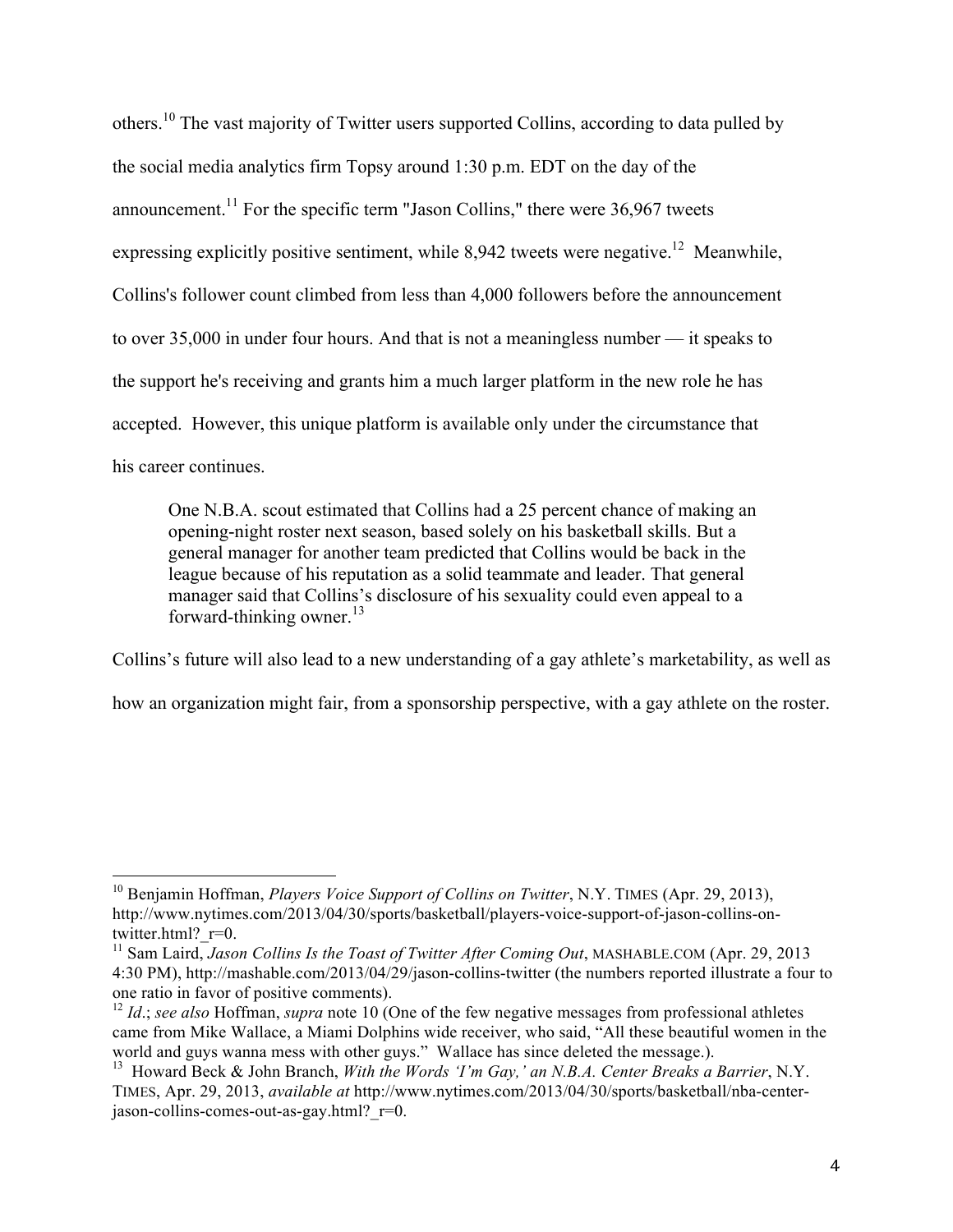According to Baker Street Advertising Executive Bob Dorfman, the LGBT market is "close to a \$1 trillion market in buying power" and "there is a lot of opportunity there."<sup>14</sup>

Though Collins has put the wheels in motion to begin tearing the seams of this barrier down, his experience this off-season as a free agent and the potential continuation of his professional career this fall will be extremely telling. The world waits to see how Collins is received and treated by executives, teammates, opponents, fans, sponsors and other stakeholders. An entirely new paper could be written analyzing Jason Collins and his effect on sport and society one year from now. Without dismissing the great importance of this announcement in any way, or the next few that may imminently follow, I suggest that the institution of sport as a whole still needs to address underlying issues of homophobia, its views and portrayals of masculinity and the policies and enforcement mechanisms available to assist all gay athletes in coming out, on their own terms, regardless of who they are, what sport they play, their age or career statistics. The archaic model of masculinity within the institution of sport must be broken.

#### **I. Introduction**

Sport, particularly professional men's team sport, remains one of the last bastions of cultural and institutional homophobia in North America.<sup>15</sup> The institution produces an orthodox form of masculinity that is rigid and exclusive for many types of men.<sup>16</sup> Scholars such as Eric Anderson and Brian Pronger believe that sport is predicated upon homophobia, so much so that many (ostensibly heterosexual) athletes maintain that the hyper-masculinity exhibited in sports nullifies the possibility of gays even existing in their space, even though they are well aware that

<sup>&</sup>lt;sup>14</sup> Rachel Brady, *Can an openly-gay athlete help Nike sell shoes?*, THE GLOBE AND MAIL (Apr. 29, 2013), http://www.theglobeandmail.com/life/can-an-openly-gay-athlete-help-nike-sell-shoes-a-marketing-expertdishes-on-jason-collins-future-endorsement-prospects/article11616065/?cmpid=rss1.<br><sup>15</sup> ERIC ANDERSON, IN THE GAME 13 (2005).

<sup>&</sup>lt;sup>16</sup> BRIAN PRONGER, THE ARENA OF MASCULINITY 181 (1990).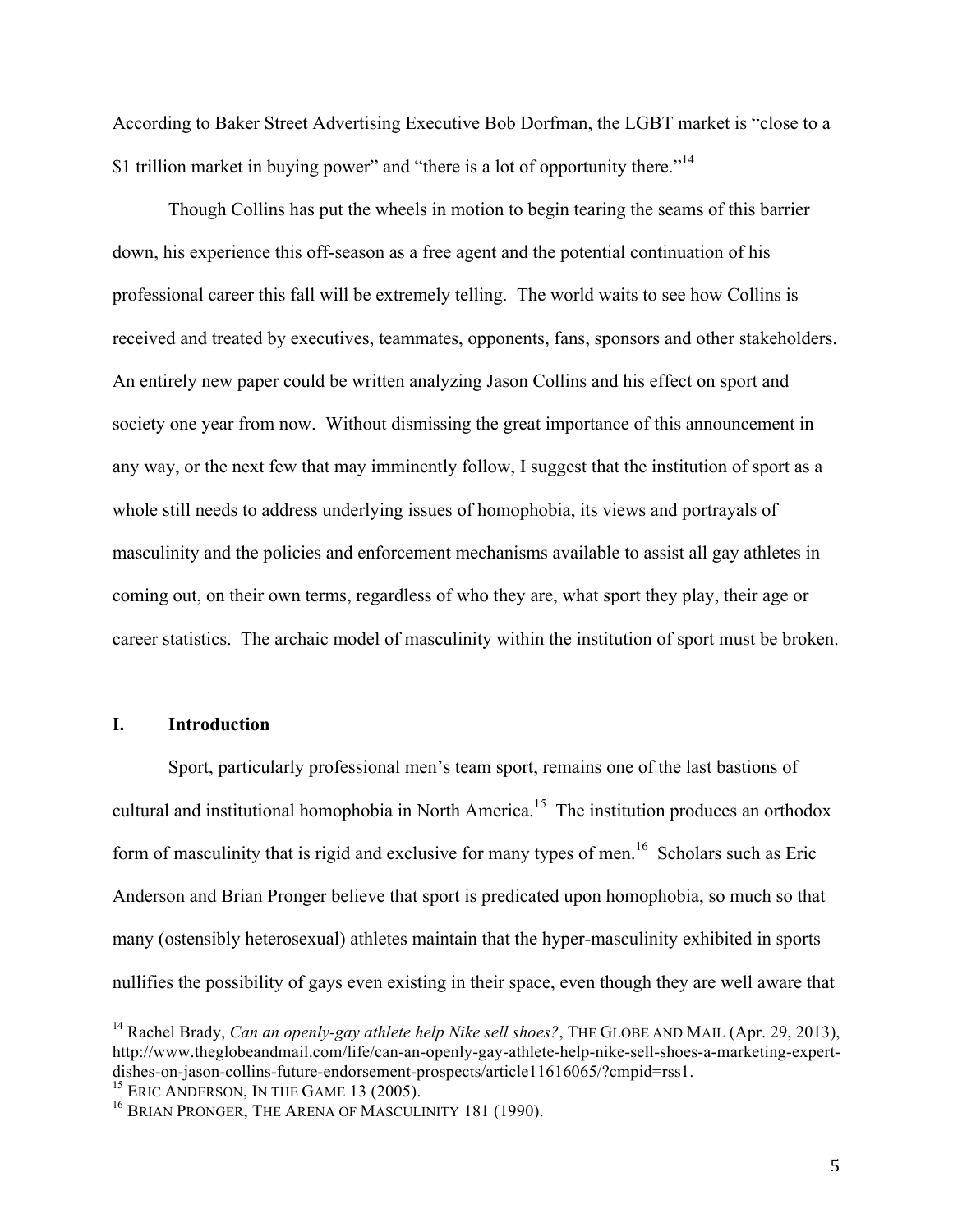gay men exist in large numbers in the culture at large. To these athletes, homosexuality is synonymous with physical weakness and emotional frailty.<sup>17</sup> Therefore, to them, the term "gay athlete" remains an oxymoron.

In many important respects, the difference between an athlete who is homosexual and one who is heterosexual is nonexistent. Sexuality has no bearing on the hitting of tennis balls, speed of skating, height of jumping, precision on gymnastic apparatus, or any other strictly athletic phenomenon. But in our culture athletics has more than purely athletic significance. And sexuality is not just a matter of the pleasure of flesh meeting flesh. Both sexuality and athletics draw meaning from our culture's myths of sexuality and gender. Because homosexuality and athletics express contradictory attitudes to masculinity, violation and compliance respectively, their coexistence in one person is a paradox, the stuff of irony.<sup>18</sup>

It should be noted that this paper addresses the issue of gay men in professional team

sports. This is not to say, however, that the examination of bisexuals, lesbians and the transgendered in sport is of any less importance. One question this paper does not address, however, is whether gay athletes at this elite level of sport exist or not; it assumes they do, as a number of closeted professional athletes have taken part in interviews and,<sup>19</sup> in recent years, more athletes have emerged as homosexual upon retirement.<sup>20</sup>

About 4,000 players spent time on active rosters in the National Basketball Association (NBA), National Hockey League (NHL), National Football League (NFL) and Major League Baseball (MLB) in 2012. Crude estimates of the percentage of the general population that identifies as being gay have varied greatly. Perhaps the most recent and acknowledged survey came from the Williams Institute (UCLA), which estimated that 3.5 percent of adults in the

<sup>!!!!!!!!!!!!!!!!!!!!!!!!!!!!!!!!!!!!!!!!!!!!!!!!!!!!!!!</sup> <sup>17</sup> ANDERSON, *supra* note 15, at 13.

<sup>18</sup> PRONGER, *supra* note 16, at 3.

<sup>&</sup>lt;sup>19</sup> *See* ANDERSON, *supra* note 15, at 18 (documenting interviews with active, gay professional athletes).  $20$  The most well-known, openly gay, male professional athletes in team sports include John Amaechi (NBA), Wade Davis (NFL), Kwame Harris (NFL), David Kopay (NFL), Robbie Rogers (USA Soccer), Esera Tuaolo (NFL). All came out after retirement.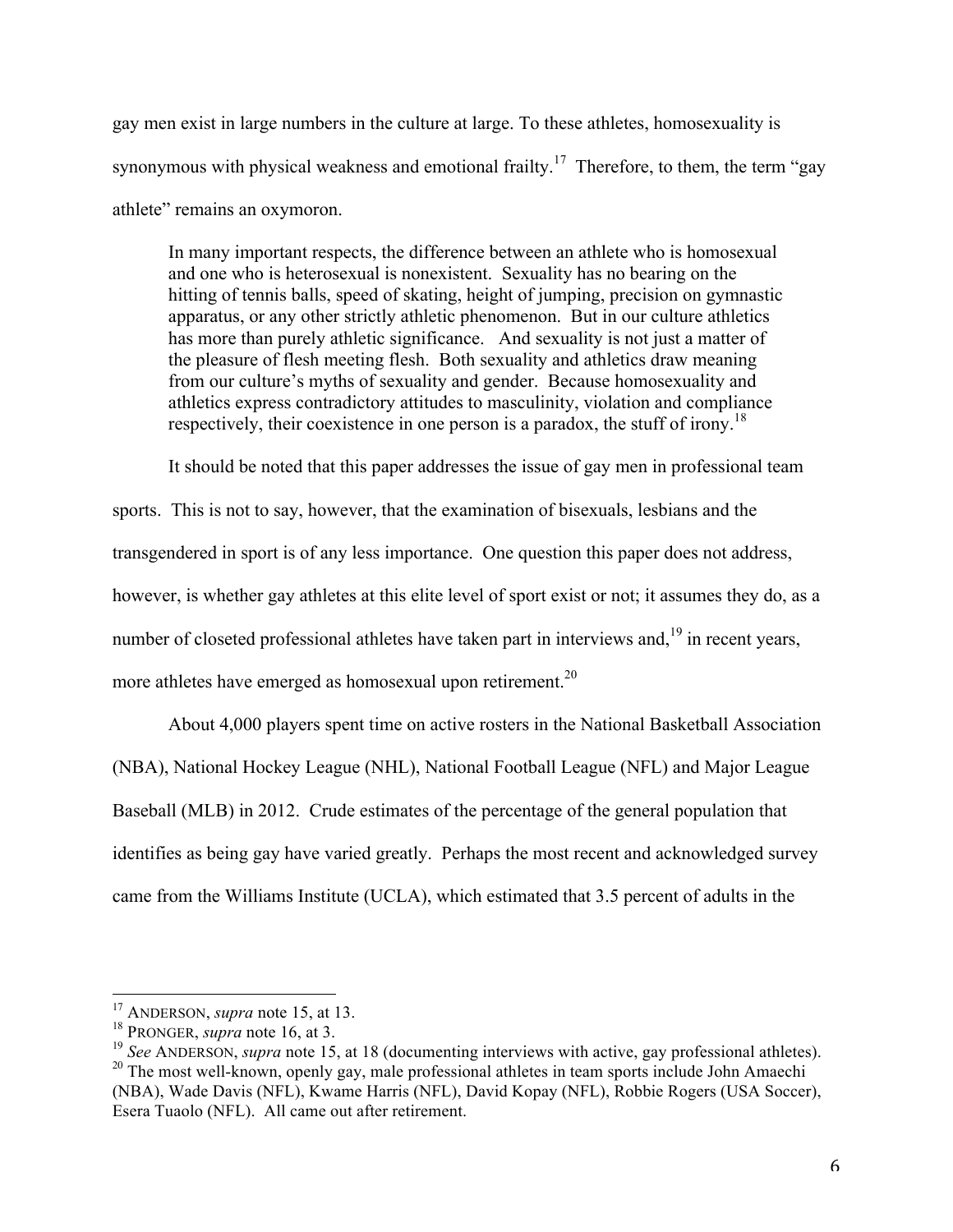United States identify as lesbian, gay, or bisexual.<sup>21</sup> "The question of whether gay athletes are overrepresented or underrepresented in team sports is theoretically unanswerable because the question is too vague and definitions of sexuality are simply too fluid."<sup>22</sup> Regardless, the statistics make it a near certainty that there are at least a few homosexuals among the thousands of athletes playing in the four major professional sports leagues today. Yet not one is openly gay. Not this year, not last year, not ever.<sup>23</sup>

The weight of empirical evidence suggests that gay athletes are exceedingly underrepresented in sports at the professional level. This conclusion rests on various reasoning. One theory is that, at an earlier point in their career, the hostility of sport and the homophobic environment of the locker room forces homosexual athletes out.<sup>24</sup> A second theory is that gay athletes typically experience an estrangement from sport before the pros, alienation that logically leads them to quit.<sup>25</sup> A third, less common theory is that once closeted gay men come out, they no longer need a façade of sport to prove to themselves or others that they are a true man, in the macho sense of the word.<sup>26</sup>

Other research suggests, however, that gay athletes may actually be overrepresented in team sports. This theory holds that that gay males who feel motivated to conceal their gay identity from others may actually be attracted to team sports and remain within them for longer

<sup>21</sup> GARY J. GATES, Willams Inst., HOW MANY PEOPLE ARE LESBIAN, GAY, BISEXUAL, AND TRANSGENDER*,* (Apr. 2011), http://williamsinstitute.law.ucla.edu/wp-content/uploads/Gates-How-Many-People-LGBT-Apr-2011.pdf. <sup>22</sup> ANDERSON, *supra* note 15, at 51.

<sup>&</sup>lt;sup>23</sup> Collins, *supra* note 1 (As noted above, NBA center Jason Collins, on April 29, 2013, became the first active player in men's professional team sports in North America to publicly disclose his homosexuality.).

<sup>24</sup> ANDERSON, *supra* note 15, at 53.

<sup>25</sup> *Id.* at 96.

<sup>26</sup> *Id.* at 53.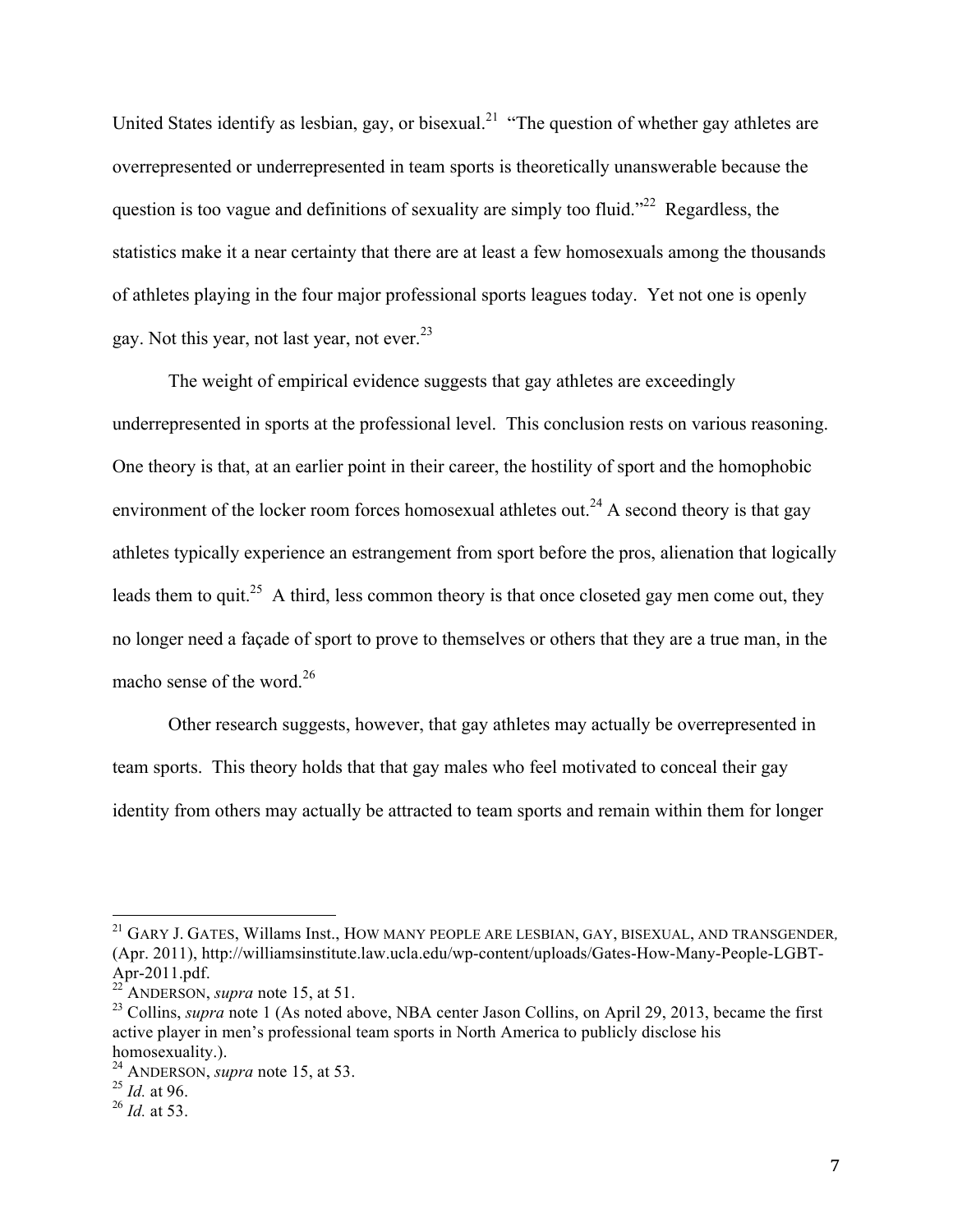periods of time.<sup>27</sup> From the outset, gay males who recognized their same-sex attractions early may have joined team sports with the hope that the masculinity embedded in sport would protect them from suspicion of their true orientation. Possibly, these gay athletes may have even hoped that the masculine enterprise might actually alter their sexual desires. In addition, adolescent males unaware of their same-sex desires might find themselves attracted to team sports without consciously recognizing the homoeroticism within the game.<sup>28</sup>

Although conventional wisdom might suggest that gay men would be repelled by the homophobia within sports, some gay men might actually be desperate both to prove their masculinity (to self or others) and to hide their sexuality. The use of violent language and behaviors of masculinity found within the gridiron, ball-field or on the ice effectively do this. Supporting this contention, retired professional gay NFL player David Kopay told Eric Anderson that he was particularly intense on the field as a way of proving that he was in no way less of a man because he was gay.<sup>29</sup> At bottom, though, there is, of course, no reputable study that would suggest gay male athletes enjoy their sport any less than their heterosexual teammates. Thus, gay male athletes may not need an ulterior motive for becoming involved in and continuing to play professional team sports.

Adding weight to the notion that gay players most definitely exist in men's team professional sports today, Michael Messner's 1998 anonymous survey of 175 NFL first-year players found that players are not resolute that their teams are entirely heterosexual.<sup>30</sup> While none of the 175 players admitted to being, 43.4% believed that there are at least some gay players on their teams, and 8.3% claimed to be aware (or reasonably sure) of gay players on their

<sup>&</sup>lt;sup>27</sup> *Id.* at 53.

<sup>28</sup> *Id.* at 54.

<sup>29</sup> ANDERSON, *supra* note 15, at 43.

<sup>30</sup> *Id.* at 15.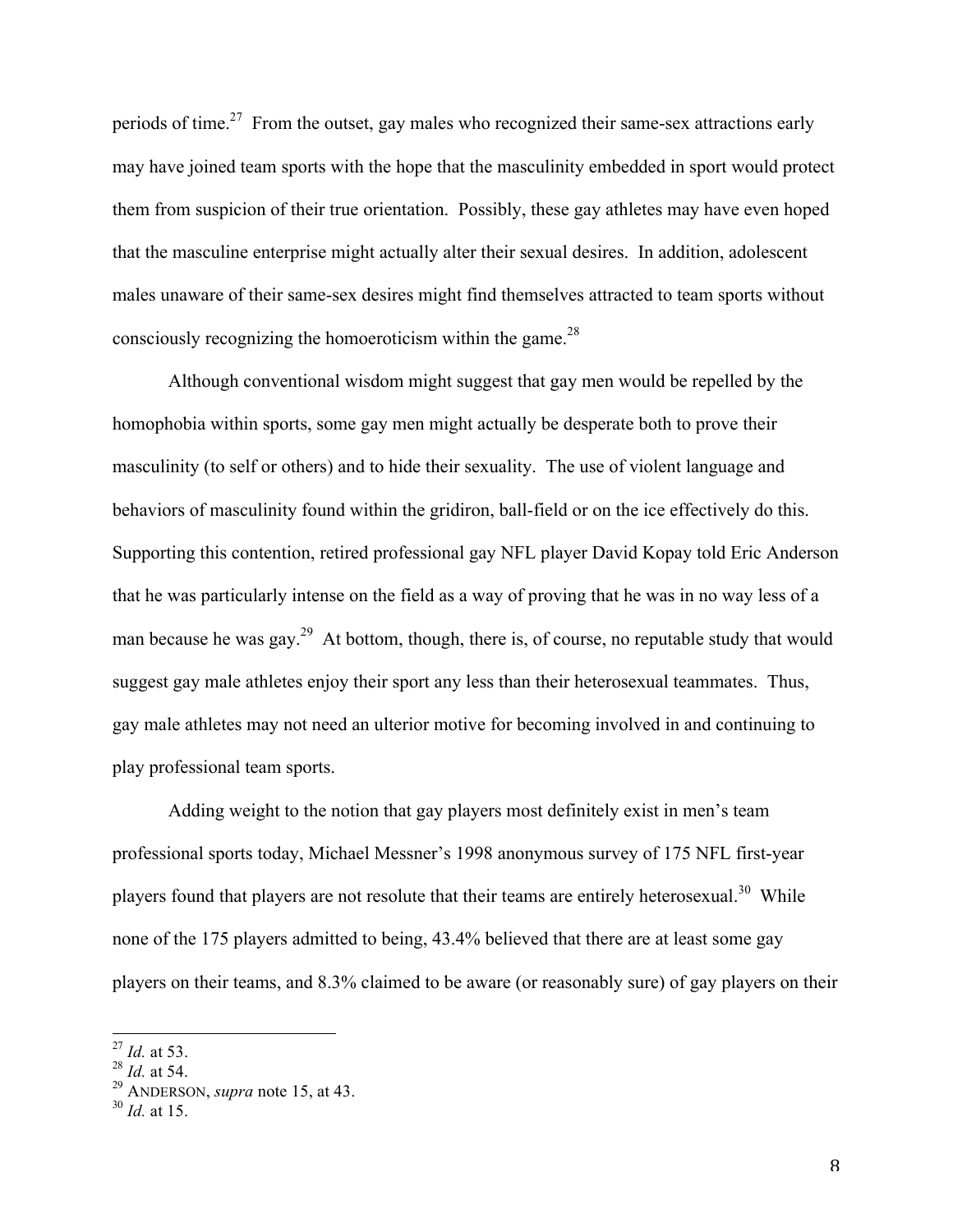team. All players believed less than 7% of the NFL was gay, at the time. Most interestingly, however, five of the 175 first-year players indicated that they were "friends with a homosexual player," a surprisingly high number when one considers that these were players who had only been in the league for a year and, therefore, had yet to truly develop social networks of trust.

Anderson believes there is a major cultural shift occurring that is just now reaching the industry:

Our culture seems to be in the beginning of a surge in which gay athletes are increasingly coming out of the closet. This is not surprising because research shows that as cultural homophobia declines, people increasingly come out of the closet. This is perhaps due to a nexus of factors that include the increased networking of gay youth via the Internet, improved legislation for the protection of gay and lesbian citizens, and the dramatic reduction in cultural and institutional homophobia that has occurred in the United States since 1993.<sup>31</sup>

Sport, for better or for worse, is a major driver of social influence today. It has the ability to lead policy, but it also has shown the tendency, especially in the realm of masculinity and homophobia, to lag behind. If everything changes around sport, the industry will either have to alter its behavior or it will lose its social significance and be viewed as a vestige of an archaic model of masculinity.

This paper explores why, even though public opposition to same-sex marriage and gay rights is rapidly eroding in the United States and Canada,<sup>32</sup> the locker rooms and clubhouses of North America's four major sports leagues (NBA, NFL, NHL and MLB) remain among the last bastions of homophobia. It explores the culture of masculinity in the locker room; documents the opposition to homosexuality in sports; questions what true hurdles, mental or otherwise, exist

<sup>31</sup> *Id*. at 44.

<sup>32</sup> Press Release, Quinnipiac University, *American Catholics Support Same-Sex Marriage* (Mar. 8, 2013) ("American voter support for same-sex marriage is inching up and now stands at 47 - 43 percent…. This compares to a 48 - 46 percent statistical tie among all voters on same-sex marriage December 5 and reverses the 55 - 36 percent opposition in a July, 2008, survey by the independent Quinnipiac University.").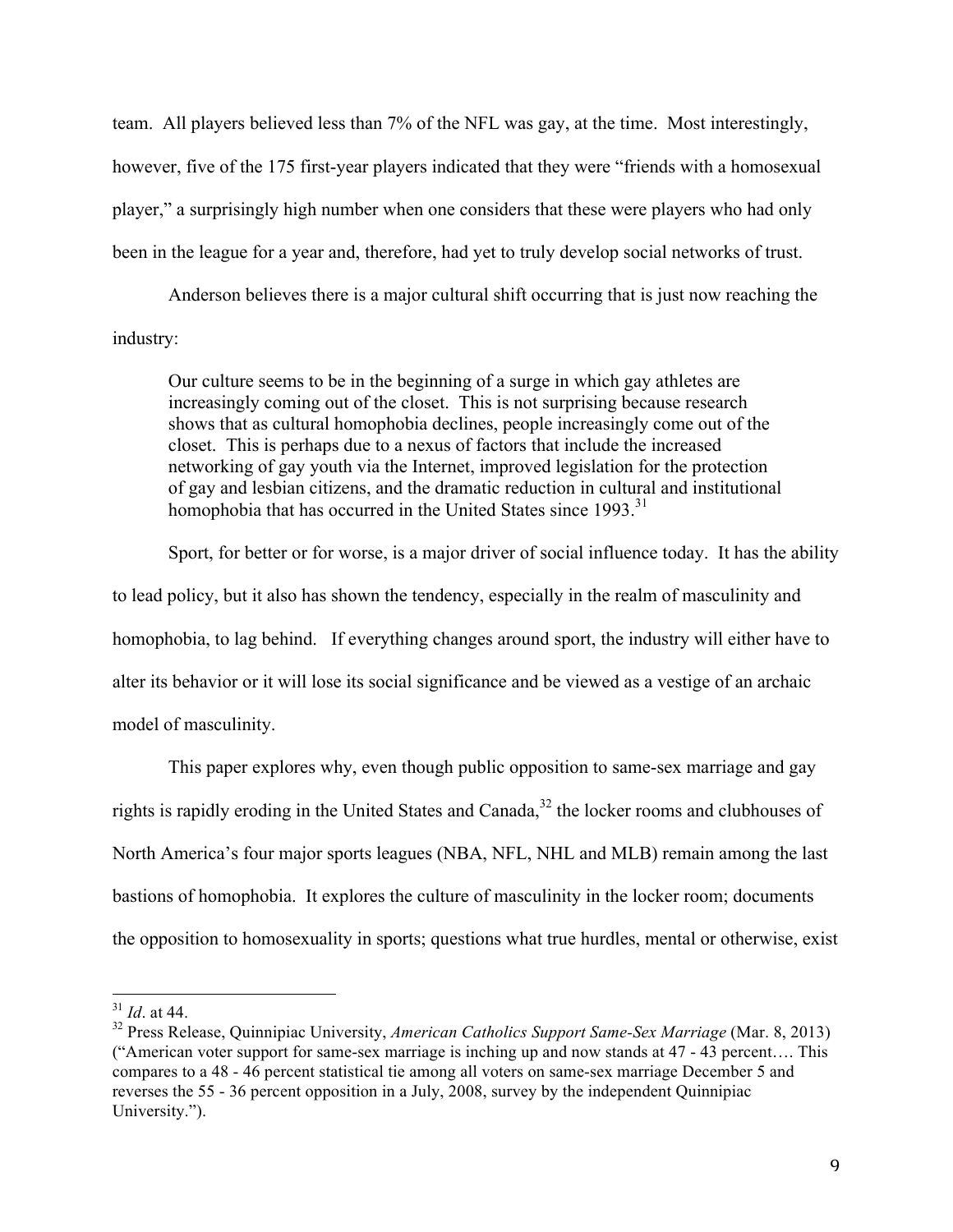for homosexual professional athletes; examines current trends and abilities to discipline in light of First Amendment concerns; and suggests what legal and private contracting protections exist for homosexual athletes.

# **II. Background: Why Sports Matter**

Sport – leagues, teams and the athletes that comprise them – has a profound ability to

influence. Hundreds of millions of people watch sporting events each year and identify

themselves as passionate fans of leagues, teams and players.

No one can explain this emotional connection to sports teams, which causes many to act irrationally. Attorneys and executives in Washington, D.C. wear pig snouts and wigs in public and without shame. Young men who are supposed to be love-stricken choose the fundamentally unromantic locale of a ballpark to propose marriage. And neighbors across thin state lines—who share upbringing, basic values, occupations, religion, and even hobbies—form Hatfield-McCoy battle-lines against each other for decades, based solely on allegiance to professional sports teams. The natural public pull to professional sports cannot be explained, but it plainly exists. Professional sports have real power to motivate, to inspire, and to form public opinion. 33

The strongest influence within sport on American culture is found in the individual

athlete at the top of his or her game. Athletes who excel in sport receive unparalleled social

prestige; they are given cultural power and are publicly lauded. A recent study from the Barna

Group found that, by more than a three-to-one margin, Americans believe professional athletes

have more influence on society than do faith leaders.<sup>34</sup>

These athletes understand that, because of their public stature, the consequences flow naturally from their actions even if they cannot see the consequences. Consequences of being a role model and leader. Consequences for young children and adults who mimic our behavior when they interact with other children and

<sup>&</sup>lt;sup>33</sup> Brief for Chris Kluwe et al. as Amici Curiae Supporting Respondents at 3, Hollingsworth v. Perry, 704 F. Supp. 2d 921 (N.D.Cal. 2010) (No. 12-144).

<sup>34</sup> Press Release, Barna Group, *Two-Thirds of Americans Say Pro Athletes Have More Influence on Society than Faith Leaders* (Feb. 1, 2013), http://www.barna.org/culture-articles/603-two-thirds-ofamericans-say-pro-athletes-have-more-influence-on-society-than-faith-leaders.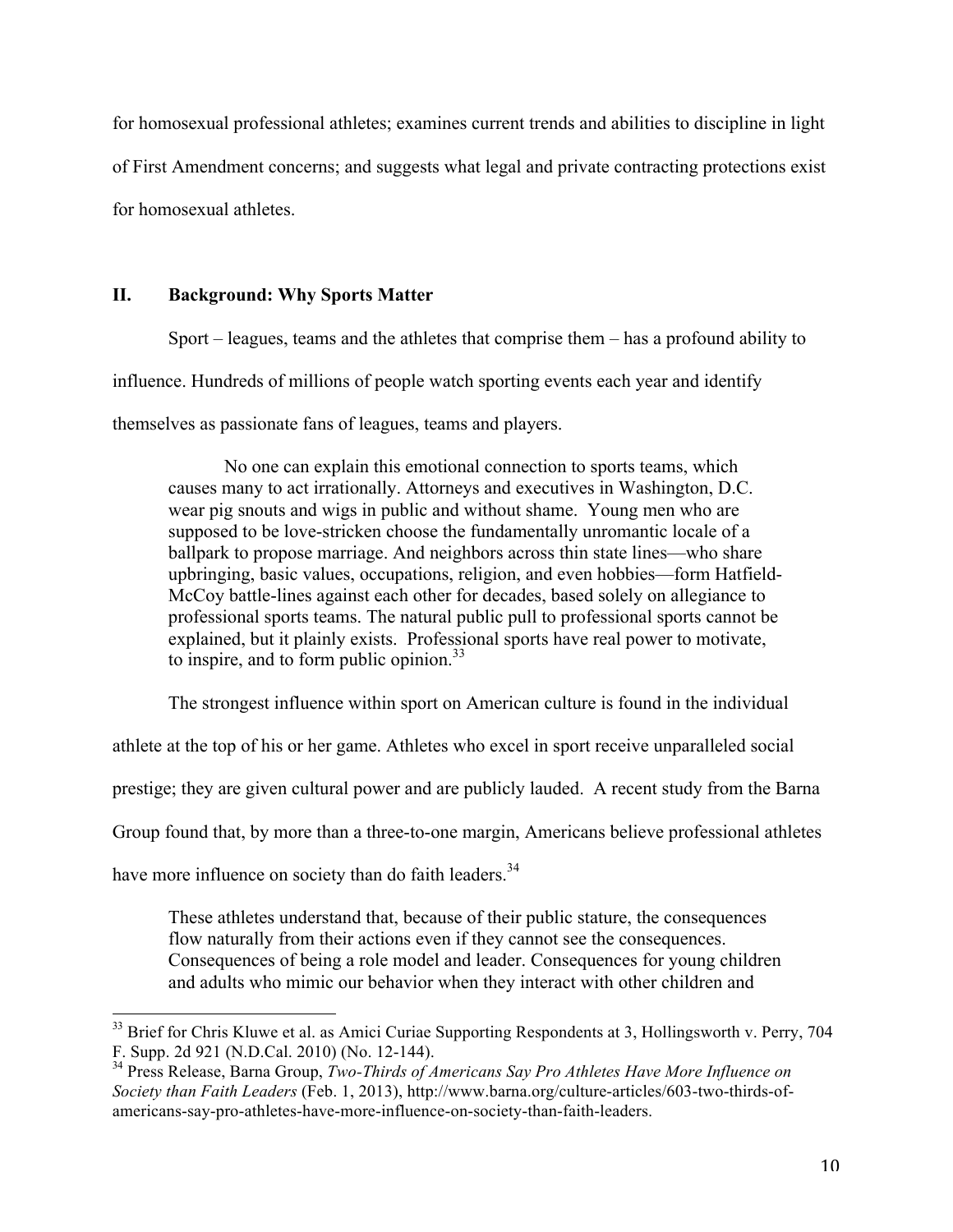adults. Those consequences flow because children and adults want to "Be Like [insert athlete name here]." Athletes are learning that they can no longer say "I am not a role model"— that they are forced to be a role model and privileged to be a role model, and that their words and actions, no matter how innocently intended, are magnified for both good and bad.<sup>35</sup>

Athletes, within the last century, have been one of the most powerful forces driving social and cultural change, particularly in the United States. In the 1936 Olympics, Jesse Owens, the African-American son of a sharecropper and the grandson of slaves, single-handedly crushed Hitler's myth of Aryan supremacy. In 1967, boxing champion Muhammad Ali objected to the Vietnam War (a year before Martin Luther King did) and sacrificed his career, as he was stripped of all his titles after he refused to compromise his beliefs at a time when many dissenters of the war did so. In 1973, Billie Jean King defeated Bobby Riggs in the famous "Battle of the Sexes" tennis challenge match making it acceptable for American women to exert themselves in pursuits other than childbirth. In 1991, Magic Johnson revealed his HIV/AIDS diagnosis, and in the decades following has helped de-stigmatize the illness.

Arguably, the single-most important triumph of the civil rights movement came not in a courtroom, but on a ball field. While some people may be able to name the first African-American congressperson or physician, so many more know about, and will never forget, Jackie Robinson – what he achieved and the significance of his career. When Jackie Robinson took the field for the Brooklyn Dodgers in 1947, it "trigger[ed] a revolution that altered the sociopolitical landscape in America."<sup>36</sup> Robinson's triumphs on the field of play, in the face of bigotry, evoked a sense of pride among black people and forced the rest of America to consider anew the doctrine of white supremacy.

 $35$  Brief for the Respondents at 8, Hollingsworth v. Perry, 704 F. Supp. 2d 921 (N.D.Cal. 2010) (No. 12-144).

<sup>36</sup> Justice B. Hill, *One Meeting, Two Men, a Changed World*, MLB.COM (Apr. 15, 2008 12:11 PM), http://atmlb.com/UKbl6L (last visited April 24, 2013).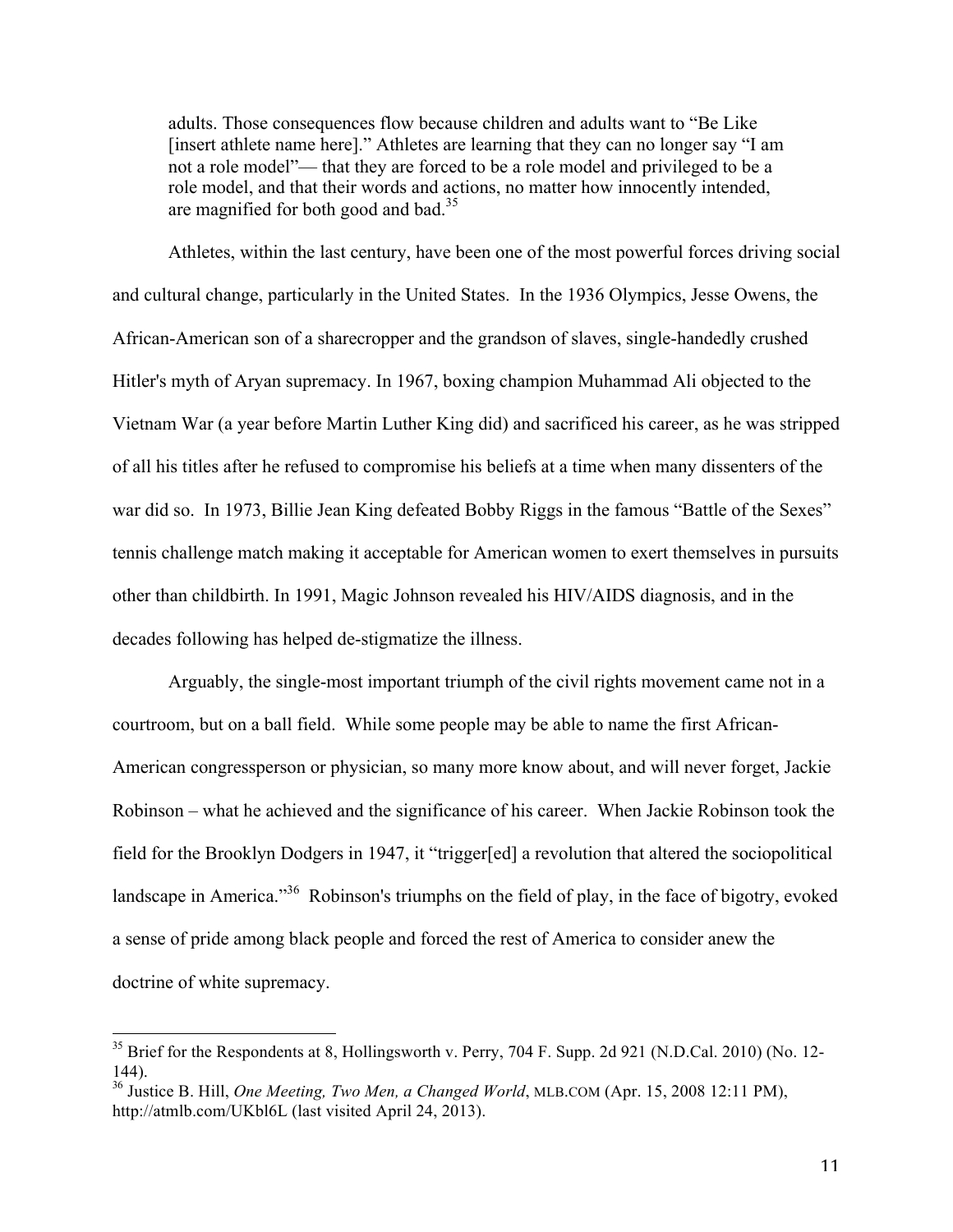When professional leagues, teams and athletes do the right thing, their efforts are magnified, sometimes in truly astounding ways. Unfortunately, the same hyper-focus on professional sports follows equally for negative influences. The most frequently reported instances of poor behavior include crimes committed, bad sportsmanship and marital infidelity. Unsurprisingly, as one national survey concluded, "American kids are mirroring the behavior of famous athletes—the good and bad—both on and off the field."<sup>37</sup>

If a professional basketball or football player says something is "gay," young boys on the playground will copy and magnify the statement. If a hockey player says homosexuals are not welcome in the locker room, a young girl will shun a teammate who she thinks may be gay—where that teammate was until then a bright, happy, smart, and promising kid. After, she will be afraid of being who she is, and will takes steps, even dire steps, to avoid it."38

Some institutions and organizations are generally slower to change than individual attitudes. The institution of sport, however, may be even slower to change because it represents what Anderson calls "a closed-loop system." "It is important to remember that those who run the institution of sport (coaches, managers and administrators) were at once athletes themselves, schooled in the language of violent, homophobic masculinity, and they tend to reproduce themselves."<sup>39</sup> Leaders within sport almost always ascribe themselves to the previous cohort's ideals, keeping in mind that most American coaching positions require no training in sport psychology or even physical education. And, in order to attain such a leadership position in sport – and to want such a position – the athlete must be devoted enough to survive the sport's unique environment, and elite enough, athletically, to be deemed worthy to preside over others. Conversely, the majority of athletes who were marginalized by the sport do not go on to coach;

<sup>&</sup>lt;sup>37</sup> Henry J. Kaiser Family Found., *Children Get Mixed Messages from Famous Athletes, Both On and Off the Field*, Oct. 12, 2000, *available at http://bit.ly/W4V6mz.* 

<sup>&</sup>lt;sup>38</sup> Brief for the Respondents at 8, Hollingsworth v. Perry, 704 F. Supp. 2d 921 (N.D.Cal. 2010) (No. 12-144).

<sup>39</sup> ANDERSON, *supra* note 15, at 8.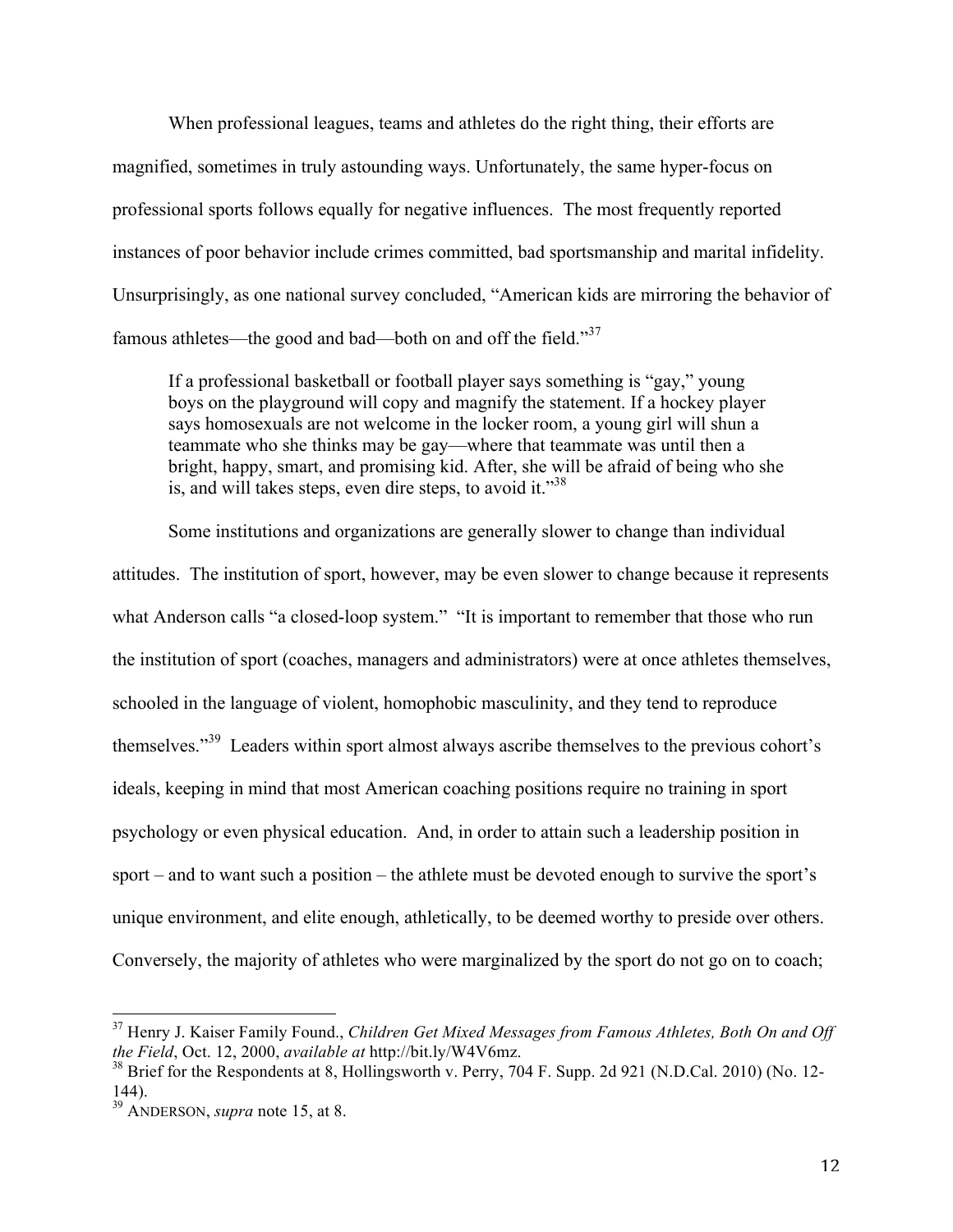they do not share their experiences; they do not exert time and energy in later years to reform the sport. When athletes leave the arena, their beliefs about how a sport should operate leave with them,<sup>40</sup> and those who survive are promoted to leadership positions, where they reproduce and inspire a generation in their own image.

The institution of sport can only be changed from the inside, from within the loop. To understand why men's professional team sports have yet to see an openly gay athlete, we must first discuss what is occurring within the loop in regard to the relationship sport has with masculinity and homophobia.

# **III. Background: Masculinity and Sports**

Sport has become the great masculine secular religion of our  $era<sup>41</sup>$ . The locker room is the physical home of the team, the place where interpersonal relationships are built and the spirit of the team is formed. The locker room can be a scary place, with unwritten rules and power rankings. There are cliques, hazing, pranks and exaggerated expectations of toughness.<sup>42</sup> More so than the actual field of play, it is the ultimate site where the stereotypes of what it means to be a man are on display.

Men's professional team sports provide an overwhelmingly homosocial environment, where men, in groups of 13 to 90 (depending on league roster size and stage of the season), live,

<sup>&</sup>lt;sup>40</sup> *Id.* at 74.

<sup>41</sup> *See* VARDA BURSTYN, THE RITES OF MEN: MANHOOD, POLITICS, AND THE CULTURE OF SPORT (1999). <sup>42</sup> NADINE C. HOOVER, INITIATION RITES AND ATHLETICS FOR NCAA SPORTS TEAMS (Alfred University) (Aug. 30, 1999) (revealing that eight out of ten athletes have been hazed during college; more than five out of every ten athletes has been subjected to some form of hazing during high school; 40% of athletes report that a coach or club advisor was aware of the hazing and 22% report that the coach or advisor was involved in the hazing. Hazing is defined as a process, based on a tradition that is used by groups to discipline and to maintain a hierarchy (i.e., a pecking order). These activities can be humiliating, demeaning, intimidating, and exhausting, all of which results in physical and/or emotional discomfort. Hazing is about group dynamics and proving one's worthiness to become a member of the specific group.).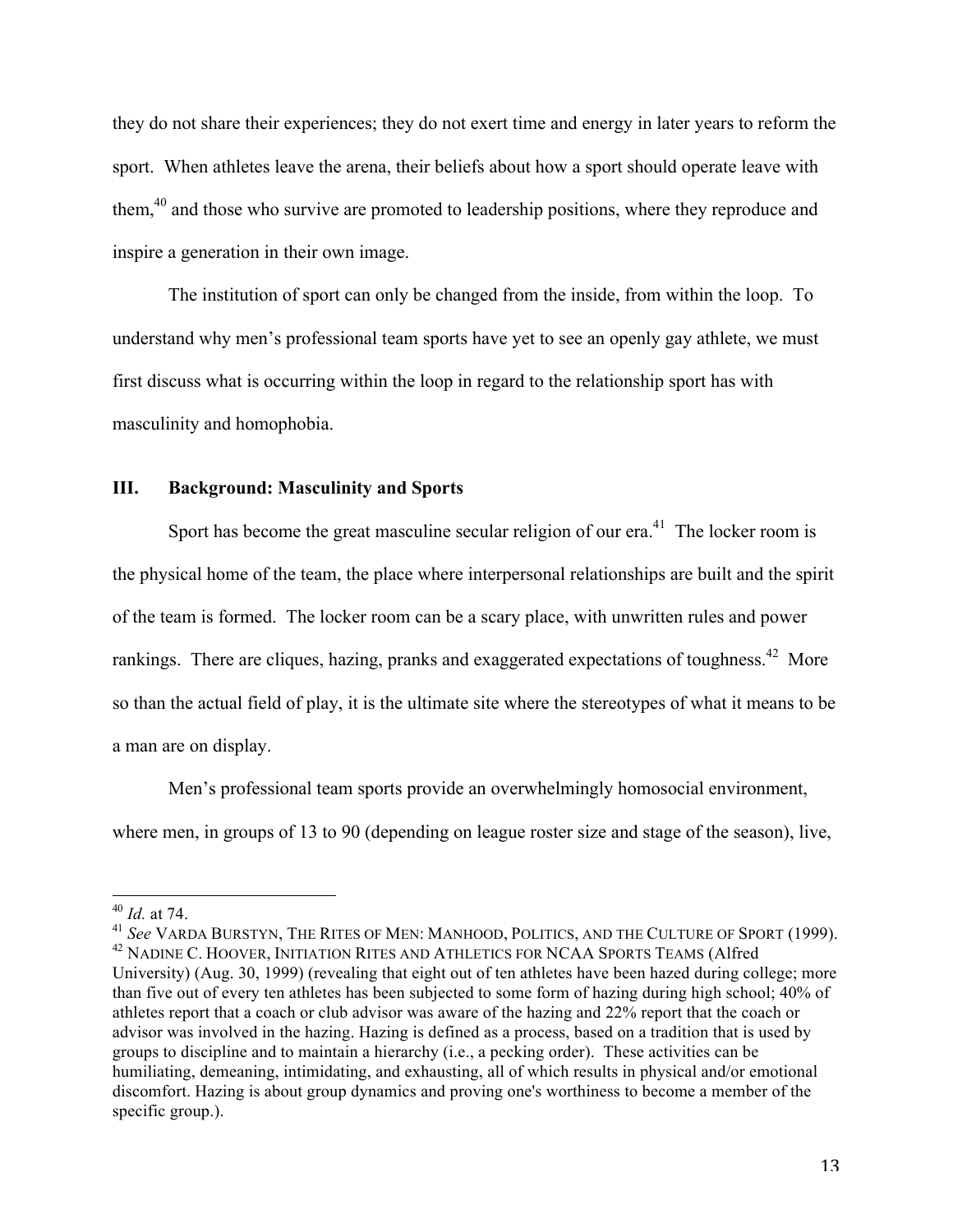eat, train (and, yes, sometimes shower) near one another. Homosociality, by definition, implies neither heterosexuality nor homosexuality, but is used to emphasize aspects of solidarity between males.<sup>43</sup> However, the unique environment of men's professional sport is arguably the most forced homosociatal environment in existence today and carries unique challenges for young athletes, regardless of their sexual orientation. The institutional ordering of tight bonds among groups of heterosexual men, whether in militaries, workplaces or locker rooms, often is accomplished through the exclusion of women and homosexual men, and an ideological emphasis on men's difference from, and superiority to, them.

Male homosociality is implicated too in men's use of interpersonal violence, a phenomenon that both expresses and maintains inter- and intra-gender hierarchies of power. Solidarity between men informs men's sexual violence against women; violence against gay, lesbian, bisexual, and transgender persons in public spaces; and military combat. 44

From an early age, boys are taught that maleness equates with competitiveness,

dominance over others, self-reliance, toughness, and abstract thinking.<sup>45</sup> The easiest way to prove masculinity, then, is through athletics. Athletics is traditionally understood as a masculine pursuit. Masculinity and sports have interwoven since the advent of athletic games. Teams covet, and attempt to build, ironclad relationships between players and cohesive brotherhoods of trusts that defend each member. Today, sports remain combative and aggressive in nature. The term "athlete" is defined as one who is "trained or skilled in exercises, games or sports requiring

<sup>43</sup> *See* Michael Flood, *Men, Sex, and Homosociality*, 10 MEN AND MASCULINITIES 339, 339-59 (2008) (discussing homosociality and the powerful influence of male-male social bonds on the sexual relations of young men. Men's practice of gender has been theorized as a homosocial enactment, in which the performance of manhood is in front of, and granted by, other men. Males *see*k the approval of other males, both identifying with and competing against them. They attempt to improve their position in masculine social hierarchies, using such "markers of man-hood" as occupational achievement, wealth, power and status, physical prowess, and sexual achievement.).

*Id.* at 342.

<sup>45</sup> Anne Gregory, *Rethinking Homophobia in Sports: Legal Protections for Gay and Lesbian Athletes and Coaches*, 2 DEPAUL J. SPORTS L. & CONTEMP. PROBS. 264 (2004).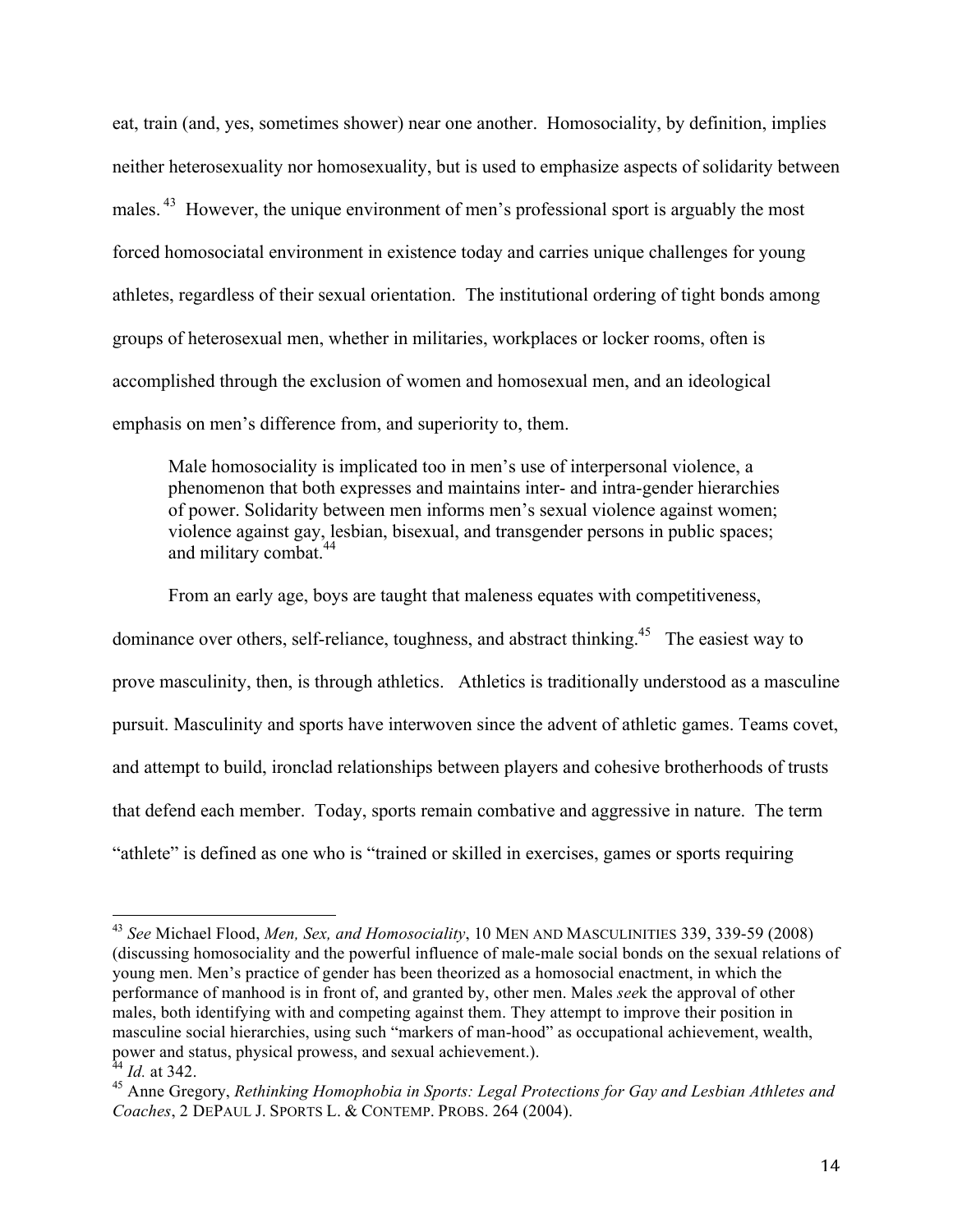physical strength, agility, or stamina."<sup>46</sup> While the dictionary definition of the word athlete is apparently gender neutral, as it does not explicitly reference gender (male or female), models of athletic behavior are based on qualities traditionally associated with men – combativeness, competitiveness, and aggression. The ideal athlete is someone (male or female) who exhibits those characteristics.

Historically, the public considered these athletic traits as exclusively masculine.<sup>47</sup> The rise of organized sport during the nineteenth century was a way to affirm the superiority of American male masculinity. Psychologist Robert Brannon has developed four rules that have influenced, but not limited, the definition of hegemonic masculinity that can be applied to professional team athletes: (1) no sissy stuff; (2) be a big wheel; (3) be a sturdy oak; and (4) give 'em hell.<sup>48</sup> In order to ascend the masculine hierarchy, one must maintain these ascribed variables. To "be a big wheel," a man must be better than, or in charge of, other men. Sport provides the perfect venue for attaining this variable, where men can literally battle for supremacy. Brannon's other attributes ("be a sturdy oak" and "give 'em hell") are also reflected in the sporting culture. Athletes are taught from a very young age to never show fear or weakness. They are told – in nearly every game-time motivational speech – to epitomize the fighting attitude of "give 'em hell," which evokes the violent nature of sport. As Anderson explains:

Sports, especially contact team sports, teach boys that it is okay to commit violence against another. Violence, in the name of victory, is acceptable because victory is the symbolic method by which masculinity is distributed in a postindustrial culture. Sport essentially institutionalizes, sanctions and normalizes

<sup>&</sup>lt;sup>46</sup> "athlete." Merriam-Webster Online Dictionary (Apr. 24, 2013), www.merriamwebster.com/dictionary/athlete.<br><sup>47</sup> Robert Sirabian, *Gender, Cross-dressing and Sport*, *in* SEXUAL SPORTS RHETORIC 115, 115 (Linda K.

Fuller, ed., 2010).

<sup>&</sup>lt;sup>48</sup> DEBORAH S. DAVID & ROBERT BRANNON, THE FORTY-NINE PERCENT MAJORITY: THE MALE SEX ROLE 12 (1976).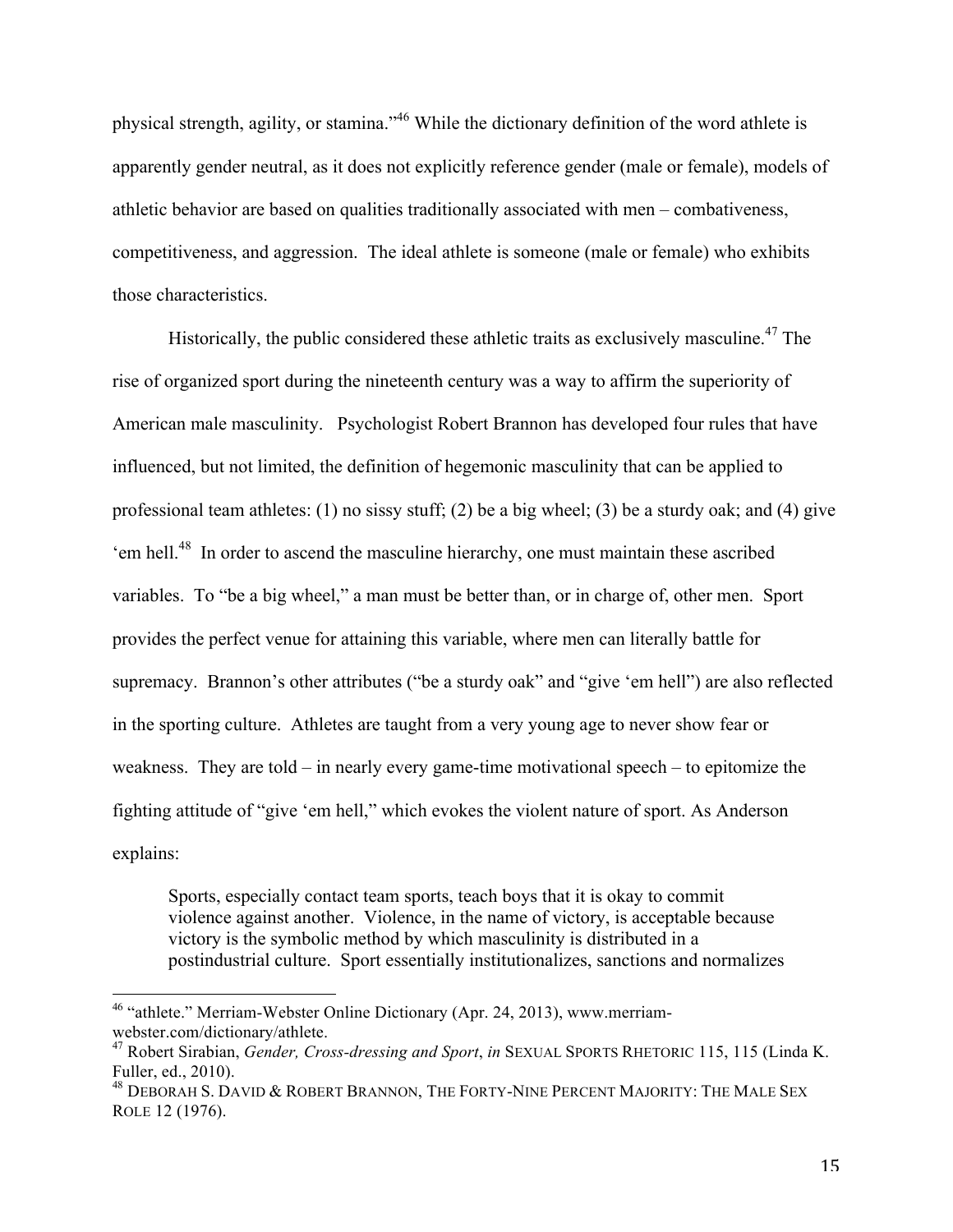violence against other boys and men, something that is perhaps made more visible in the employment of so-called goons in hockey, or the brush-back pitch in baseball. Each is acceptable in the sport as it is naturalized as 'just part of the game,' even though one in tantamount to hiring a thug to commit a violent crime for you, and the other amounts to an intentional assault with a deadly weapon. Put into these contexts, we are more able to see the absurdity of the acceptance of brush-back pitches and our revelry for goons and team fights."<sup>49</sup>

Brannon's definitions, simplified, describe masculinity in a way that surely keeps the stereotypical acts or behaviors attributed to gay men as inconsistent with those of the truly masculine man. In order to constantly prove one's heterosexual desires, especially in a homophobic environment, men may use the sexual objectification of women and the public discussing of heterosexual 'conquests' (something often exemplified in locker-room talk). Sociologist Tim Curry maintains that it is often not enough for heterosexual men to simply say they are not gay; he posits that they must also behave in "vehemently homophobic ways" if they desire to cast off homosexual suspicion.<sup>50</sup> "In this way homophobia can be used as a vessel toward the continual maintenance of a defensive heterosexual identity in an attempt to prove that the speaker is not gay.<sup> $51$ </sup> This is also accomplished through the use of homophobic discourse. Frequent use of the words "fag" and "faggot," as well as the expression "that's so gay" are used to disassociate oneself from homosexuality and, if thought of on a spectrum, to associate oneself with masculinity.

The nature of masculinity in sport continues to be an interesting paradigm. Male athletes consistently evaluate and judge themselves – their bodies, performance and abilities – against their teammates and opposition. Take, for example, the NFL Combine. Melissa Harris-Perry,

<sup>&</sup>lt;sup>49</sup> ANDERSON, *supra* note 15, at 34.

<sup>50</sup> *See* Timothy J. Curry, *Fraternal Bonding in the Locker Room: A Profeminist Analysis of Talk about Competition and Women, in* SPORT IN CONTEMPORARY SOCIETY 60, 60-78 (D. Stanley Eitzen ed. 2001). <sup>51</sup> ANDERSON, *supra* note 15, at 22.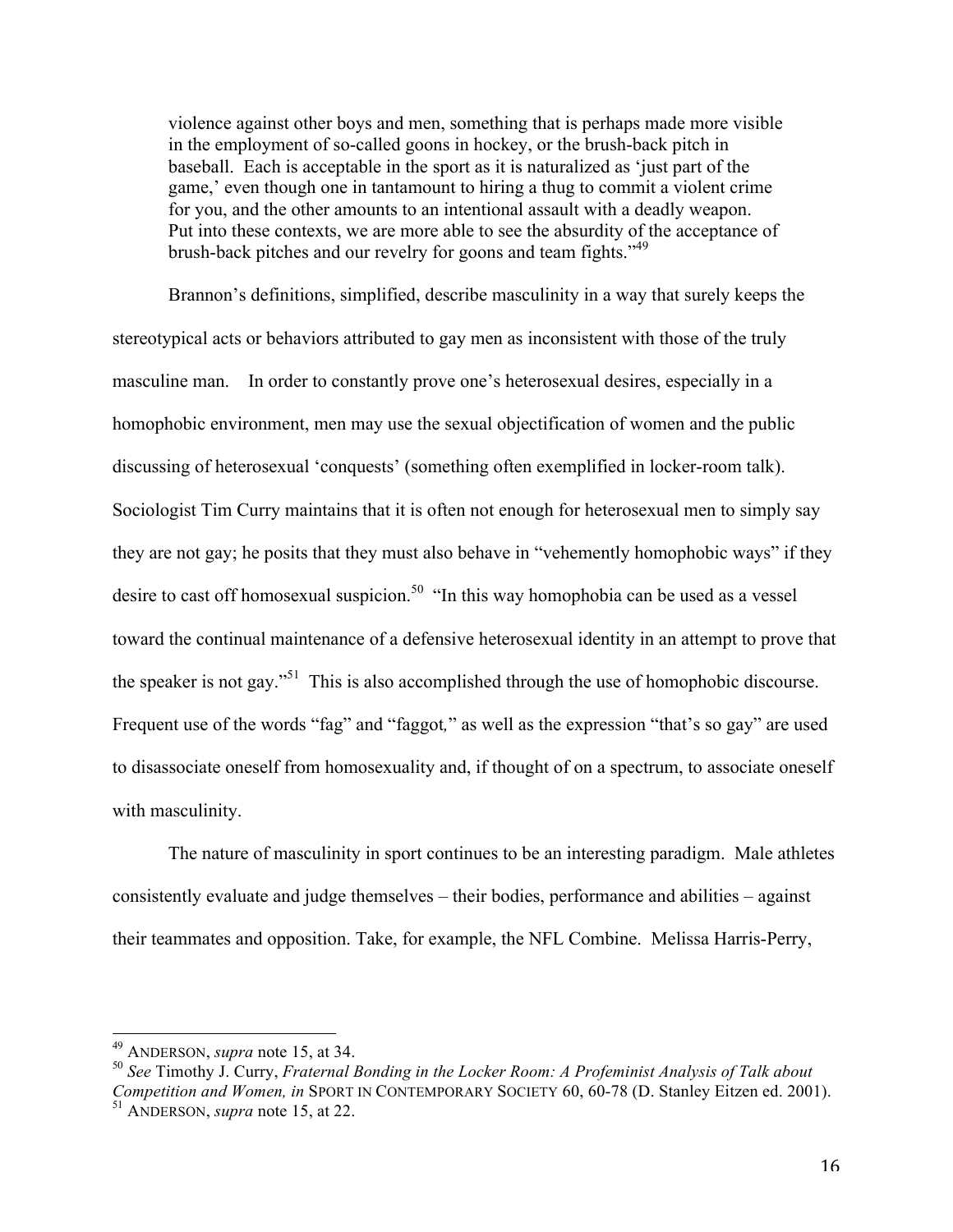host of a self-titled weekend MSNBC show, effectively captures the masculine nature of this

event:

This week, the National Football League is looking for a few good men. On Wednesday, the League kicked off its very own version of a beauty pageant, otherwise known as the 2013 Scouting Combine. More than 300 of college football's best players descended upon Indianapolis to showcase their assets and skills before scouts, coaches and managers, all of them hoping to secure a spot on Draft day in April and launch a career playing in the pros. There's a swimsuit contest – which in the Combine means players stripping down to their skivvies to have their physiques evaluated, poked and prodded. There is the interview – which gives team officials and media a chance to know the players, and they will undergo medical testing and psychological evaluations. In the talent portion of the Combine, they will run, jump, drill, shuttle and dash – hoping to get good numbers from the judges. This is how the NFL, a platform for one of our culture's most visible displays of masculinity, takes the measure of their men. 52

Men who rely on the masculine stereotypes of combativeness, competitiveness and

aggression often use them to assert and preserve their superiority over men who show stereotypically feminine stereotypes. "Gay male athletes are assumed not to exist. Part of the reason for this is because our society views gay men as "weak" and "effeminate," and therefore non-masculine. Accordingly, athletes in sports such as football, basketball, hockey, and baseball – where athletes have to display masculine traits to be successful – are assumed to be heterosexual."<sup>53</sup>

From an organizational or managerial perspective, the best athletes are those who reflect the values and ethics of that particular organization – they are "team players." In the instance where certain players do not reflect team norms, they can be labeled as "loose cannons" and are subject to scrutiny from the organization that consistently measures the team's chemistry. "In this regard, any variance from orthodox masculinity is viewed as subversive and is therefore likely to result in decreased opportunity for promotion to the next level. This virtually

<sup>52</sup> Melissa Harris-Perry, *The NFL and measuring male masculinity*, NBCNEWS.COM

<sup>(</sup>Feb. 2013), http://video.msnbc.msn.com/melissa-harris-perry/50919119 (last visited April 24, 2013).

<sup>53</sup> GREGORY, *supra* note 44, at 270.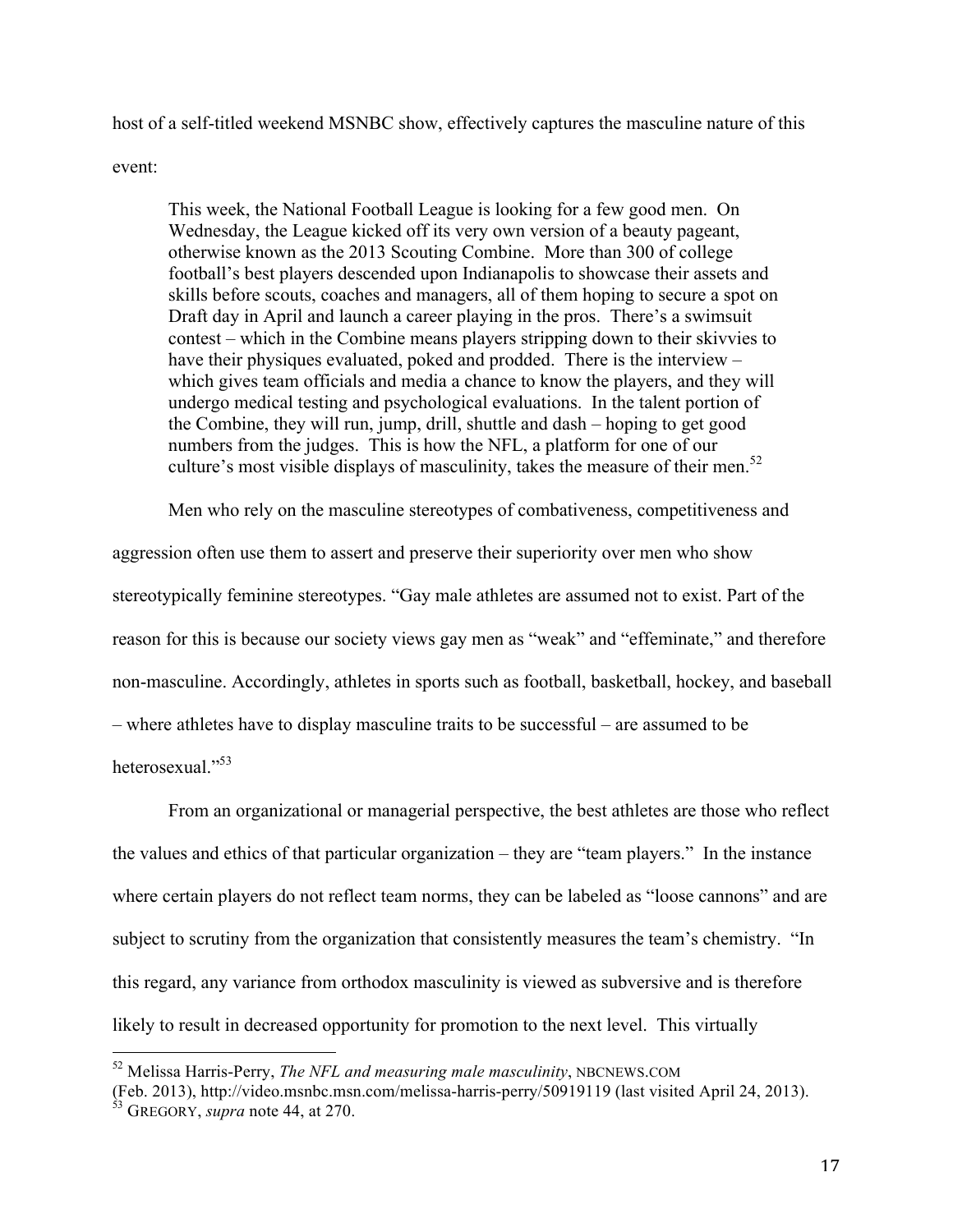necessitates that those who aspire to the next level (or even the next game) must disengage with any public notion of a gay identity."<sup>54</sup>

#### **IV. Background: Homophobia in Sports**

For much of the past century, homosexuality was defined by the medical and scientific community as a psychiatric disorder.<sup>55</sup> In the last several decades, however, "homosexuality" has been removed from the diagnostic manual of disorders, and research emphasis has shifted to the other side of the problem: the study of the negative, sometimes pathological, reactions to homosexuals by heterosexuals. The term "homophobia" has gained currency as a one-word summary of this widespread problem. In sport, homophobia is expressed in ways ranging from telling jokes directed against homosexual activity, through harassment to physical violence against homosexual athletes. "Sport remains an arena that reproduces a desire for the toughest form of masculinity, an attitude in which 'men are men;' an arena in which homosexuality, femininity, and other assumed "weaknesses" are not perceived as being conducive to the ultimate quest for victory."<sup>56</sup>

There is no shortage of publicized homophobic comments from professional athletes within MLB, the NFL, the NBA and the NHL. One of the most infamous comments came in a December 1999 rant, when baseball pitcher John Rocker included homophobia alongside a litany of other prejudices in a *Sports Illustrated* interview:

I would venture to say the Mets fans aren't even humans. There are some, uh, you know, 80 percent are some kind of Neanderthals…. Imagine having to take the 7 train to the ballpark looking like you're riding through Beirut, sitting next to some kid with purple hair, next to some queer with AIDS, right next to some dude

<sup>&</sup>lt;sup>54</sup> ANDERSON, *supra* note 15, at 69.

<sup>55</sup> *Facts About Homosexuality and Mental Health*, UCDAVIS.EDU,

http://psychology.ucdavis.edu/rainbow/html/facts\_mental\_health.html (last visited Apr. 24, 2013). <sup>56</sup> ANDERSON, *supra* note 15, at 7.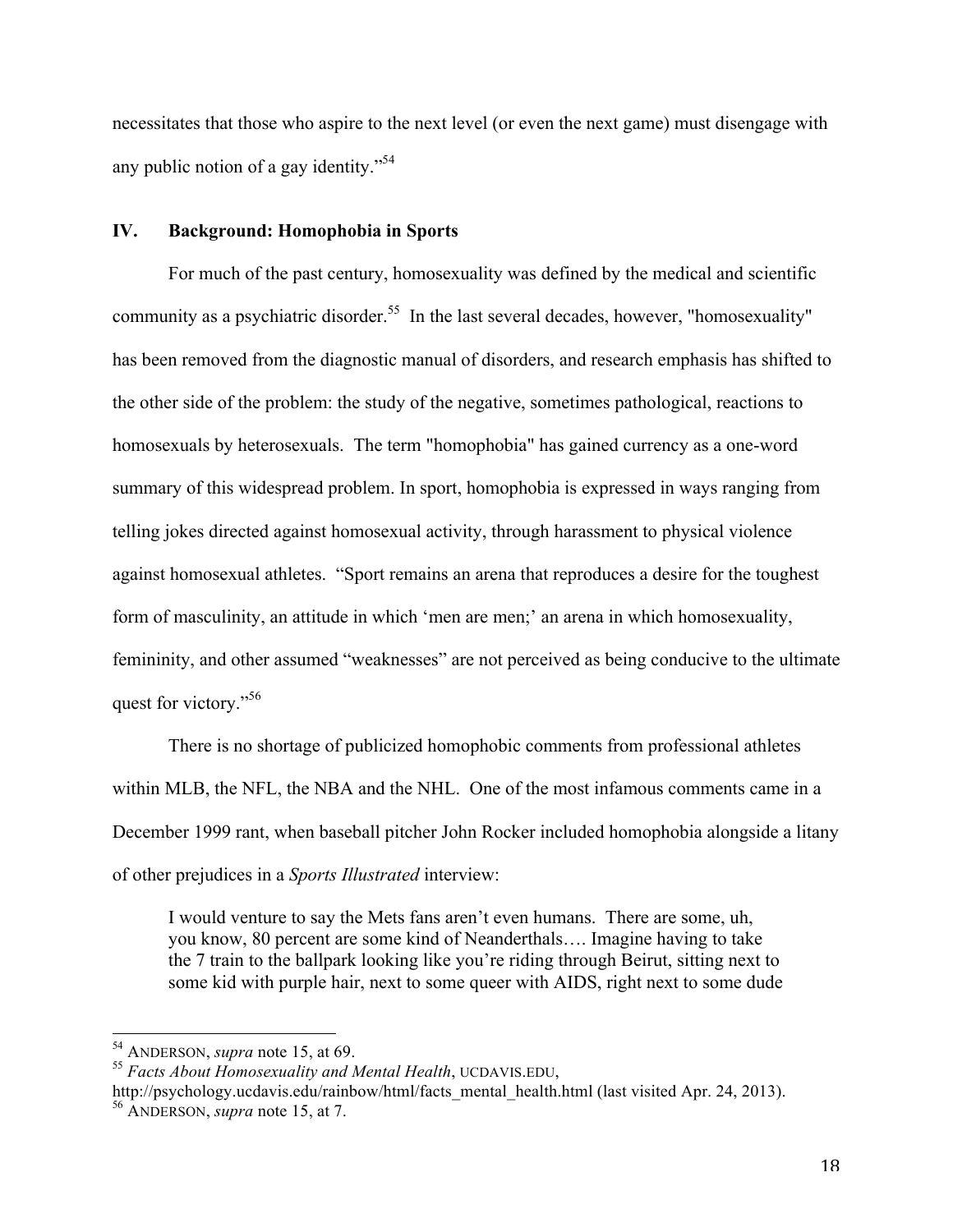who just got out of jail for the fourth time, right next to some 20-year-old mom with four kids. It's depressing.<sup>57</sup>

In 2002, NFL tight-end Jeremy Shockey made an appearance on the *Howard Stern Show*. There he stated, "If I knew there was a gay guy on my college football team, I probably wouldn't, you know, stand for it." He added, "I think, you know, they're going to be in the shower with us and stuff, so I don't think that is going to work."<sup>58</sup>

Interestingly, the city of San Francisco, with the largest gay population of any major American city,<sup>59</sup> has seen a number of sports figures on their teams make homophobic comments. There are various possible reasons as to why this is so; anti-gay comments could be a backlash to the general acceptance of the gay community within the city or, perhaps, anti-gay comments made in San Francisco are more magnified and, possibly, provoked by the questioning (or prodding) of the interviewer. In 2002, Garrison Hearst of the San Francisco 49ers said, "Aww, hell no! I don't want any faggots on my team. I know this might not be what people want to hear, but that's a punk. I don't want any faggots in this locker room."<sup>60</sup> When interviewed by the *Sacramento Bee*, one anonymous San Francisco Giants player said, "If I found out someone is gay in here, I'd run (him) out. It would be uncomfortable for me and for him in the shower. It would be ugly."<sup>61</sup>

<sup>&</sup>lt;sup>57</sup> Interview by *Sports Illustrated* with John Rocker, former pitcher, Atlanta Braves (Dec. 1999), http://sportsillustrated.cnn.com/more/turkeys\_2000.

<sup>&</sup>lt;sup>58</sup> Interview by Howard Stern with Jeremy Shockey, former tight end, New York Giants (Sept. 10, 2002), http://www.outsports.com/2013/2/20/4009672/jeremy-shockeys-gay-problem. <sup>59</sup> GARY J. GATES, SAME-SEX COUPLES AND THE GAY, LESBIAN, BISEXUAL POPULATION: NEW

ESTIMATES FROM THE AMERICAN COMMUNITY SURVEY (Williams Institute, UCLA School of Law), Oct. 2006, http://williamsinstitute.law.ucla.edu/wp-content/uploads/Gates-Same-Sex-Couples-GLB-Pop-ACS-Oct-2006.pdf (stating one is more likely to encounter a gay resident in San Francisco than any other major U.S. city; finding San Francisco's gay residents make up 15.4 percent of city population).

<sup>60</sup> Joe Eskenazi, *Chris Culliver's Anti-Gay Rant Eerily Reminiscent of Garrison Hearst's Anti-Gay Rant*, SFWEEKLY.COM (Jan. 30, 2013, 3:20 PM),<br>http://blogs.sfweekly.com/thesnitch/2013/01/chris cullivers anti-gay rant.php.

 $h_0$ <sup>61</sup> Nick Peters, *San Francisco may be a liberal city, but players say a clubhouse is far from open-minded,* SACBEE.COM (May 28, 2002), http://groups.yahoo.com/group/newsclippings/message/1666.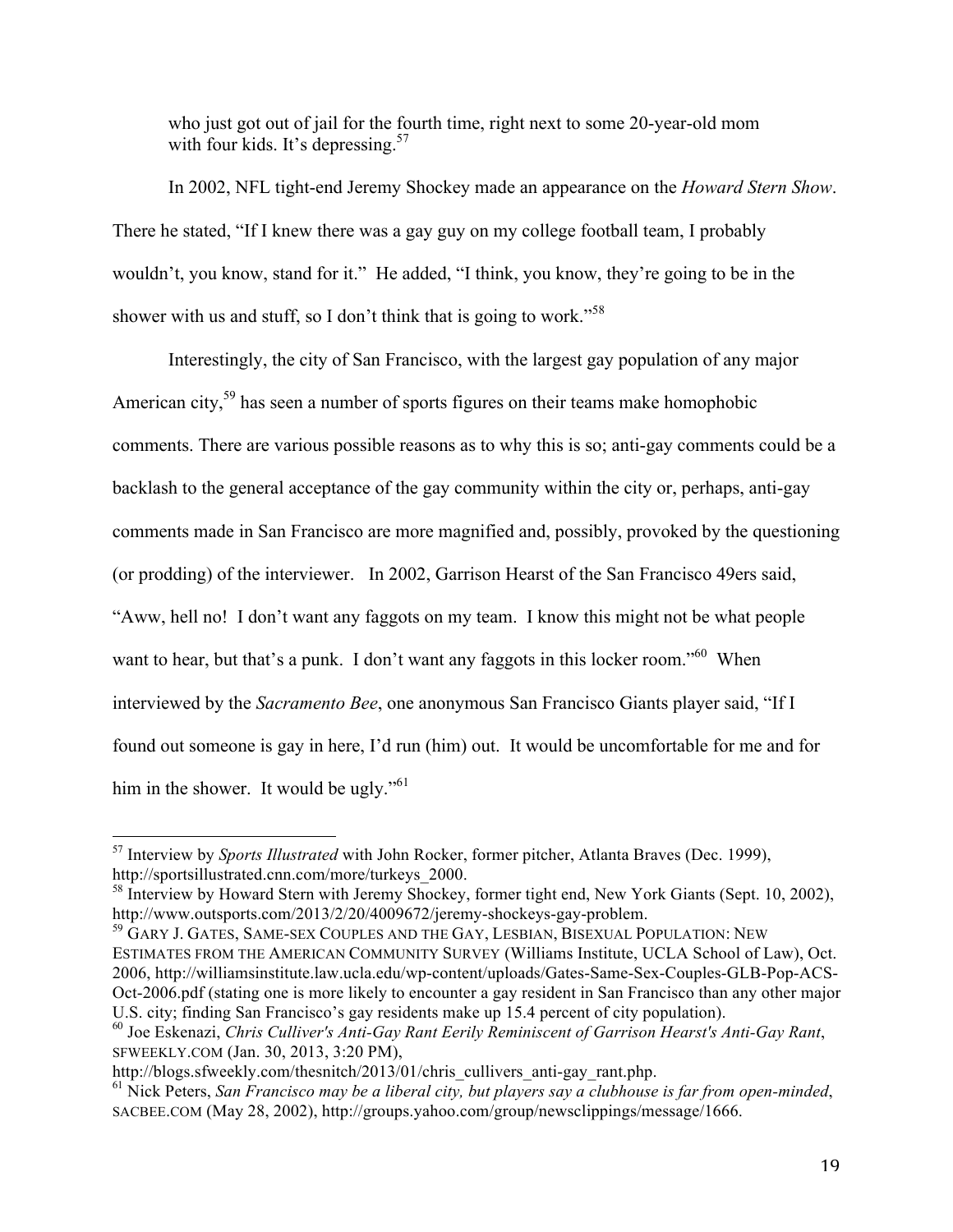Most recently, Chris Culliver (cornerback, San Francisco 49ers) in an interview during "Media Day" prior to the 2013 NFL Superbowl, stated, ''I don't do the gay guys, man. I don't do that. Ain't got no gay people on the team. They gotta get up outta here if they do. Can't be with that sweet stuff ... Can't be ... in the locker room, nah,'' he said. ''You've gotta come out 10 years later after that."<sup>62</sup>

In a 1998 episode of ESPN's *Outside the Lines*, several professional athletes were asked about their views on gays in professional sports. Tre' Johnson, NFL offensive guard, said, "It would put everybody on edge. Everybody would ostracize that person. Everybody's fears and insecurities would come to the forefront, and being in this testosterone-ego environment that we are in, that person would get hammered."<sup>63</sup> Similarly, Minnesota's Chris Carter (now a prominent NFL TV analyst) said, "I think it would be tough for a lot of the athletes that I play with to think that, 'Wow, I am showering, I am performing on the field, I am bleeding, I am fighting with a person that is a homosexual… I know there would be people definitely taking shots at him. I feel very confident that would happen."<sup>64</sup>

A number of comments have been penned either through newspaper op-eds or, more prevalently, through social media. On Twitter, Brandon Spikes (linebacker, New England Patriots) said, "Just like I'm arachnophobic. I have nothing against homosexuals or spiders but I'd still scream if I found one in my bathtub."<sup>65</sup> Matt Birk (center, Baltimore Ravens) wrote an

<sup>62</sup> Gary Myers, *Backup cornerback Chris Culliver makes anti-gay comments, issues half-hearted apology through San Francisco 49ers*, NYDAILYNEWS.COM (Jan. 30, 2013 10:20 PM),

http://www.nydailynews.com/sports/football/culliver-anti-gay-remarks-issues-apology-49ers-article-1.1251764.<br><sup>63</sup> ANDERSON, *supra* note 15, at 138.<br><sup>64</sup> Id

<sup>&</sup>lt;sup>65</sup> Cavan Sieczkowski, *Brandon Spikes Homophobic Tweet Causes Stir, But Patriots Player Says 'It's A Joke'*, HUFFINGTONPOST.COM (Oct. 11, 2012 1:30 PM),

http://www.huffingtonpost.com/2012/10/11/brandon-spikes-homophobic-tweet-gay-jokecontroversy n 1957989.html.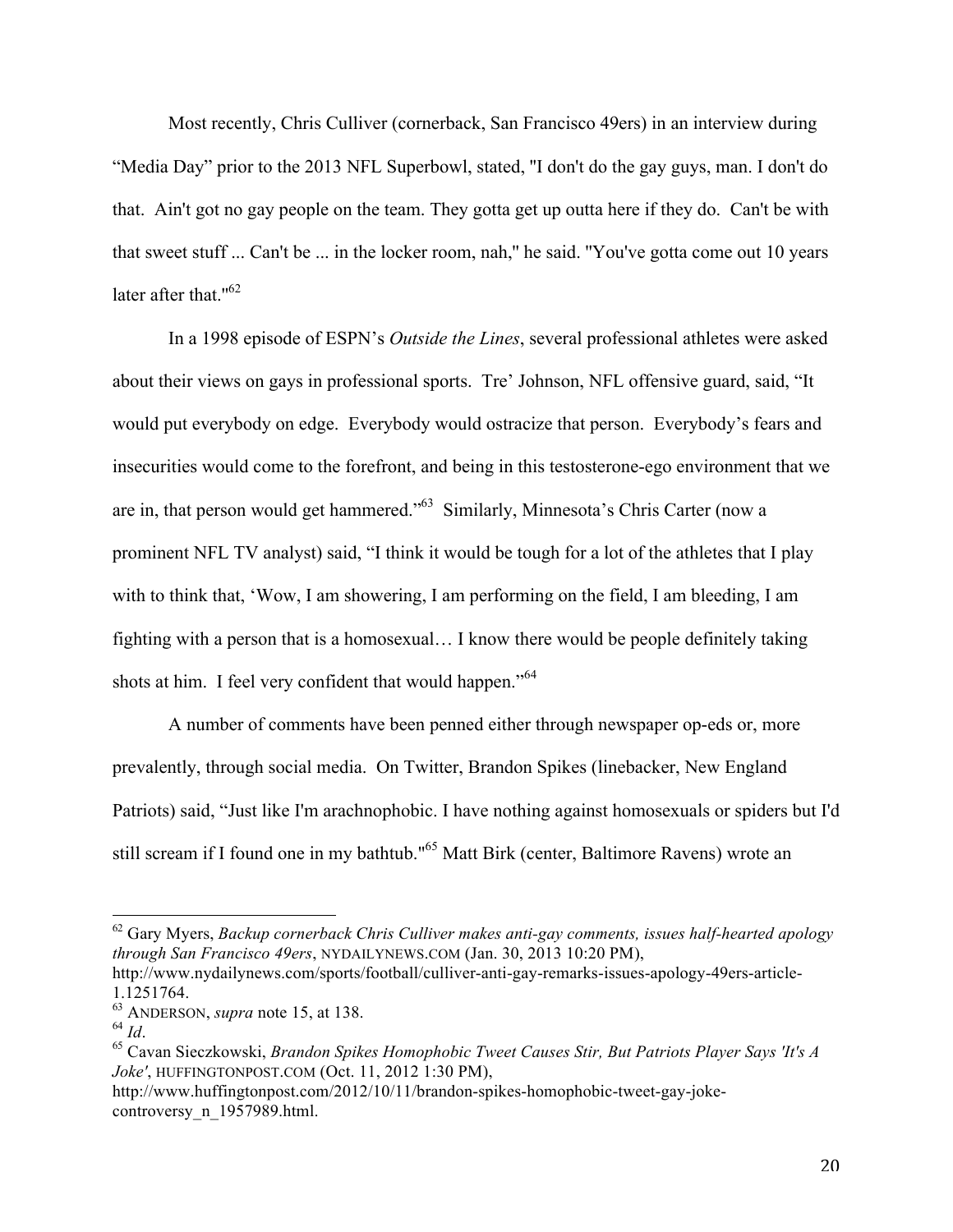opinion in the *Minneapolis Star-Tribune* opposing gay marriage. 66 Mark Knudson (former MLB pitcher) penned an opinion in *Mile High Sports* blog in which he argues that gay athletes should keep their "agenda" away from the locker room and should stay in the closet.<sup>67</sup>

Managers and coaches have also weighed in with homophobic statements (illustrating the closed loop system of sports). In 2000, Ozzie Guillen (former manager, Chicago White Sox), angered by a critical column written by *Chicago Sun-Times* columnist Jay Mariotti, referred to the columnist as a "fucking fag." 68 NFL running-back coach Johnny Roland told ESPN on *Outside the Lines*, "You try to sell your team on being a rough, tough, and hard-nosed football team… and I would assume if that person was of that persuasion, I am not sure of the quality of his toughness."<sup>69</sup>

Other players have not waited for the post-game interview and have commented on the subject, whether voluntarily or involuntarily, during the contest. Yunel Escobar (shortstop, Toronto Blue Jays) thought it was a joke to write, "TU ERES MARICON" (or, "You're a faggot") on his eye-black stickers,  $\frac{70}{10}$  which are sometimes worn under the eyes to reduce the sun's glare. On the same day the NBA shot a public service announcement for the *It Gets Better Think B4 You Speak Campaign*, documenting players speaking out against the term "gay" as a

http://milehighsports.com/2013/02/28/knudson-its-about-whats-best-for-the-team.

<sup>68</sup> *Guillen fined, ordered to take sensitivity training for slur*, ESPN.COM,

http://sports.espn.go.com/mlb/news/story?id=2496753 (last visited Apr. 25, 2013).

<sup>&</sup>lt;sup>66</sup> Matt Birk, *NFL's Matt Birk: Let's protect marriage -- and speech*, STARTRIBUNE.COM (Oct. 2, 2012) 11:10 AM) http://www.startribune.com/opinion/commentaries/171850721.html. 67 Mark Knudson, *Knudson: It's about what's best for the team*, MILEHIGHSPORTS.COM (Feb 8, 2013),

<sup>69</sup> Bob Ley, *Outside the Lines: The World of the Gay Athlete*, ESPN.COM (Dec. 16, 1988),

http://espn.go.com/page2/tvlistings/otl1998\_gay\_athletes.html. 70 Julio Pabon, *Was it Lost In Translation? Blue Jays, Yunel Escobar Will Learn the Hard Way*, HUFFINGTONPOST.COM (Sept. 20, 2012 5:43 PM), http://www.huffingtonpost.com/julio-pabon/blue-jaysyunel-escobar\_b\_1895530.html.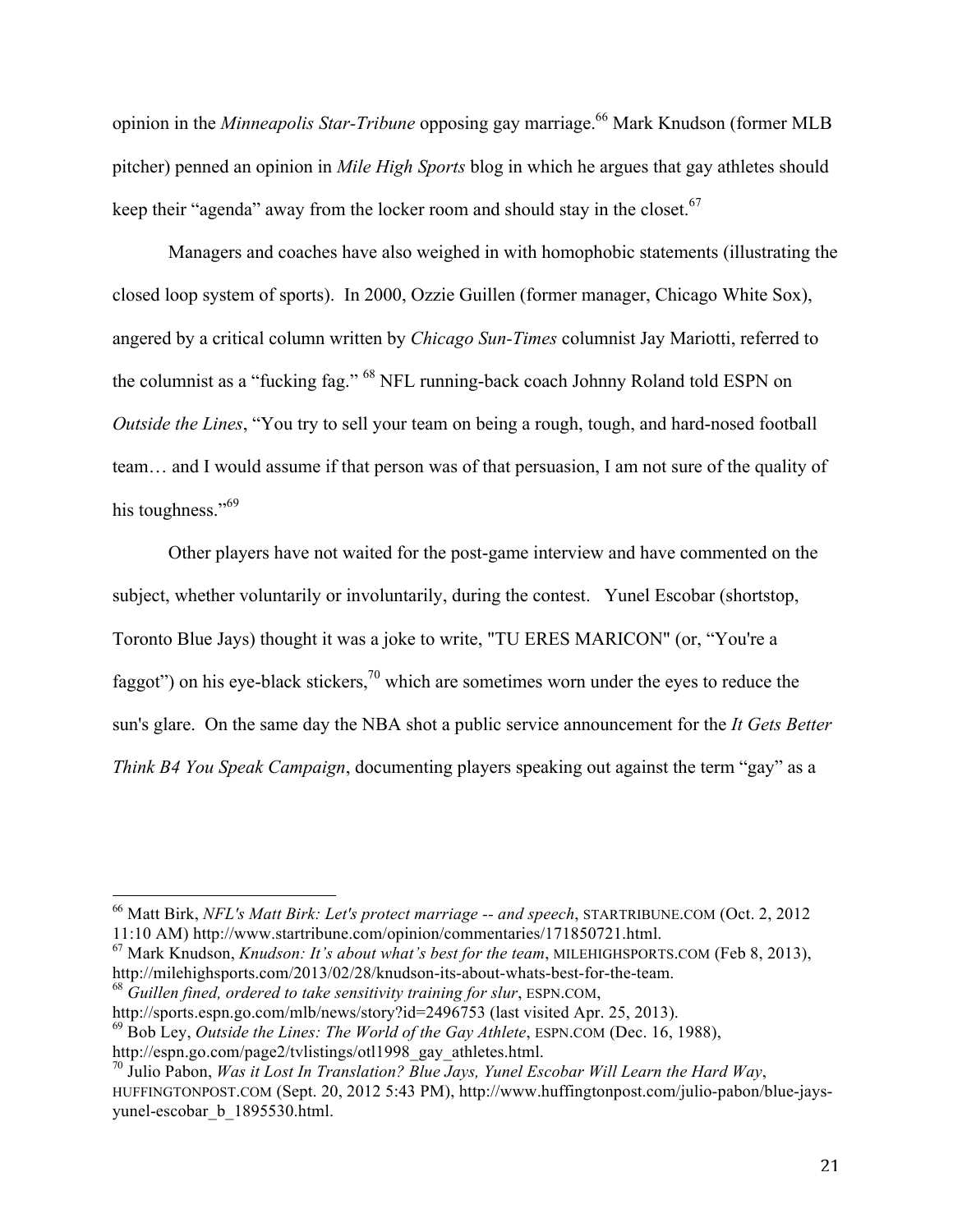general put-down, TV cameras caught NBA All-Star Kobe Bryant mouthing "fucking faggot" at a referee.<sup>71</sup> The Chicago Bulls' Joakim Noah hurled the same epithet at a fan a few weeks later.<sup>72</sup>

In September 2011, Wayne Simmonds of the Philadelphia Flyers (NHL) allegedly used a gay slur against Sean Avery of the New York Rangers during a preseason game.<sup>73</sup> Cameras picked up Simmonds mouthing the word; the NHL felt there wasn't ample evidence to punish Simmonds for it.<sup>74</sup> The response to that inaction was overwhelming, as fans and media were outraged about double-standards — had this been a racial epithet, there would have been a suspension, went the thinking.

Some comments have been more principled, including those that take a religious stance. Torii Hunter (outfielder, Los Angeles Angels), among baseball's most thoughtful and intelligent players, said an "out" teammate could divide a team. "For me, as a Christian … I will be uncomfortable because in all my teachings and all my learning, biblically, it's not right," he says. "It will be difficult and uncomfortable."<sup>75</sup>

It is important to remember that these comments are examples of extremely publicized views of a certain few individuals and are no way representative of all players. Homophobic comments are certainly more likely to be reported and scrutinized by the media than homo-

<sup>&</sup>lt;sup>71</sup> Julie Gerstein, *Kobe Bryant Fined for Homophobic Slur*, NYMAG.COM (Apr. 13, 2011 8:07 PM), http://nymag.com/daily/intelligencer/2011/04/kobe bryant fined for homophob.html.

<sup>&</sup>lt;sup>72</sup> Joanna Zelman, *Joakim Noah Apparently Says 'F--k You Faggot' To Fan*, HUFFINGTONPOST.COM (May 22, 2011 11:59 PM), http://www.huffingtonpost.com/2011/05/22/joakim-noah-gay-slur\_n\_865348.html. 73 Katie Strang, *Sean Avery called homophobic slur*, ESPN.COM (Sept. 28, 2011 11:58 AM),

http://espn.go.com/new-york/nhl/story/\_/id/7024659/new-york-rangers-sean-avery-says-waynesimmonds-philadelphia-flyers-called-homophobic-slur. <sup>74</sup> Katie Strang, *NHL doesn't penalize Wayne Simmonds,* ESPN.COM (Sept. 28, 2011 12:47 PM),

http://espn.go.com/new-york/nhl/story/\_/id/7028524/no-penalty-wayne-simmonds-philadelphia-flyers-

<sup>&</sup>lt;sup>75</sup> Kevin Baxter, *In pro sports, gay athletes still feel unwelcome*, LATIMES.COM (Dec. 29, 2012), http://articles.latimes.com/2012/dec/29/sports/la-sp-sports-homophobia-20121230.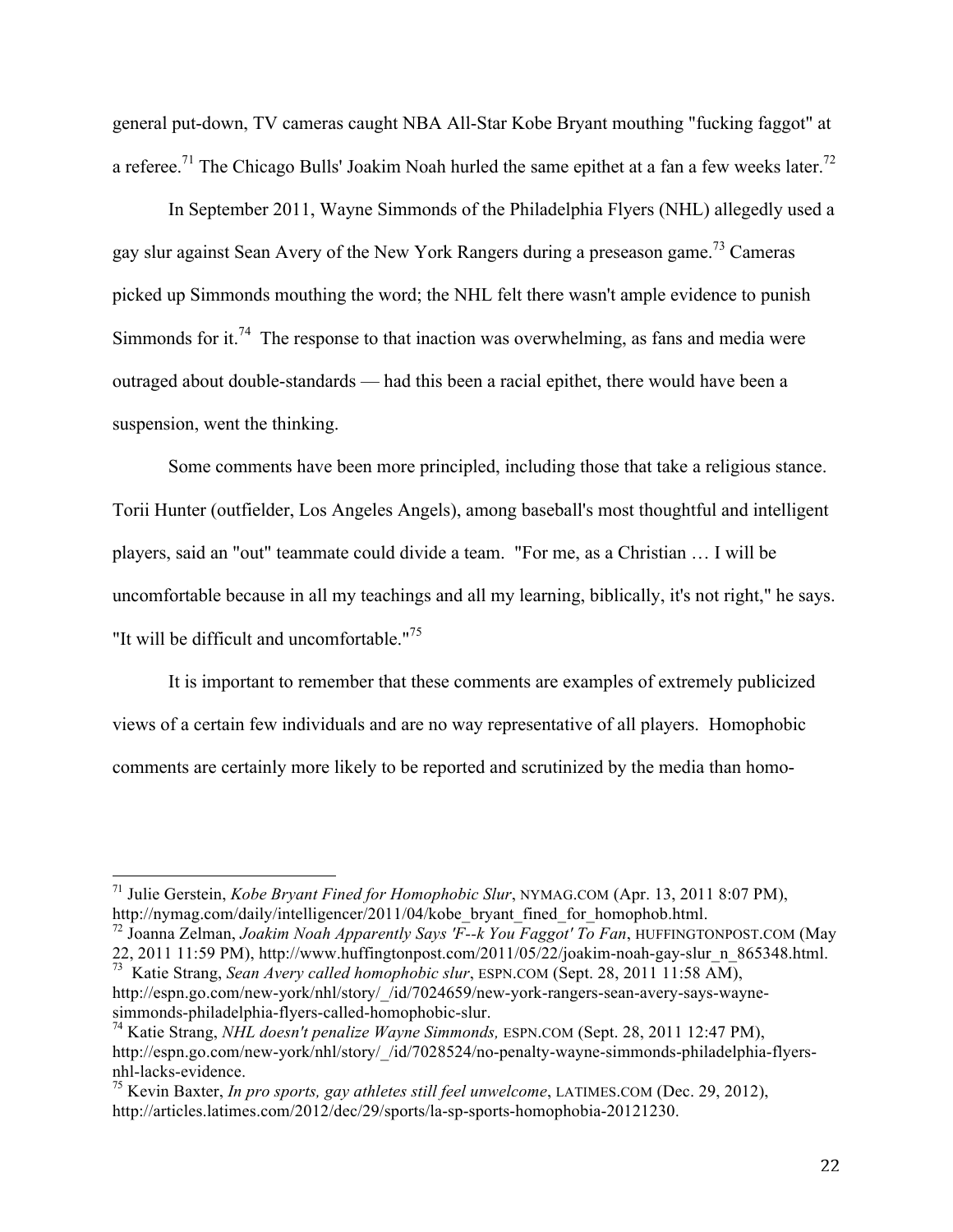positive comments. While the above comments prove homophobia exists within men's profession team sports, they may not accurately reflect the degree of the homophobia.

Michael Messner's survey of NFL rookies found that attitudes in the NFL are *not* monolithically homophobic.<sup>76</sup> The survey reported that 76.4 percent of first-year NFL players would have no problem playing next to a gay teammate. That number decreased the more intimate shared space became (58 percent indicated that they would be comfortable sharing a locker next to a gay teammate, and 42.7 percent indicated that they would be comfortable sharing a hotel room with a known gay player). These statistics suggest that homophobia in the NFL is on the same declining trajectory as in the culture at large.

Perhaps a more accurate assessment of the attitudes regarding homophobia in professional sports – at least by 1998 standards – was conducted by sports agent Ralph Cindrich. The survey, quantitative and unpublished until Anderson's *In the Game*, 77 was done anonymously over the telephone and all 175 of Cindrich's athletes were interviewed: 63 percent of his respondents said that it does not matter to them what the sexual preference of their teammates are, and 76 percent said they would be comfortable playing next to a gay teammate. In addition, 58 percent said they would even be comfortable having a locker next to a gay teammate, and 50 percent would be uncomfortable calling gay men "faggots" or other derogatory terms. However, 16 percent said that if a gay man propositioned him, he would react with a physical assault.

More recently, there has been an uprising of strong public support for gay athleticism voiced by heterosexual team sport athletes either on their own, or through organizations such as

<sup>!!!!!!!!!!!!!!!!!!!!!!!!!!!!!!!!!!!!!!!!!!!!!!!!!!!!!!!</sup> <sup>76</sup> ANDERSON, *supra* note 15, at 14.

<sup>77</sup>*Id*. at 140.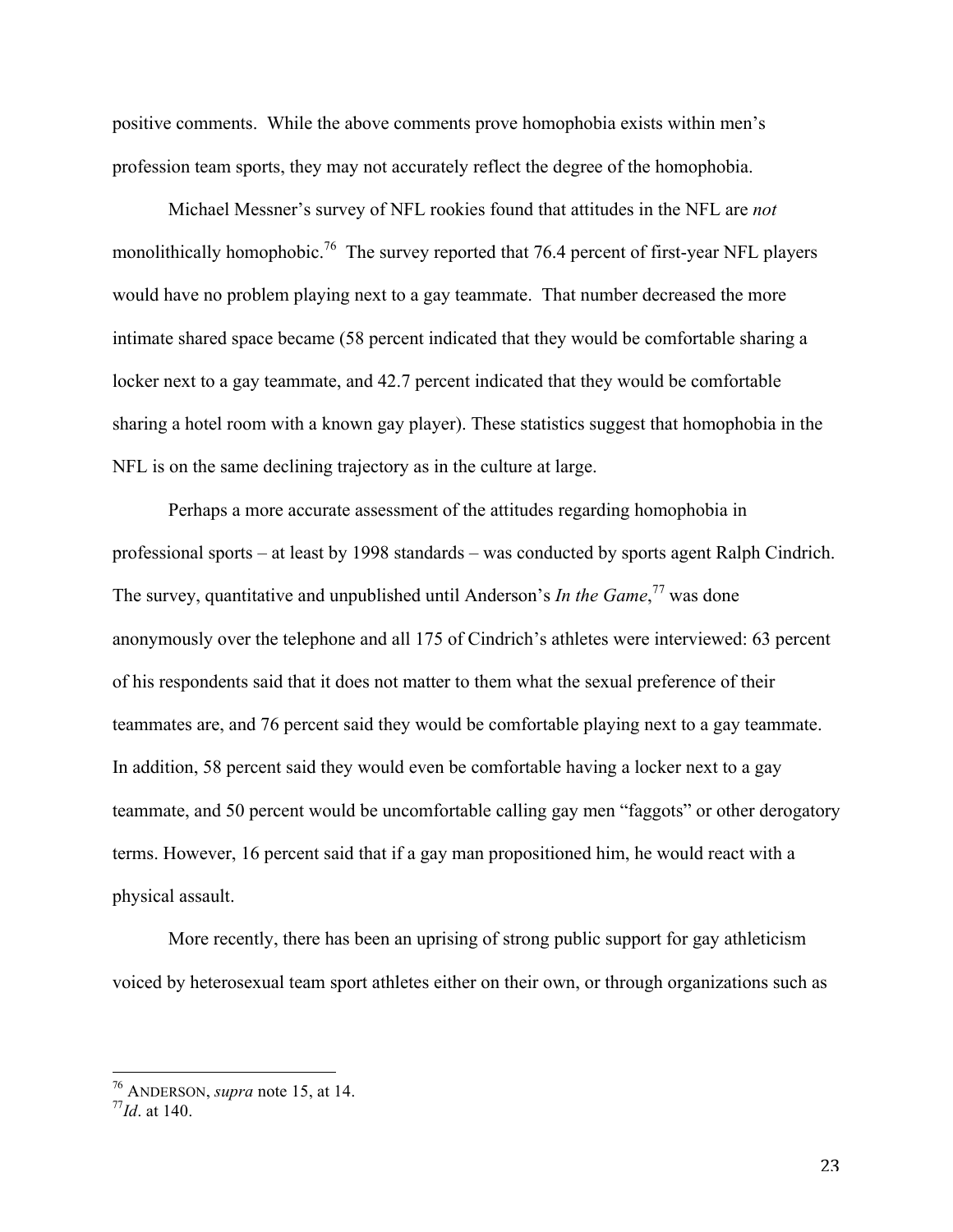*You Can Play, <sup>78</sup> It Gets Better Project, <sup>79</sup>* and *GLAAD*. *<sup>80</sup>* A number of these individual and organizational efforts support the gay community in team professional sports deserve great recognition for engaging in, and raising the level of attention and thoughtfulness this topic is receiving today.

Leading the dialogue from "within the loop" of sport has been Brian Burke, and son Patrick.<sup>81</sup> Brendan Burke (son of Brian and brother to Patrick) came out publicly in November 2009, two years after he told his father he was gay. The admission sparked a widespread conversation about LGBT issues in sports and turned Brian Burke — the gruff, no-nonsense promoter of "truculent" hockey — into the leading voice for acceptance in the NHL. In February 2010, Brendan Burke died suddenly and tragically in a car accident in Indiana.

*You Can Play* carries on the mission of Brendan Burke, who was student manager for the Miami University hockey team, the Redhawks. Patrick Burke says his brother's sexuality was a non-issue for both his teammates and their sports-oriented family. Since that time, Patrick Burke has gained a reputation as the go-to-voice to respond to an anti-gay incident in sports. When the

<sup>78</sup> YOU CAN PLAY, http://youcanplayproject.org (last visited Apr. 29, 2013) (*You Can Play* is dedicated to ensuring equality, respect and safety for all athletes, without regard to sexual orientation. *You Can Play* works to guarantee that athletes are given a fair opportunity to compete, judged by other athletes and fans alike, only by what they contribute to the sport or their team's success. *You Can Play see*ks to challenge the culture of locker rooms and spectator areas by focusing only on an athlete's skills, work ethic and competitive spirit.).

<sup>79</sup> IT GETS BETTER PROJECT, http://www.itgetsbetter.org (last visited Apr. 29, 2013) (The *It Gets Better Project's* mission is to communicate to lesbian, gay, bisexual and transgender youth around the world that it gets better, and to create and inspire the changes needed to make it better for them.).

<sup>&</sup>lt;sup>80</sup> GLAAD, http://www.glaad.org (last visited Apr. 29, 2013) (*GLAAD* amplifies the voice of the LGBT community by empowering real people to share their stories, holding the media accountable for the words and images they present, and helping grassroots organizations communicate effectively. By ensuring that the stories of LGBT people are heard through the media, *GLAAD* promotes understanding, increases acceptance, and advances equality.).

<sup>&</sup>lt;sup>81</sup> Brian Burke is one of hockey's most prominent executives. A former college player at Providence, he has served as an NHL general manager for the Hartford Whalers, Vancouver Canucks, Anaheim Ducks and, until recently, the Toronto Maple Leafs. In between, he also spent four years as the NHL's head of hockey operations and was GM for the 2010 U.S. Olympic men's hockey team, which won the silver medal in Vancouver. Together with son Patrick, a 29-year-old player scout for the Philadelphia Flyers, the Burke's are carrying the torch to end bigotry in sports.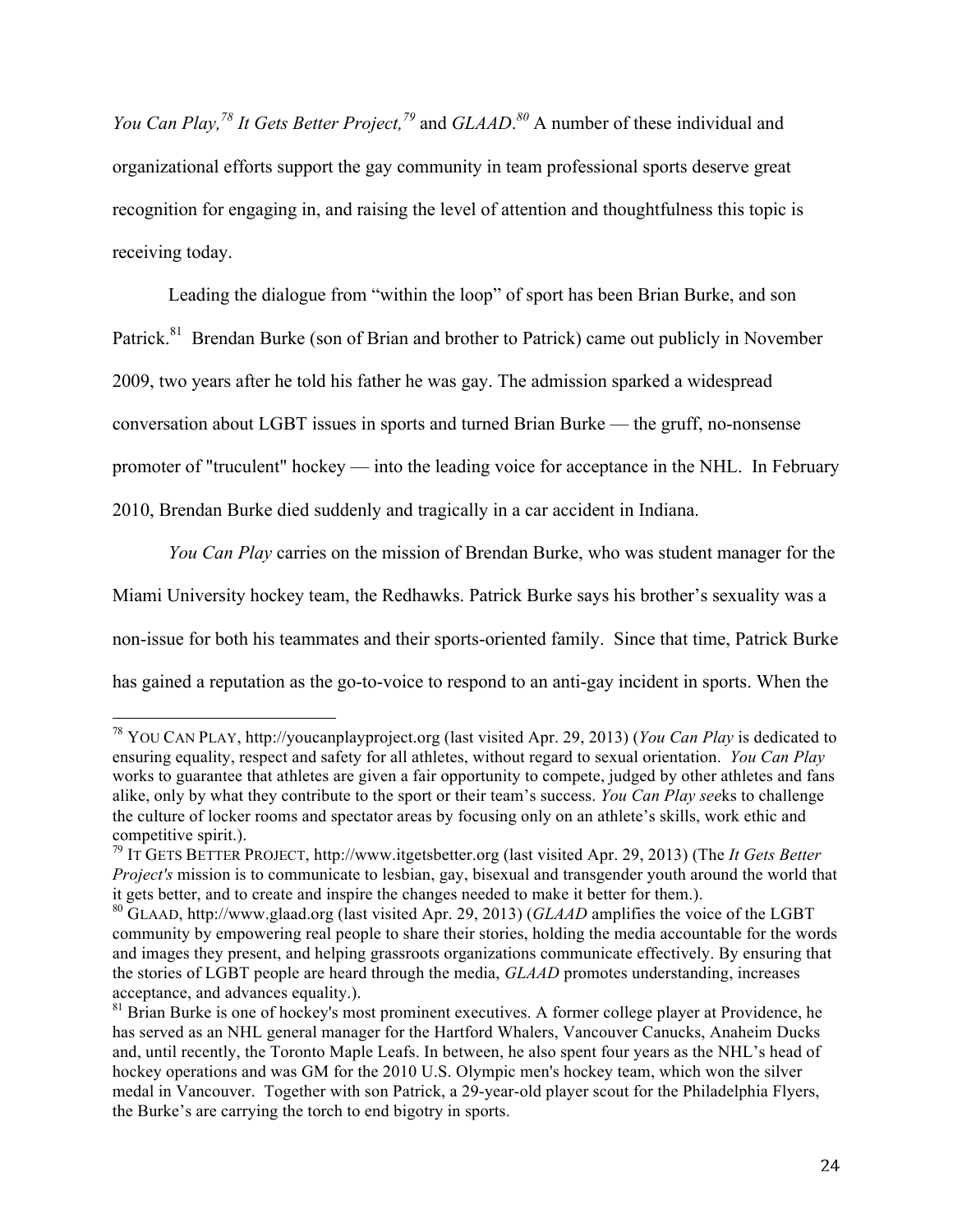Toronto Blue Jays suspended Yunel Escobar for writing an anti-gay slur in his eye black (described above), Burke was brought in to speak with him.

While the attitudes of athletes seemed to be undergoing a shift, a 2005 NBC/USA Network poll on "Homosexuality in Sports" conducted by Penn, Schoen & Berland, found that sports fans may not be as accepting, contrary to conventional wisdom.<sup>82</sup> Among the most telling statistics: 24% agreed with the statement, "Having an openly gay player hurts the entire team"; 24% agreed with the statement, "I would be less of fan of a particular athlete if I knew that he or she was openly gay"; 23% agreed with the statement, "Having an openly gay athlete hurts the entire sport"; and 14% agreed with the statement, "Openly gay athletes should be excluded from playing team sports." The poll was released in *Sports Illustrated* and shows there are very strongly held beliefs among Americans regarding the impact of gay athletes on professional sports. "I now understand why gay athletes would choose to stay in the closet," said Doug Schoen of Penn, Schoen & Berland. "The poll shows us that we still have a long way to go in this country before homosexuality is accepted in sports."<sup>83</sup>

#### **V. The Relationship Between Masculinity, Homophobia and Homosexuality**

In his influential book *The Arena of Masculinity*, Brian Pronger states, "Not all homosexual men and boys avoid athletics because of its masculine significance."<sup>84</sup> Pronger theorizes that gay men might actually be drawn to sport because of the veneer of heterosexuality it provides gay males. Competitive team sports, he argues, are a great place to hide one's sexual orientation. Athletes within this space are shrouded in a cloud of scripted heterosexuality. He even maintains that some gay athletes might be inclined to continue with sport in an attempt to

<sup>&</sup>lt;sup>82</sup> L. Jon Wertheim, *Gays In Sports: A Poll*, SPORTSILLUSTRATED.COM (Apr. 18, 2005), http://sportsillustrated.cnn.com/vault/article/magazine/MAG1110762/index.htm. <sup>83</sup> *Id.*

<sup>&</sup>lt;sup>84</sup> PRONGER, *supra* note 16, at 4.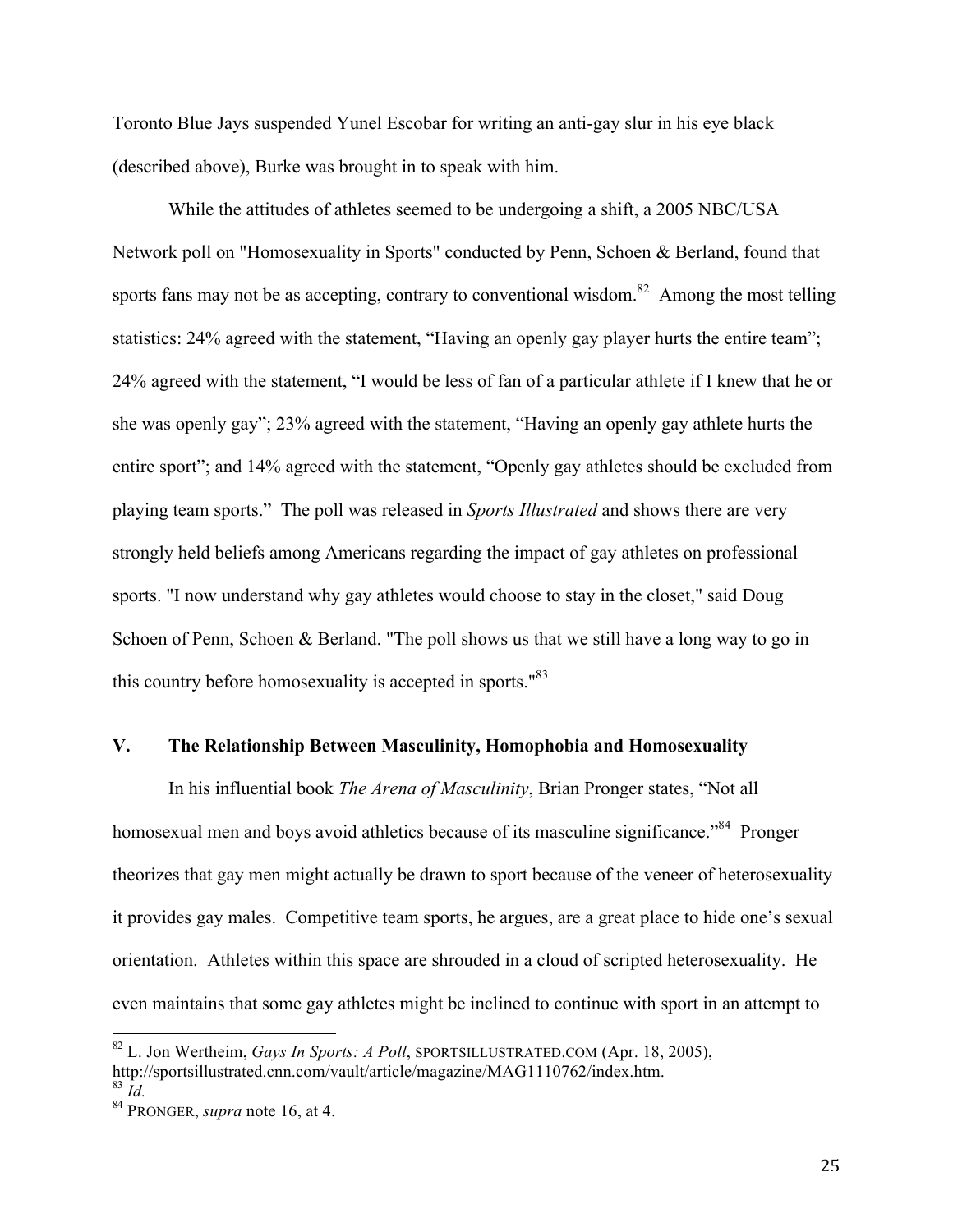resist the feeling of femininity that comes with the stigma of homosexuality. Anderson, analyzing Pronger's work in his own book, *In the Game*, concludes that homosexual men might become involved in competitive athletics due to the allure of its environment, one which is gender-segregated and homosocietal.

Men's sporting teams beam with young, toned, sexualized, and highly masculinized bodies. These bodies serve as a homoerotic enticement for gay boys and men, and Pronger suggests that they bring out latent homosexual desires from heterosexual men as well. He suggests that, as an artifact of this extreme homogenization, homophobia may appear as a way to nullify the homoeroticism of the sporting arena. Extreme homophobia prevents men from acting upon their stigmatized desires. 85

The relationship between sport, masculinity and homosexuality is perhaps most analogous to the issue of gays in the military. Particularly since the 1990s, Americans have become increasingly aware that gay men do exist in the highly masculinized arena of warmaking, comprised of institutions traditionally known to be highly homophobic. The Office of the Secretary of Defense shows that since 1990, discharges for homosexuality have ranged anywhere from four to seven per ten thousand service members. They also report that two to eight percent of military men acknowledge engaging in same-sex sexual behavior. Furthermore, research on homosexual men indicates that they are at least as likely as heterosexual men to have served in the military. <sup>86</sup> In this respect, evidence clearly suggests that the existence of gay men in the U.S. military at least mirrors their representation in the population at large.

Brian Pronger maintains that coming out in sport is acknowledging an identity that challenges the nature of heterosexual masculinity and therefore challenges the masculinizing institution of sport as a whole, as it would in the military. $87$  Theoretically, if a gay athlete can

<sup>&</sup>lt;sup>85</sup> ANDERSON, *supra* note 15, at 14.

<sup>86</sup> *See* LOIS SHAWVER, AND THE FLAG WAS STILL THERE: STRAIGHT PEOPLE, GAY PEOPLE, AND SEXUALITY IN THE U.S. MILITARY (1995).

<sup>87</sup> PRONGER, *supra* note 16, at 82.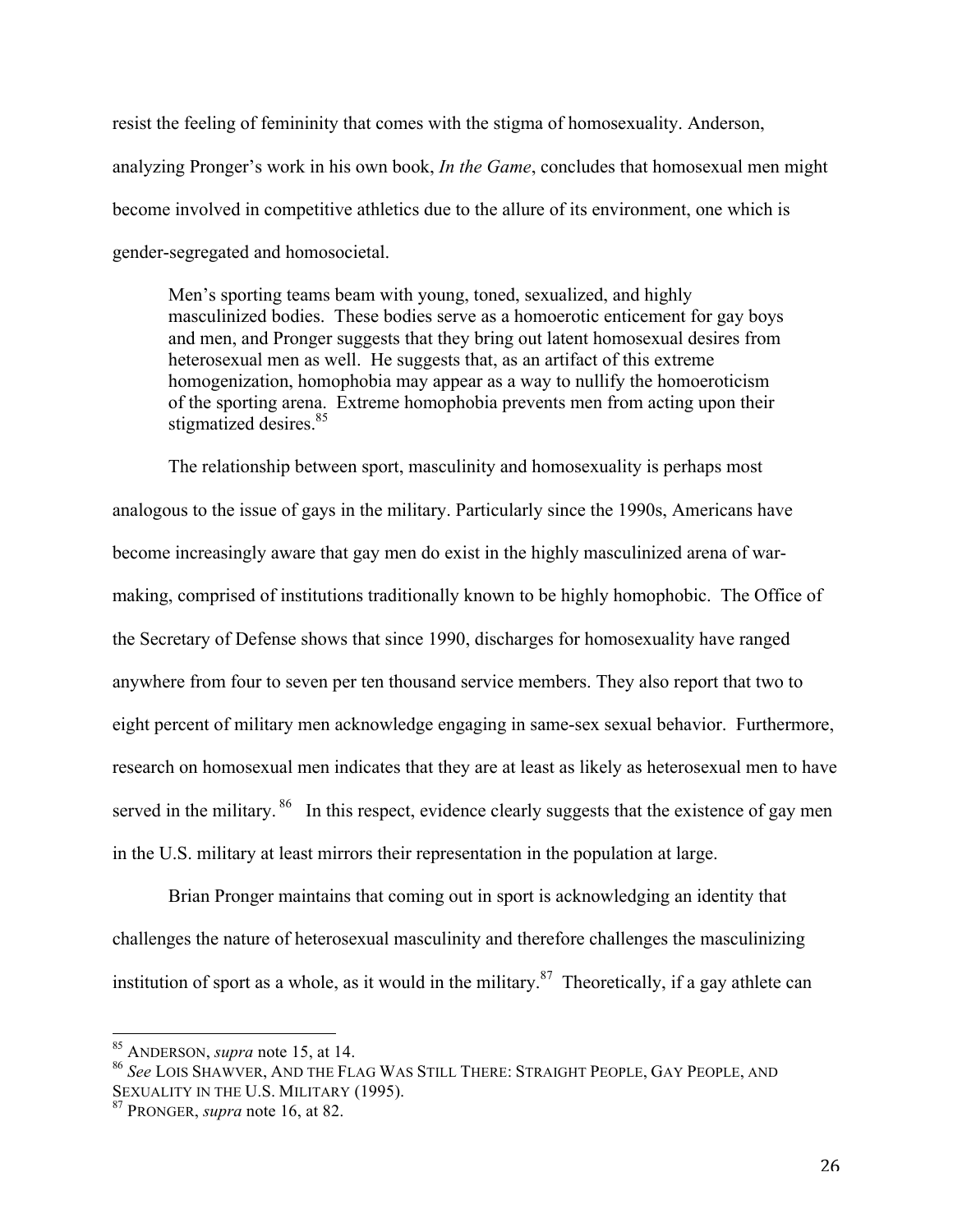excel at the highest level of sport, then he threatens to expose the fallacy upon which heterosexual masculinity is built. As stated above, professional athletes (particularly in team sports) are shrouded in a cloud of heterosexual assumption. This is true, ironically, while simultaneously engaging in a highly charged, homoerotic environment.

John Amaechi, a former NBA player, publicly announced his homosexuality after retirement in his book *Man in the Middle*. 88 Amaechi discussed his reluctance to disclose his sexuality in the homophobic culture of sports, writing:

Homosexuality is an obsession among ballplayers, trailing only wealth and women. The guys I played with just didn't like "fags"--or so they insisted over and over again…. Most were convinced, even as they sat next to me on the plane or threw me the ball in the post, that they had never met one.<sup>89</sup>

Amaechi went on to say:

The NBA locker room was the most flamboyant place I'd ever been. Guys flaunted their perfect bodies. They bragged about sexual exploits. They primped in front of the mirror, applying cologne and hair gel by the bucketful.... Surveying the room, I couldn't help chuckling to myself: And I'm the gay one.<sup>90</sup>

The hyper-homophobia exists then, not only as a guise against homosexual suspicion, but

also serves to nullify the homoeroticism of sport. Pronger suggests that both gay and straight

men find the locker room sexually stimulating and that this homoerotic atmosphere is sublimated

through the aggressive, homophobic, and sexist humor and discourse found in sport. $91$ 

Michael Irvin (NFL Hall of Famer), whose unparalleled on-field performance was accompanied by off-the-field drug use and womanizing, discovered, quite early on, that the older brother he idolized growing up was homosexual. Throughout his career, he overcompensated his masculine nature in order to illustrate that he was not his brother, and not homosexual.

<sup>&</sup>lt;sup>88</sup> JOHN AMAECHI WITH CHRIS BULL, MAN IN THE MIDDLE (2007).

<sup>89</sup> *Id*. at 268.

<sup>90</sup> *Id.* at 140.

<sup>91</sup> PRONGER, *supra* note 16, at 209.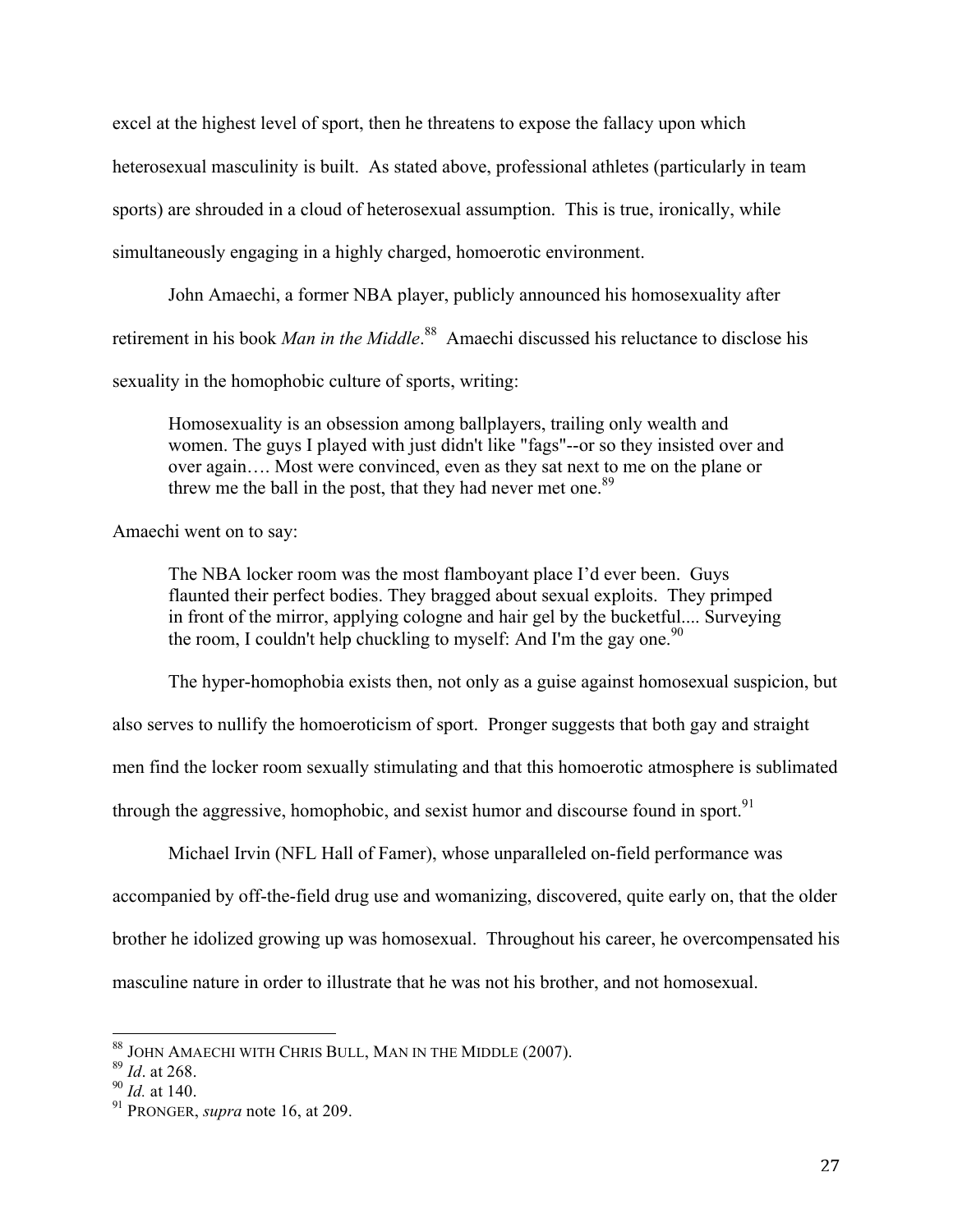Through it all, we (Irvin and his psychologist) realized maybe some of the issues I've had with so many women—just bringing women around so everybody can see—maybe that's residual of the fear I had that, if my brother is wearing ladies' clothes, am I going to be doing that? Is it genetic? I'm certainly not making excuses for my bad decisions. But I had to dive inside of me to find out why I was making these decisions, and that came up. I'm not gay, but I was afraid to even let anyone have the thought. I can only imagine the agony—being a prisoner in your own mind -- for someone who wants to come out. If I'm not gay and I am afraid to mention it, I can only imagine what an athlete must be going through if he is gay.<sup>92</sup>

The progress being made today, expressed in the homo-positive views of some individual athletes and organizations, is of assimilation. Increasingly, supporters of homosexual athletes state that the sexual orientation of a teammate does not matter as long as he can help the team win. Supportive heterosexual men are increasingly willing to accept gay men into their terrain so long as gay athletes do not play up their "gayness" or differentness. Qualitative data in Anderson's book *In the Game* suggests that heterosexual athletes are increasingly willing to accept gay athletes so long as they adopt the other aspects of orthodox masculinity. Anderson found:

In an attempt to assimilate to the dominant structure, gay men are eager to adopt all other attributes of orthodox masculinity. They attempt to manage their identities, to keep pace with the construct of being masculine, by acting tough, competing well, and (often) partaking in sexist discourse alongside their heterosexual teammates – even partaking in discussions of the sexual objectification of women. Gay men go to great lengths to downplay their differentness by covering their sexual desires, assuring their teammates that they are not checking them out in the locker rooms, and self-silencing talk of their sexuality under a policy of don't ask, don't tell.<sup>93</sup>

The conclusion here is that gay closeted male athletes may perpetuate the overly masculinized, homophobic environment of the locker room by overcompensating in an attempt to prove their manliness.

<sup>92</sup> Cyd Zeigler, *Michael Irvin: The Playmaker Preaches*, OUT.COM (July 11, 2011), http://www.out.com/entertainment/sports/2011/07/10/michael-irvin-playmaker-preaches. <sup>93</sup> ANDERSON, *supra* note 15, at 50.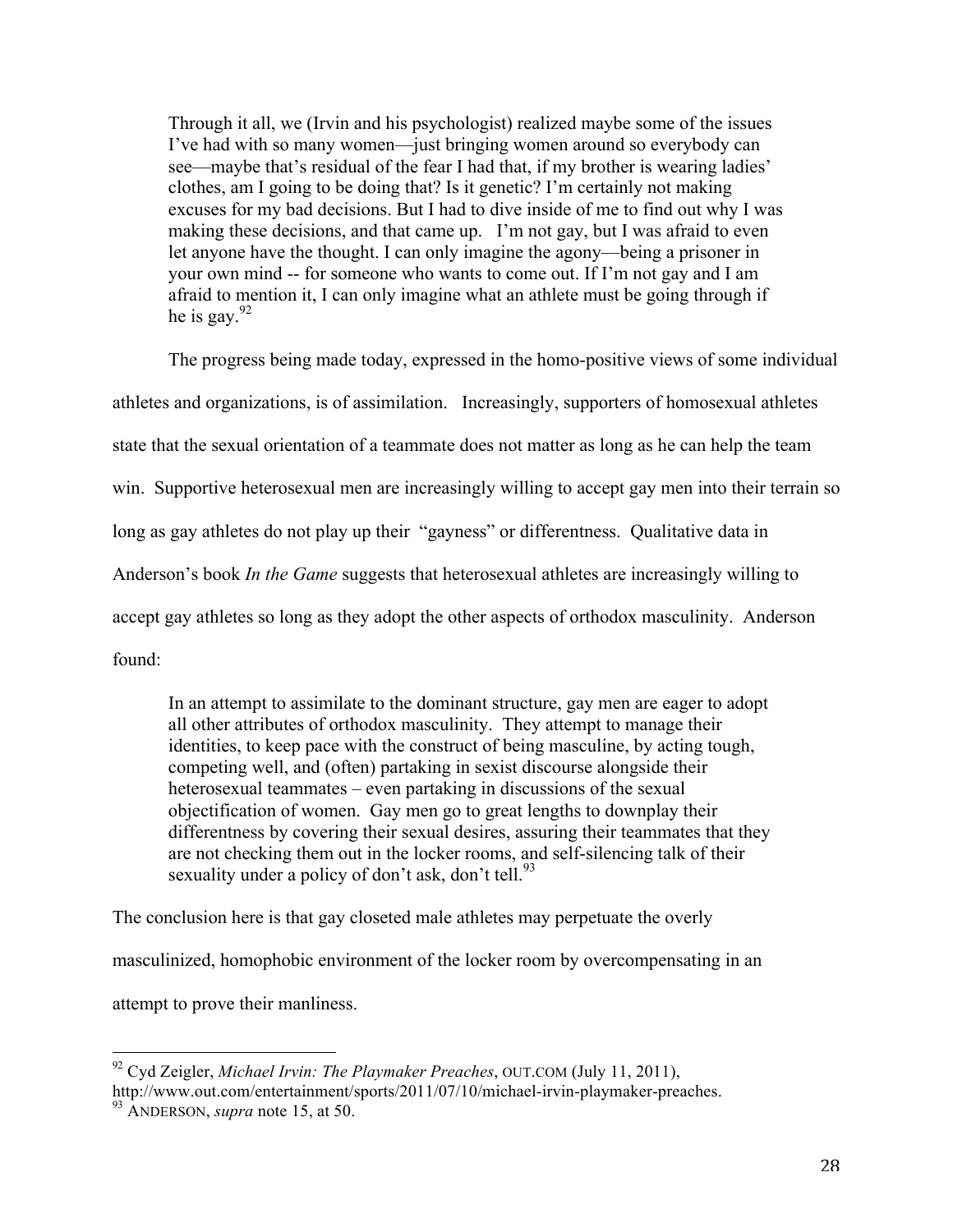The vast majority of tolerant heterosexual athletes have alluded to a certain degree of openness they would accept. There is a difference between tolerance and acceptance. Even if the gay athlete "can play," and his skill and work ethic is recognized by heterosexual teammates, coaches and general managers, it remains to be seen just how much openness the institution of sport could tolerate immediately. Seemingly, the softest entrance of a gay athlete into this space would be made by an elite player, who comes out as gay late in his career and is otherwise unrevealing of sexual exploits or romantic life. If he is able to help the team win games and, perhaps, championships, a heterosexual teammate may be at the highest level of acceptance. However, it is an entirely different circumstance if an average, young and unproven homosexual athlete brings their male partner to a team function, or affectionately kisses him after a win. A legitimate question remains as to the degree of openness even the tolerant professional athletes could handle. Though public service announcements continue to be produced depicting heterosexual athletes' acceptance of gay athletes, homophobia within men's professional team sport will not be accurately recalibrated until an active athlete comes out.

#### **Perspective: The Role of the Media**

The national media loves a negative story. America loves a villain, in most cases more than they love a hero. In the last year, *Outsports.com* has written about three-dozen current and former NFL players who have come out in support of same-sex marriage or would support a gay teammate. These stories, however, garner very little attention by the national media. Patrick Burke, NHL scout and co-founder of *You Can Play*, believes "the media likes to perpetuate this belief that… sports is this barbaric place full of dumb meathead jocks who are just waiting to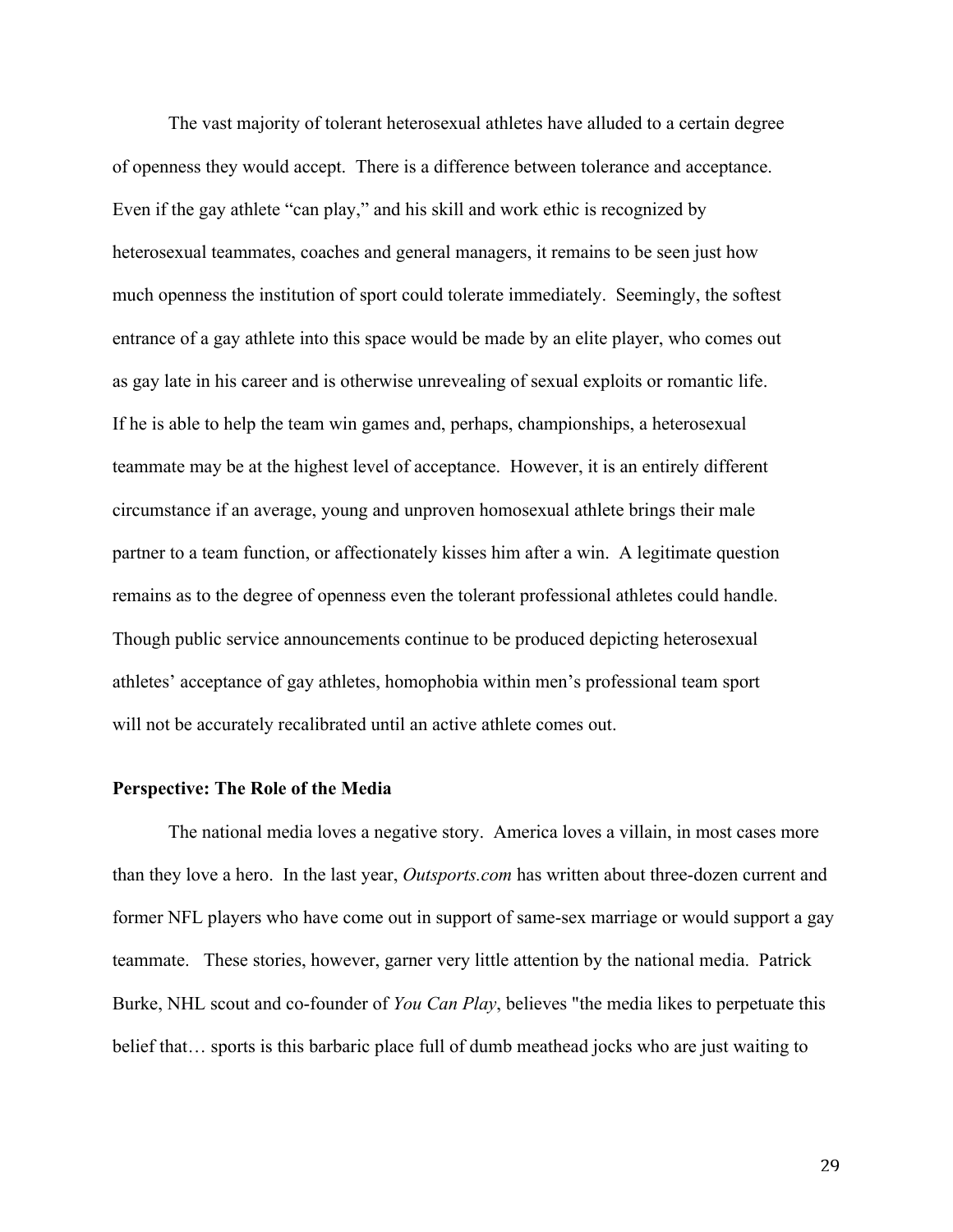jump on the first gay athlete they find.<sup> $294$ </sup> Over the years, the media has found itself (or perhaps purposely positioned itself) in the middle of this issue, many times attempting to "out" premiere athletes in the style of a witch-hunt.

In 2002, *Details* magazine spoke with then New York Mets manager Bobby Valentine, who was quoted as saying that professional baseball was "probably ready for an openly gay player" and that "the players are diverse enough now that I think they could handle it."<sup>95</sup> Immediately after these comments, *New York Post* gossip columnist Neal Travis speculated that Valentine's comments were a "pre-emptory strike" designed to clear the way for the outing of a Mets' player.<sup>96</sup> At the time, there had been persistent rumors about the sexual orientation of Mike Piazza (one of the greatest, if not the greatest, hitting catcher of all time). Piazza took the unusual step of holding a press conference at the time to declare his heterosexuality: "I'm not gay. I'm heterosexual. I can't control what people think. That's obvious. And I can't convince people what to think. I can only say what I know and what the truth is and that's I'm heterosexual and I date women. That's it. End of story."<sup>97</sup>

The precedent of a press conference to announce sexual orientation is interesting to note, as the media will likely expect any future athlete coming out to fully open himself up to media availability on the subject. Piazza recently released a memoir and in it found it necessary to reiterate what he said publicly in 2002 — he is not gay. "I found it hugely insulting that people believed I'd go so far out of my way — living with Playmates, vacationing with actresses,

<sup>&</sup>lt;sup>94</sup> Baxter, *supra* note 74.

<sup>&</sup>lt;sup>95</sup> Interview by Details Magazine with Bobby Valentine, Manager, New York Mets (June 2003), http://www.outsports.com/2011/9/9/4051804/moment-25-mike-piazza-announces-im-not-gay-imheterosexual.<br><sup>96</sup> Sridhar Pappu, *Wally's World: Ex-Post Sports Guy Explains Fiery Exit*, OBSERVER.COM (June 3, 2002)

<sup>12:00</sup> AM), http://observer.com/2002/06/wallys-world-expost-sports-guy-explains-fiery-exit.

<sup>97</sup> Rafael Hermoso, *Piazza Responds to Gossip Column*, NYTIMES.COM (May 22, 2002), http://www.nytimes.com/2002/05/22/sports/baseball-piazza-responds-to-gossip-column.html.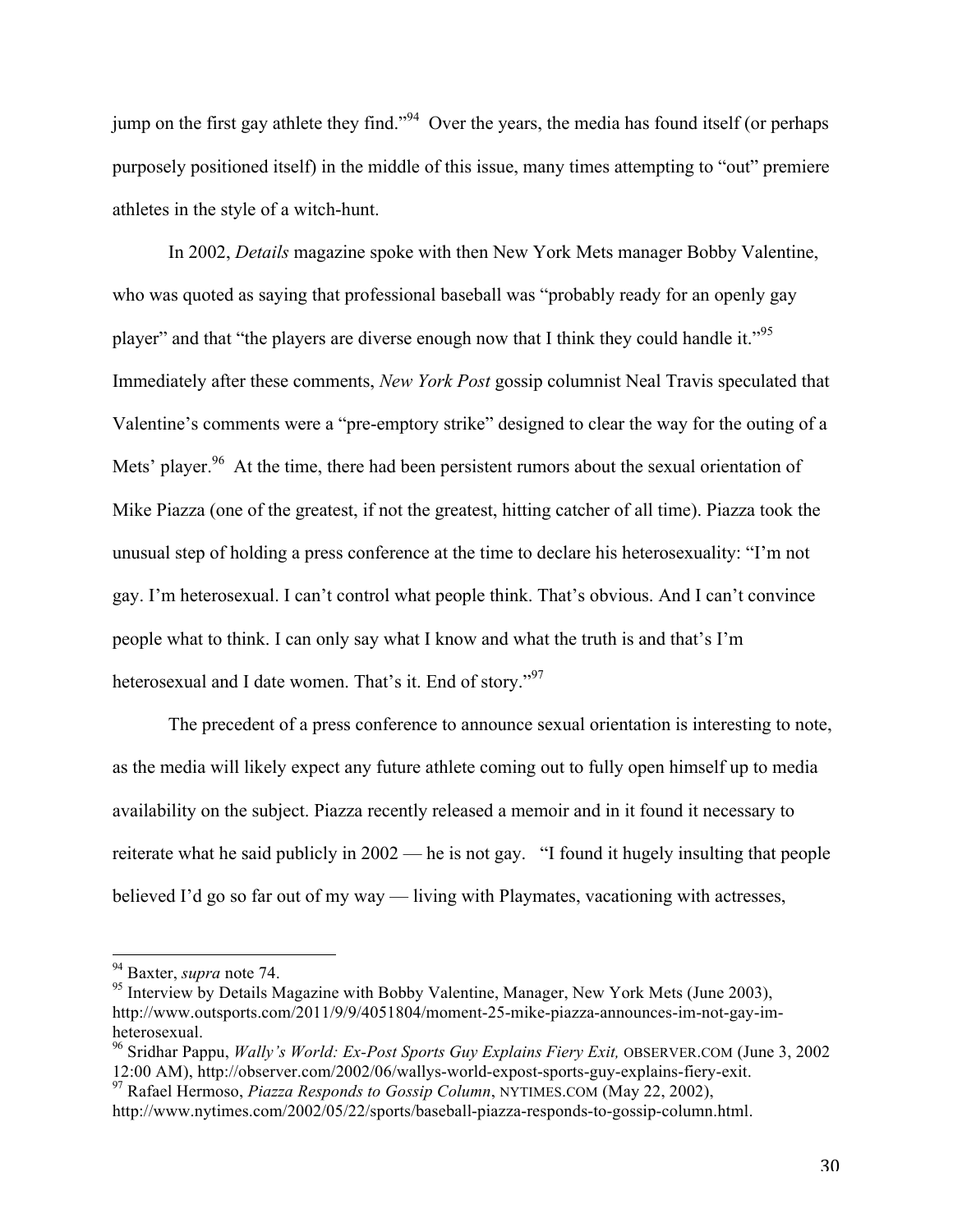showing up at nightclubs — to act out a lifestyle that would amount to a charade," he writes. "If I was gay, I'd be gay all the way."<sup>98</sup>

The Piazza saga was perhaps the most renowned media-inspired "outing" attempt, but it certainly was not the only one. The media, which remains eager to break the news of the first gay professional athlete in men's team sports, has been on the case for decades. Troy Aikman (Hall of Fame NFL quarterback, divorced, with children) was infamously "outed" by sportswriter Skip Bayless in his 1996 book, *Hell-Bent*. Aikman, in an interview 16 years later, still held a grudge, slipping in, "I'm not so sure Skip's not gay."<sup>99</sup>

The latest attempted outing occurred in March of 2013, when rumors swirled (over the

internet) about a Montreal Canadiens (NHL) player about to come out. Said Cyd Zeigler of

# *Outsports.com*:

One of the problems with social media is the complete lack of gatekeeper. Take the latest 'Gay athlete is coming out this week' rumor started by a small-time Tweeter and propagated by Queerty. The Tweeter, whom I won't promote here with a link, claimed the Montreal Canadien locker room is abuzz because one of their players is planning on coming out this week. The Tweeter said "it is unconfirmed, but speculation is that it may be  $@$  jgorges  $26"$  -- That's the Twitter handle for Josh Gorges.<sup>100</sup>

Gorges, not necessarily a well-known name – even within circles of hockey fans – is not gay. In

fact, he's engaged to marry his girlfriend. Zeigler added:

The biggest problem with these baseless rumors is the position it puts straight athletes in. As we saw with Mike Piazza a dozen years ago, it puts the athlete in an impossible position: If he denies it, he's attacked for being anti-gay; If he

<sup>&</sup>lt;sup>98</sup> MIKE PIAZZA, LONG SHOT 268 (2013).

<sup>&</sup>lt;sup>99</sup> Michael David Smith, *Troy Aikman wonders what he'd do if he saw Skip Bayless*, NBCSPORTS.COM (Aug. 31, 2011 7:30 PM), http://profootballtalk.nbcsports.com/2011/08/31/troy-aikman-wonders-whathed-do-if-he-saw-skip-bayless.

<sup>100</sup>Cyd Zeigler, *Rumors of Montreal Canadien Josh Gorges Coming Out Not True*, OUTSPORTS.COM (Mar. 6, 2013 2:09 PM), http://www.outsports.com/2013/3/6/4072008/rumors-of-montreal-canadien-joshgorges-coming-out-not-true.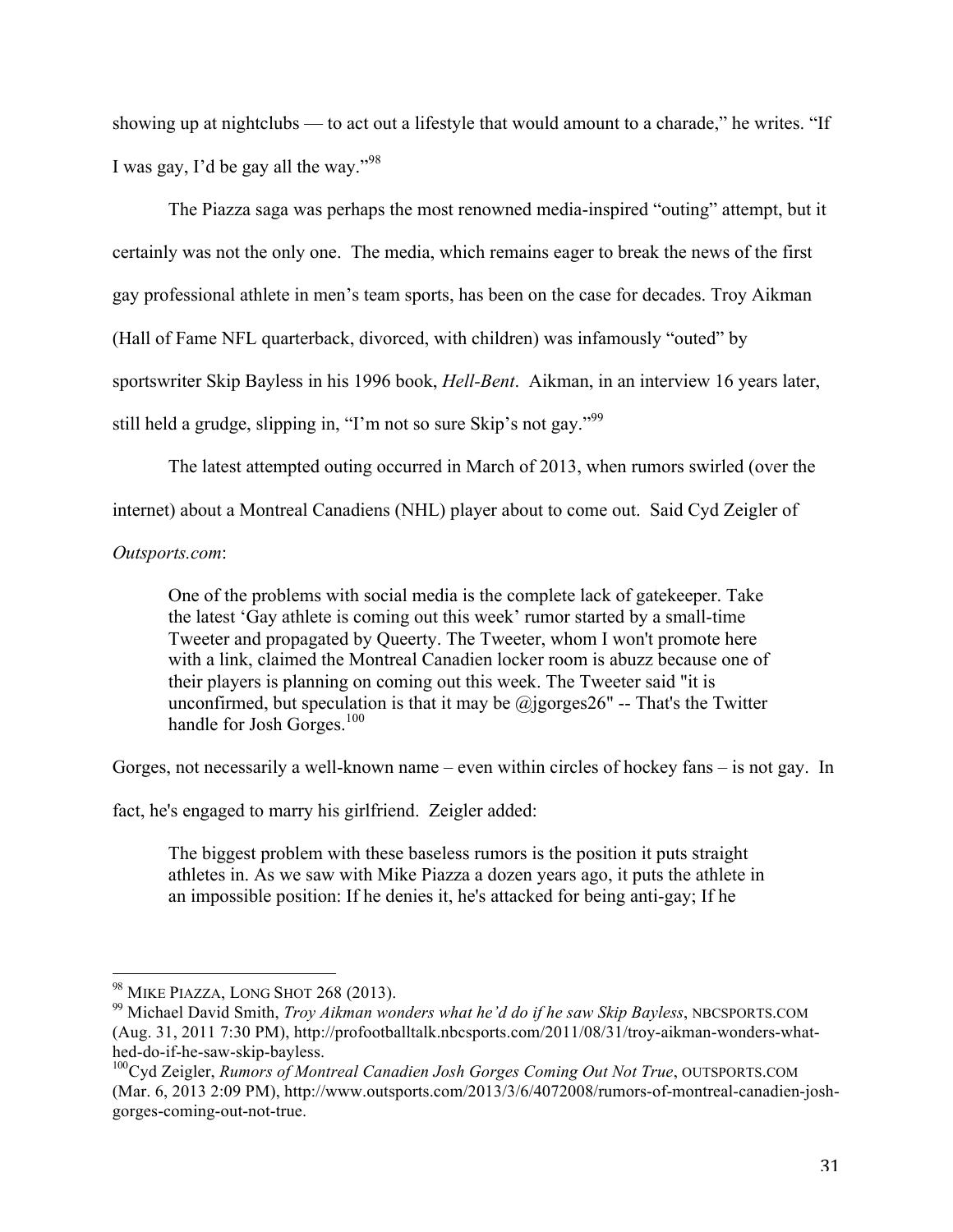doesn't deny it, then there's a lie out there about him (and I don't know about you, but I don't want anyone thinking I'm straight!) $101$ 

Billy Bean, retired gay professional baseball player, believes that while society has become more accepting of openly gay and lesbian people, the media landscape of the moment is in some ways a more forbidding one. "If you're a baseball player right now and you're in the big leagues, you see the way Twitter, Facebook or whatever social media works and the pace of news and how quickly one distraction can alter the course of an athlete's career," he observed.<sup>102</sup> "Unless your primary goal as an athlete is to be an ambassador for gay rights," he said, "you're bound to pause before creating such a distraction."<sup>103</sup> Thinking back to his own career, he added: "I was Billy Bean, a baseball player, and the moment when I realized or finally understood or accepted that I was gay, that didn't make me a gay person ahead of a baseball player."<sup>104</sup>

Journalists and bloggers are not the only segments of media to wade into the topic of homosexuals in sports. Concerned about harming its business relationship with the NFL, ESPN called an audible in 2003 and announced it was canceling "Playmakers," <sup>105</sup> its seamy pro football drama. The NFL's complaints were voiced by Steve Bornstein, NFL executive vice president of media and a former ESPN president, and Roger Goodell, then NFL executive vice president and chief operating officer (and current Commissioner). Former NFL Commissioner Paul Tagliabue also had publicly criticized the show, which focused on a fictional pro football team and included plots about drug use, marital infidelity, racism and homophobia. The series

<sup>&</sup>lt;sup>101</sup> Id.<br><sup>102</sup> Frank Bruni, *The Barriers to Openness*, NYTIMES.COM (Sept. 22, 2012 7:48 AM),

http://bruni.blogs.nytimes.com/2012/09/22/the-barriers-to-openness. $^{103}$   $_{\rm Id}$ 

<sup>104</sup> *Id*.<br><sup>104</sup> *Id*. 105 *Id*. 105 *Id*. 105 An audible is a term used in football to describe the situation where a new or substitute play (typically called by the quarterback at the line of scrimmage) adjusts the original play to adapt to the opposing side's formation.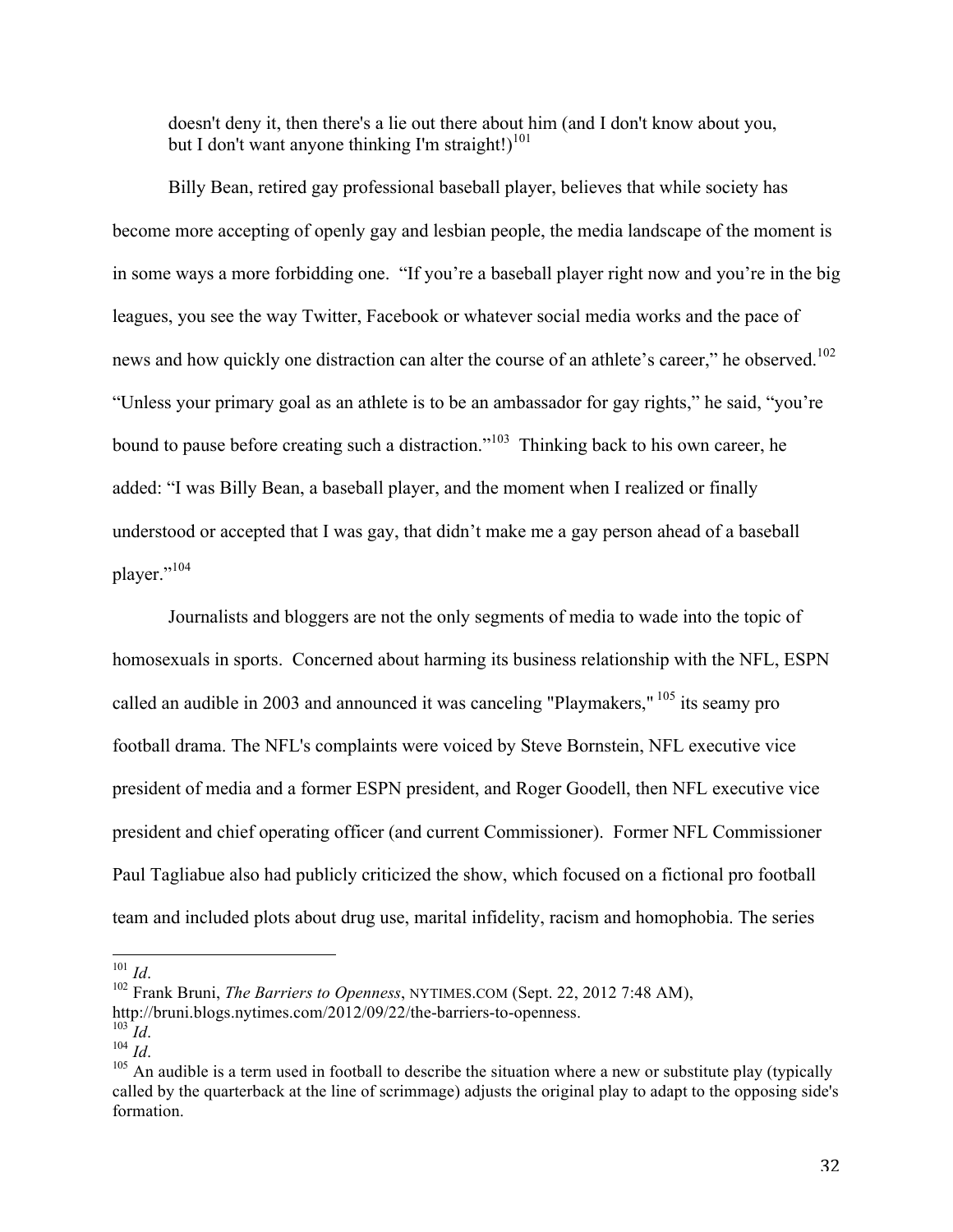included a key storyline in which a closeted player living a double-life was forced to fake an injury and leave the team when rumors of his sexuality began to leak publicly.<sup>106</sup>

Though the wildly popular show (which drew an average audience of about 2 million viewers, five times as many for the time slot the previous year) was canceled for more reasons than just the portrayal of a NFL-like player as homosexual, it would be hard to refute that such things as drug use, marital infidelity, racism, and homophobia do not exist within the sport. Given the ESPN-NFL contract (where, at the time, ESPN paid an average of \$600 million a year to the NFL for television rights), ESPN shut down the show, which had the potential to be a groundbreaking series to change perception of homosexuals in men's professional team sports.

The League was undoubtedly pushing back against a number of stereotypes. However, it is not absurd to believe that professional sports leagues (more specifically, the teams) are quite content with the status quo, don't ask, don't tell policies. The media, on the other hand, is, and has been, hungry to break the story of the first gay male professional team sport athlete. All of this adds to the anxiety and fears of the closeted homosexual athlete.

#### **VI. Getting Open: Fears of Coming Out**

!!!!!!!!!!!!!!!!!!!!!!!!!!!!!!!!!!!!!!!!!!!!!!!!!!!!!!!

"Fear is the hallmark of closeted gay athletes."<sup>107</sup>

Though gay men may be drawn to sport in order to prove their masculinity or to cast off homosexual suspicion, this does not mean that they desire to come out. They may simply want to play; coming out might defeat the purpose of why they play sport in the first place – for the love of the game. Coming out, of course, is also a difficult thing to do in a homophobic environment and will ultimately lead to, as Billy Bean alluded to, a new type of identity entirely.

<sup>106</sup> Richard Sandomir, *Citing N.F.L., ESPN Cancels 'Playmakers'*, N.Y. TIMES, Feb. 5, 2004, http://www.nytimes.com/2004/02/05/sports/pro-football-citing-nfl-espn-cancels-playmakers.html. <sup>107</sup> ANDERSON, *supra* note 15, at 81.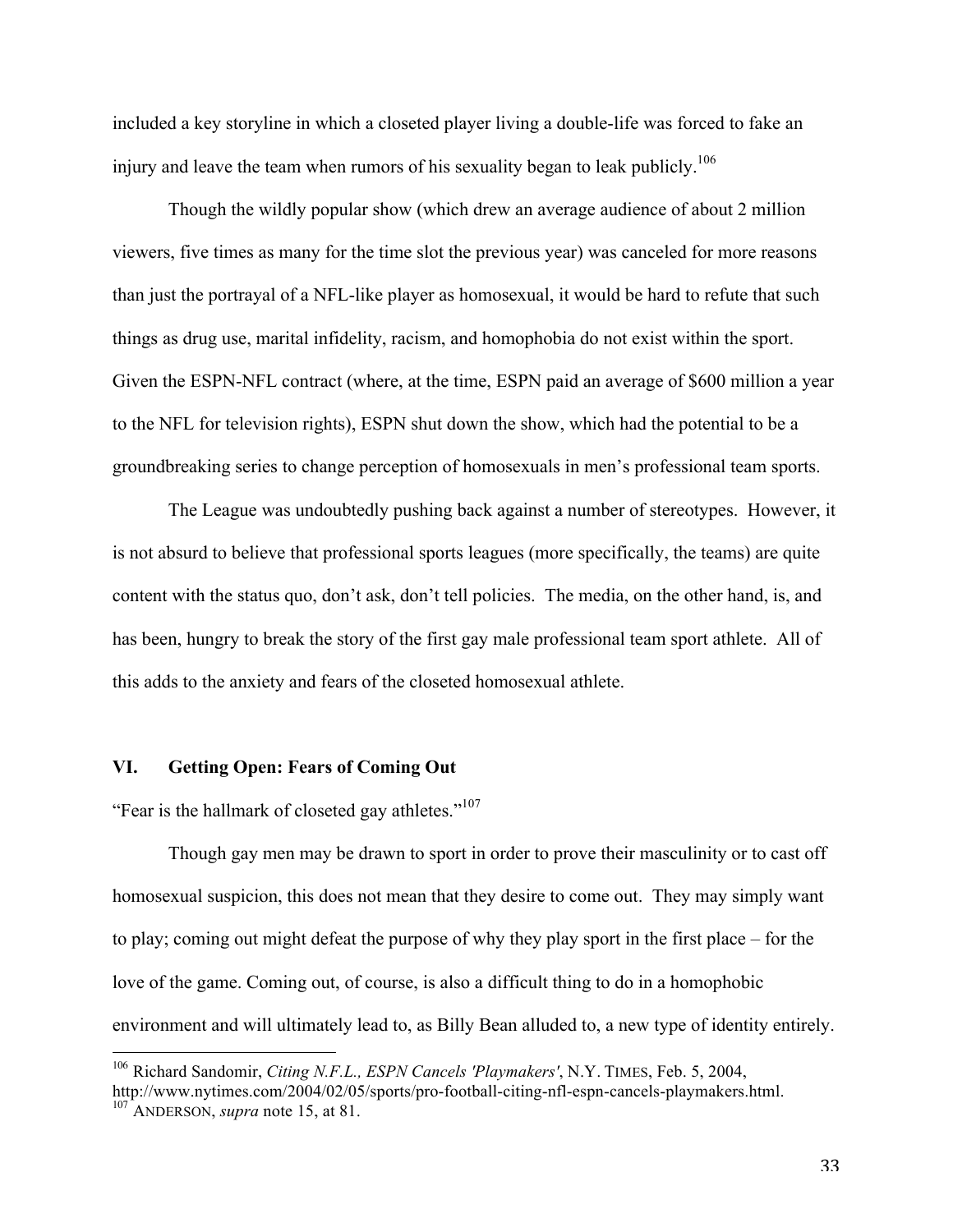Anderson declares that, when considering that the average career in professional sports is about three years, it seems remarkable that no active, openly gay professional athlete from a team sport in the United States or Canada has yet to emerge.<sup>108</sup> This conclusion, however, is not in line with the reasonable fears that closeted gay professional athletes face. The fears outlined below instead suggest good reason for why a professional athlete – who acknowledges the uniqueness of the environment and the narrow window in which he will be paid for athletic performance – would remain closeted throughout the duration of his career.

# **A. Fear of 'lost ice time'**

The coach is a decisive element in shaping social attitudes on the team. It is important to remember that many professional athletes become professional while still teenagers, entering the industry without higher education, making them extremely impressionable young men. Athletes are dependent upon their club and, more directly, their coach and general management, for contract renewals, playing positions and a host of variables that shape their career.

Furthermore, the coach represents the man with the most masculine capital on athletic teams. The coach is inundated with legitimate, authoritative, expert, and often referent power, making him a highly influential factor in the lives of young athletes who desire to be promoted within the masculine hierarchy. Finally, to some degree a coach is also able to structurally shape a team closer to his social desires. He is able to drop and promote athletes at will, to assign ideologically similar kids to be team captain, and to provide those with whom he is more aligned with other avenues to empower them in peer culture."<sup>109</sup>

The fear of "lost ice time" – or lost time on the field of play – for a closeted gay athlete considering coming out, is legitimate. In most organizations, the coach has sole authority to determine who plays when. Every athlete, regardless of sexual orientation, works hard to never give the coach an excuse to show him to the bench. As unfair as it may be, a closeted athlete

<sup>108</sup> *Id*. at 136.

<sup>109</sup> *Id*. at 122.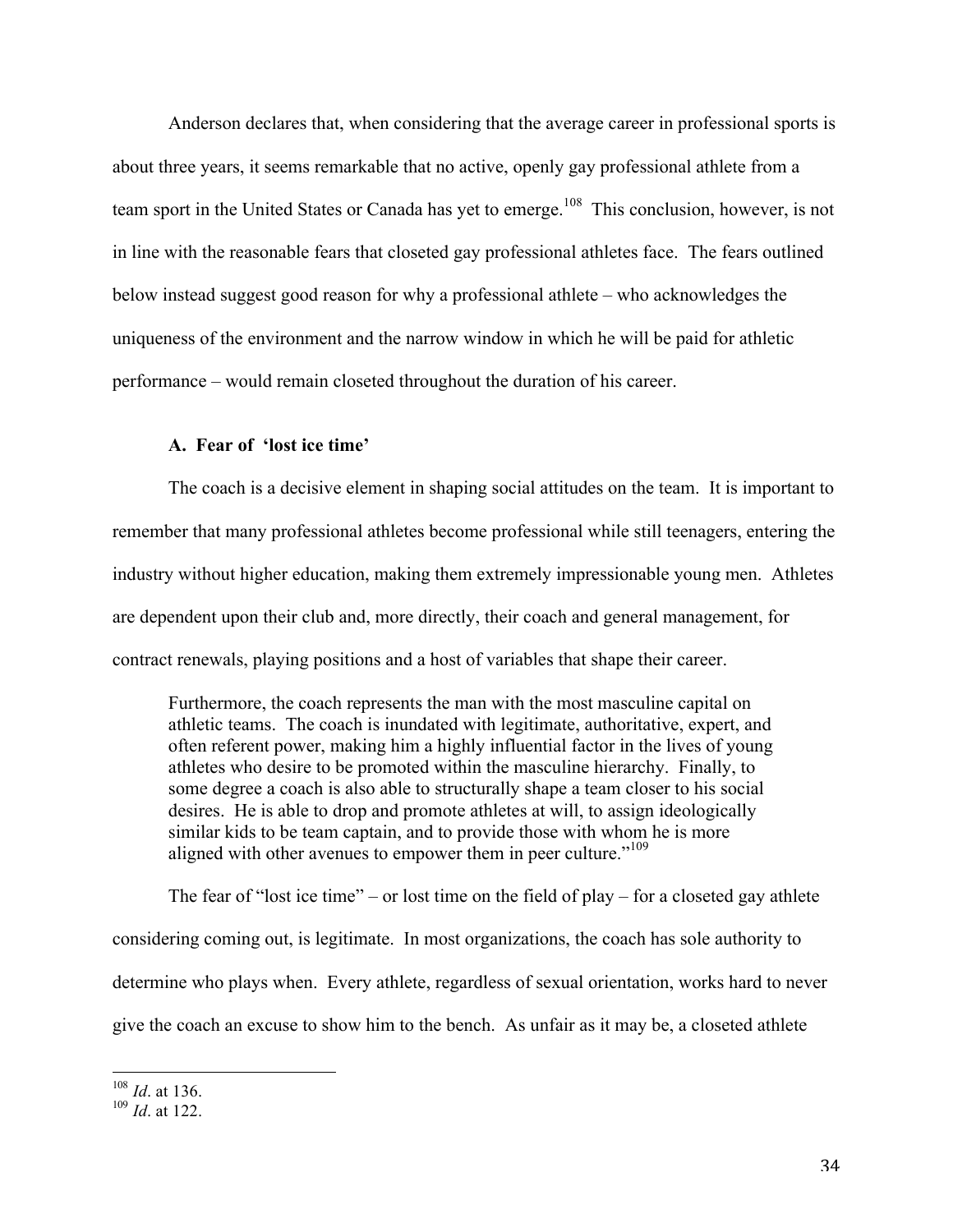would have to fully assess the perspective and beliefs of the coach (as well as that coach's potential length of tenure at the organization, which is always indefinite and often tenuous) before deciding to come out.

The attitudes of the club owner and player's agent are also vital to the decision. They amount to two additional stars that need to be aligned in order for the player to reach a level of acceptable comfort before coming out. As leading sports agent Leigh Steinberg, on whom the movie *Jerry Maguire* is based, said, "There is a broad continuum in the respect of ownership and management of individuals who own teams. They run the gamut from politically progressive individuals with fairly high degrees of sensitivity with social issues to political troglodytes that are extremely reactionary."<sup>110</sup> On the topic of agents, Steinberg believes "most agents would probably calculate the downside to their own practice of representing and being associated with a gay athlete. And the publicity that might come to their practice, and the potential negative within their own client base, and the public antipathy that might be engendered through the proceeding brouhaha."<sup>111</sup>

In baseball, organizations speak of "strength up the middle."<sup> $112$ </sup> In this context, it seems analogous; without the support of the coach, general manager and owner, coming out seems to be an insurmountable hurdle to expect a closeted gay athlete to clear. Even if the attitudes of the people in these positions are progressive and accepting, players must contemplate their length of tenure on the team and assess the likelihood that the environment changes, either by trade, free agency or the departure and replacement of the coach, general manager or owner within that particular organization.

 $\frac{^{110}}{^{111}}$  *Id.* at 153.

<sup>&</sup>lt;sup>112</sup> Baseball executives use this phrase to capture the importance of completing a roster with a solid catcher, shortstop, second baseman, centerfielder and, of course, pitcher.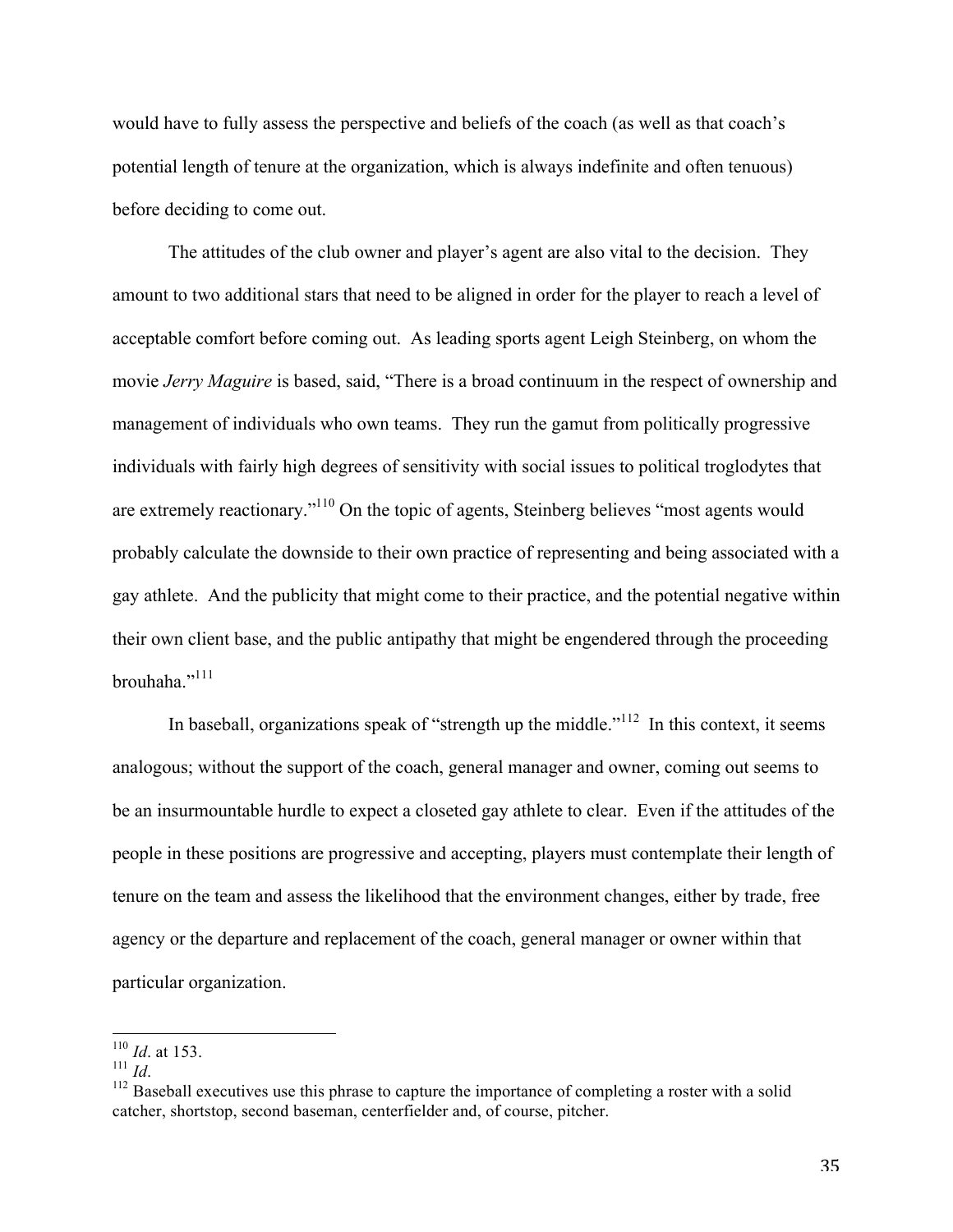#### **B. Fear of physical violence**

Gay athletes may also fear coming out because contact sports are intrinsically violent; Pronger stresses that these sports are about the violent acquisition of territory, taking, and hurting of other men's space and bodies.<sup>113</sup> Anderson doubts a heightened physical violence against homosexual athletes would result, but understands the perceived fear:

Representation of hyper-masculine athletes in the media, on television, screen and print, often portrays athletes as being inclined to solve issues through violence, covertly (and often overtly) suggesting that gay men should fear homophobic athletes who are trained in violence and who use homophobic language to indicate their potential violence. It is this language that athletes use to judge their sport as being highly homophobic. It is the unbridled use of homophobic discourse that leads them to fear violence should their sexuality be revealed. In this respect homophobic discourse is *symbolic violence*. While it does not leave bruises on the skin, it imprints fear on the mind, particularly if you are harboring a gay identity.<sup>114</sup>

Many sports, particularly contact sports such as hockey, are self-policing in nature. This means, simply, that each team has one or more "enforcers" who are expected to retaliate, on the ice, in response to an action from the opposition.<sup>115</sup> The fear of retribution for coming out in sport may also be heightened because athletes are often the unofficial rule enforcers of hegemonic masculinity, and not just in hockey. Therefore, fear of increased violence toward one particular player on the field of play is real – because it is accepted and happens almost every night. A homosexual athlete may fear that an openly gay identity could be reason enough to place a target upon his back.

Homosexual athletes have communicated a fear of heightened and targeted physical violence on the field of play. Anderson, in speaking with "Chris" (a college hockey player) about his fears of coming out, was told "hockey is a very only-tough-guys-play-it kind of sport and

<sup>!!!!!!!!!!!!!!!!!!!!!!!!!!!!!!!!!!!!!!!!!!!!!!!!!!!!!!!</sup> <sup>113</sup> PRONGER, *supra* note 16, at 22.

<sup>114</sup> ANDERSON, *supra* note 15, at 82.

<sup>&</sup>lt;sup>115</sup> Here, perhaps the enforcer took notice of a border-line illegal hit made on his team's top player.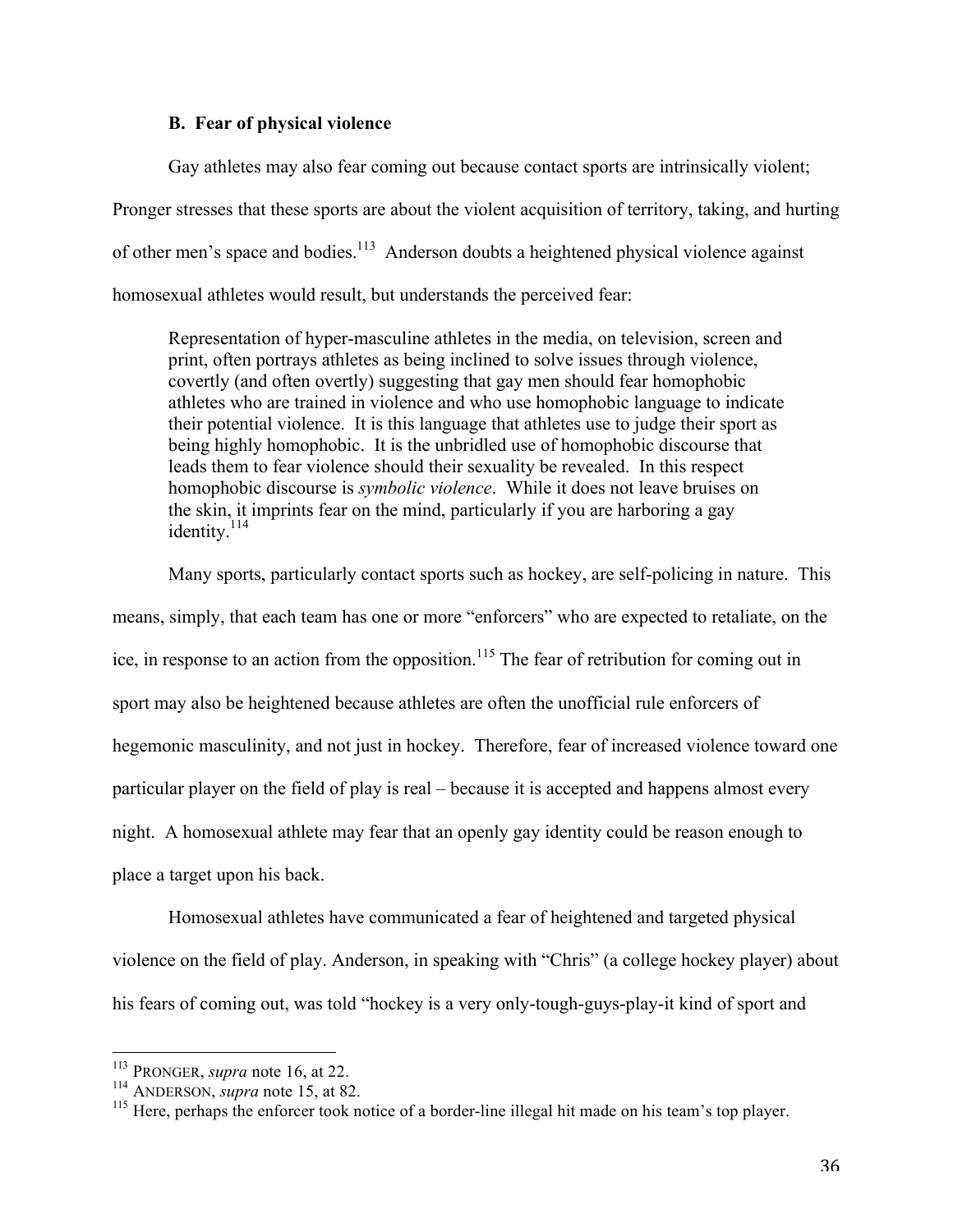who knows how violent some of these guys might get."<sup>116</sup> In the professional world, retired football player Esera Tuaolo was quoted saying: "The one thing I could never do was talk about it. Never. No one in the NFL wanted to hear it, and if anyone did hear it, that would be the end for me. I'd wind up cut or injured. I was sure that if a GM didn't get rid of me for the sake of team chemistry, another player would intentionally hurt me, to keep up the image."<sup>117</sup> However, Anderson's research suggests "athletes' fears of physical reprisal, of being beaten up for coming out publicly to their teammates, may actually be unfounded." Still, he finds, "the fear of potential violence remains."<sup>118</sup>

# **C. Fear of reduced athletic earning potential**

As noted above, the average professional career spans about three to five years.<sup>119</sup> Given all that the athlete has sacrificed, perhaps most importantly a college education, the athlete is attempting to earn a living. Any one off-the-field misstep could literally send the athlete packing, or prevent him from securing the most lucrative deal his on-the-field performance is worth. As Anderson describes below, the majority of professional athletes avoid situations which could negatively impact their leverage in negotiating contracts.

In professional sports, careers are made and destroyed by a finite number of chances. Gay athletes who have come out after retiring and those who are still closeted both express that coming out would have a significant effect toward bringing unwanted pressure to their athletic experience. They suggest that the stress of coming out, combined with the already exacting pressures to perform at

<sup>&</sup>lt;sup>116</sup> ANDERSON, *supra* note 15, at 83.

 $117$  Interview by ESPN Magazine with Esera Tuaolo, former NFL Player (Oct. 30, 2002), http://espn.go.com/magazine/vol5no23tuaolo.html. <sup>118</sup> ANDERSON, *supra* note 15, at 84.

 $119$  According to RAM Financial Group, given the narrow window the majority of professional players are active, players must plan for almost 50 years of retirement. The challenge is making the earnings of a relatively short career last a lifetime. Recent studies have shown the average career length for the NFL is 3.5 years; NBA is 4.8 years; MLB is 5.6 years; NHL is 5.5 years.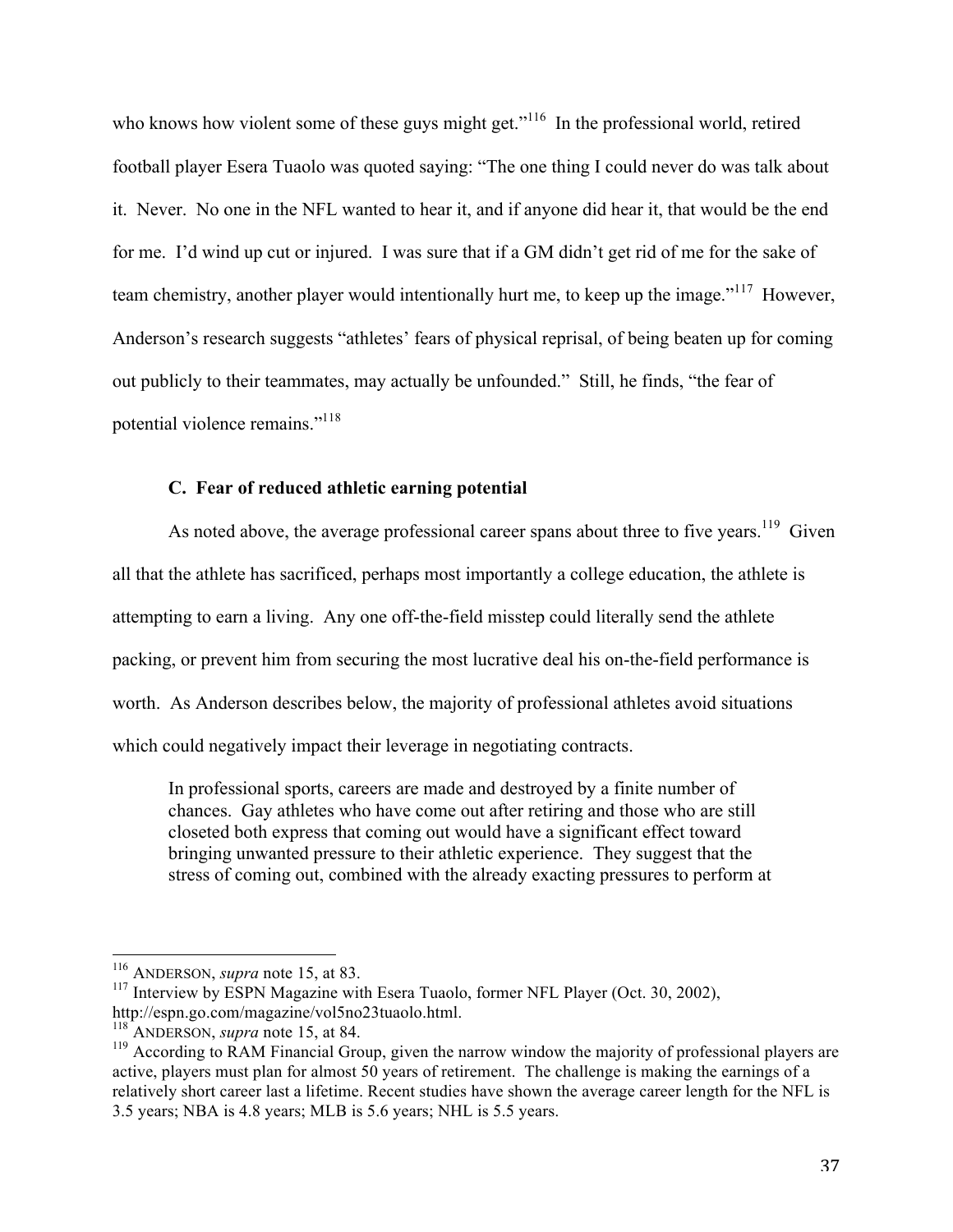the world-class level, would make coming out highly distracting to a team that is 'playing' for million dollar contracts.<sup>120</sup>

Theoretically, a shortened professional playing career could result from coming out in two ways: due to employer discrimination (i.e. being forced out) or due to the player's weakened mental state (i.e. losing the concentration and desire needed to perform at the professional level).

# **i. Employer Discrimination**

From an employment perspective, all professional athlete contracts include a clause disallowing the player to act in a way that causes damage to the reputation of the organization.<sup>121</sup> A homosexual athlete, given the broad language of most league policies, could potentially violate this clause if his sexuality is deemed threatening to other players, league or team employees. Uncertain (and perhaps unlikely), homosexuality could be found to be conduct – though most scholars would argue homosexuality is not "conduct" – that undermines or puts at risk the integrity and reputation of the league, club or players.<sup>122</sup>

In an interview conducted by Mike Freeman with Steve Thompson, Freeman uncovered signs of clandestine discrimination against gays in the NFL. He quoted a football coach who

<sup>&</sup>lt;sup>120</sup> ANDERSON, *supra* note 15, at 146.

<sup>&</sup>lt;sup>121</sup> For example, all persons associated with the NFL are required to avoid "conduct detrimental to the integrity of and public confidence in the National Football League." While criminal activity is clearly outside the scope of permissible conduct, and persons who engage in criminal activity will be subject to discipline, the standard of conduct for persons employed in the NFL is considerably higher. It is not enough simply to avoid being found guilty of a crime. Instead, as an employee of the NFL or a member club, you are held to a higher standard and expected to conduct yourself in a way that is responsible, promotes the values upon which the League is based, and is lawful. Persons who fail to live up to this standard of conduct are guilty of conduct detrimental and subject to discipline, even where the conduct itself does not result in conviction of a crime. Discipline may be imposed in a number of broad circumstances, including: "Threatening behavior among employees, whether in or outside the workplace"; "Conduct that imposes inherent danger to the safety and well being of another person"; and "Conduct that undermines or puts at risk the integrity and reputation of the NFL, NFL clubs, or NFL players."

 $122$  Individual contracts between a team/club and a player are not the same as the collective bargaining agreement signed between each league and the corresponding players union; CBA agreements now included protections against discrimination based on sexual orientation and are described in more detail below.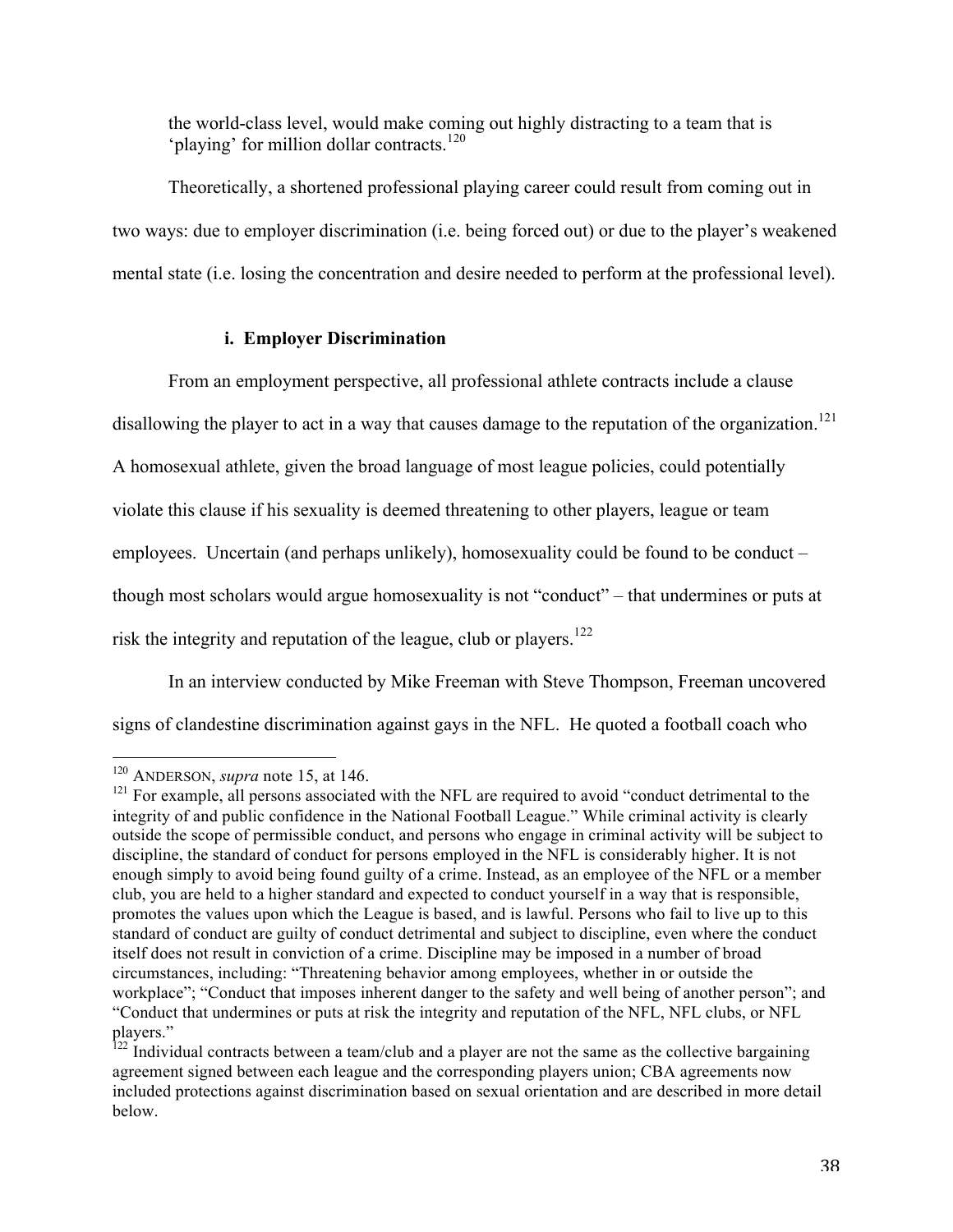claims to have nearly signed a talented player, but recoiled when the franchise's security personnel revealed that the player was gay. The coach, his general manager, and team owner decided not to offer the player a contract:

Basically, this player was not being covert about it. It was pretty well known, I was told by our security people, that he was very visible at these gay bars, and we were worried that it would get out, end up on ESPN, and ruin the guy, and then just like that there goes all that money you invested.<sup>123</sup>

One NFL coach told Freeman, "Call me prejudiced or whatever, but I have to look out for the morale of the team, and a known gay man could destroy it."<sup>124</sup> In an interview with another NFL coach, Freeman was informed that, "if he (the player) kept the fact that he was gay quiet and didn't flaunt it, and he was good, I'd sign him. But he'd have to stay in the closet, and he'd have to be real good to counter the risk of signing him." <sup>125</sup> *OutSports.com's* Jim Buzinski told Anderson that teams have been known to hire secret investigators to look out for and report on gay players. "It's not that a club would come right out and say, 'We are firing you for being gay,' but one might imagine that a gay player could face covert action."<sup>126</sup>

In the early part of 2013, the issue of homosexuality in professional sports exploded as a subject of debate, this time amidst speculation that former Notre Dame star linebacker Manti Te'o – who had been duped by another man, pretending to be Te'o's long-distance girlfriend – was gay.<sup>127</sup> Though Te'o denied being gay, the hoax still appeared to be an issue for the NFL. At the NFL Combine in Indianapolis, which was held in February, Mike Florio of NBC News

<sup>&</sup>lt;sup>123</sup> MIKE FREEMAN, BLOODY SUNDAYS 144 (2003).

<sup>124</sup> *Id*. at 145.

<sup>125</sup> *Id.* at 144.

<sup>126</sup> ANDERSON, *supra* note 15, at 153.

<sup>127</sup> Greg Hernandez, *Man who duped Manti Te'o was 'deeply in love' with Notre Dame football star*, GAYSTARNEWS.COM (Jan. 31, 2013), (describing the relationship between college football star Manti Te'o and Ronaiah Tuiasopo, the man behind the elaborate online hoax who later admitted that he is gay and was in love with Te'o. Te'o thought Tuiasopo was a woman.).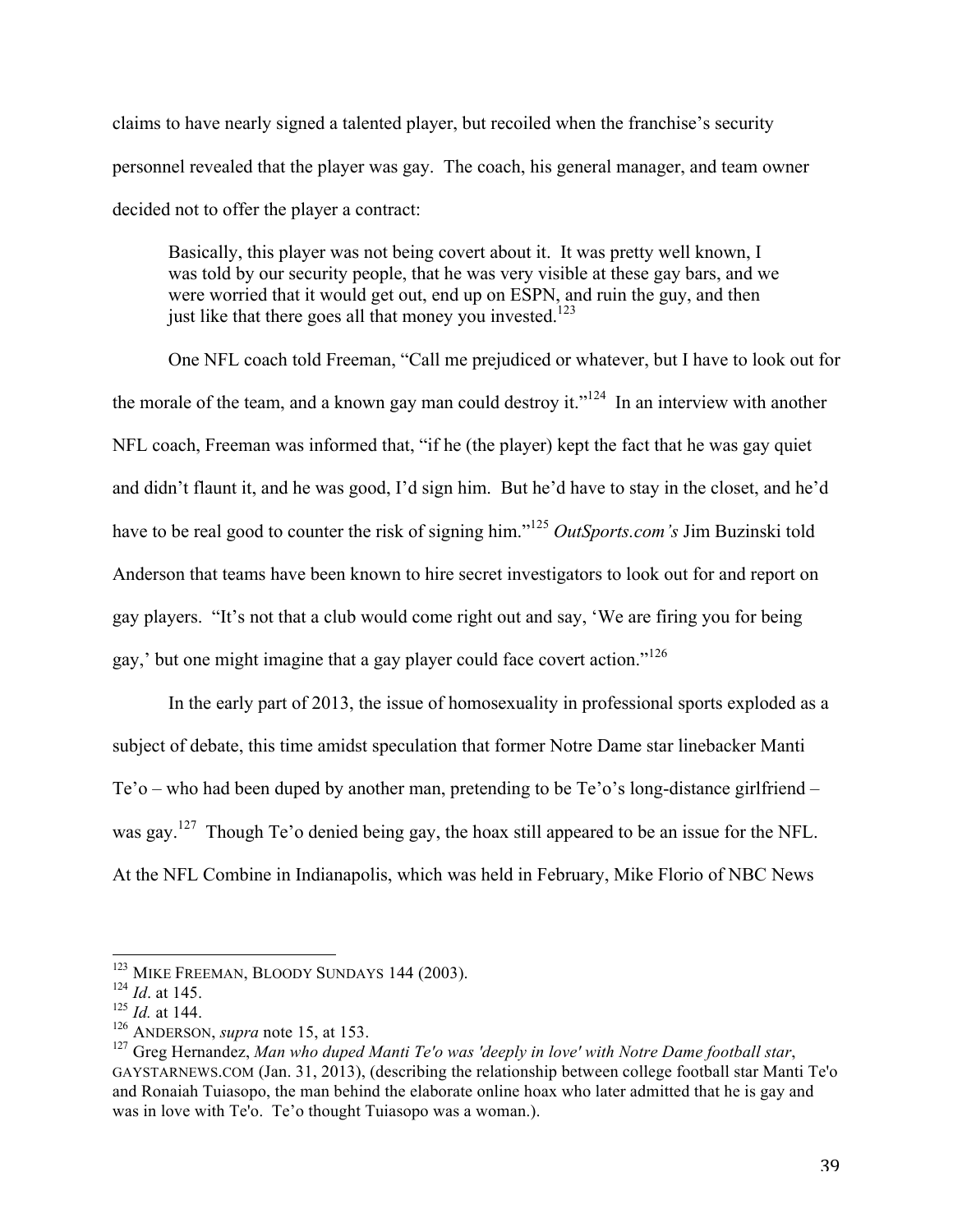reported that the "elephant in the room" for NFL general managers is that they "want to know

whether Manti Te'o is gay." $128$ 

Still today, as in 2003 when Freeman conducted his interviews, the instant media blitz on the Manti Te'o saga illustrated that the issue remains quite polarized. Bill Simmons, respected sports journalist of online magazine *Grantland*, wrote:

I hate speculating on someone's sexuality, but you can't deny the following point: Only by admitting he's gay (if that were true) could everything that just happened to Manti Te'o seem, for lack of a better word, a little more normal … We wouldn't dwell on the details of the hoax itself as much as on someone being so desperate to remain in the closet that he did whatever it took to stay there. And going forward, we'd always remember him as the guy who broke down that final barrier — the first active, famous sports star who admitted he was gay, then tried to enjoy a prosperous career in our most popular team sport.<sup>129</sup>

Bryan Fischer, a spokesman for the American Family Association thinks gays should not

be in the NFL because the sexual tension would cause a "grenade-like explosion" in the locker

room. On Fischer's radio show "Focal Point," Fischer addressed the news that NFL teams are

questioning Manti Te'o's sexual orientation leading up the NFL Draft. Fischer stated:

The NFL is not going to put up with that non-sense (referring to homosexuality). They know that if you get sexual tension in a locker room, it affects unit cohesion – that is an important part of success. You are a team; you need to function as a team. Guys have to be pulling together. You have to avoid divisive things coming in to the locker room, and they (the NFL) know the grenade-like explosion that will go off in an NFL locker room. They can't afford to have that, so they are naturally concerned about that. They are concerned about the same thing the military is concerned about: morale…unit cohesion… readiness – are these guys ready to take the field – and they've got to be concerned about retention. If an NFL team says, 'we are going to be completely okay with open gays in the locker room, we want to hire them, we want to recruit them, we'd love to find every gay football player in the United States of America and offer them

<sup>&</sup>lt;sup>128</sup> Interview by Dan Patrick with Mike Florio, Founder and Contributor, DANPATRICK.COM (Feb. 25, 2013), http://www.danpatrick.com/2013/02/25/mike-florio-says-teams-want-to-know-if-teo-is-gay-49erscardinals-may-be-trying-to-fool-teams.

<sup>&</sup>lt;sup>129</sup> Bill Simmons, *The All-Te'o Mailbag*, GRANTLAND.COM (Jan. 18, 2013), http://www.grantland.com/story/\_/id/8856794/the-all-teo-mailbag.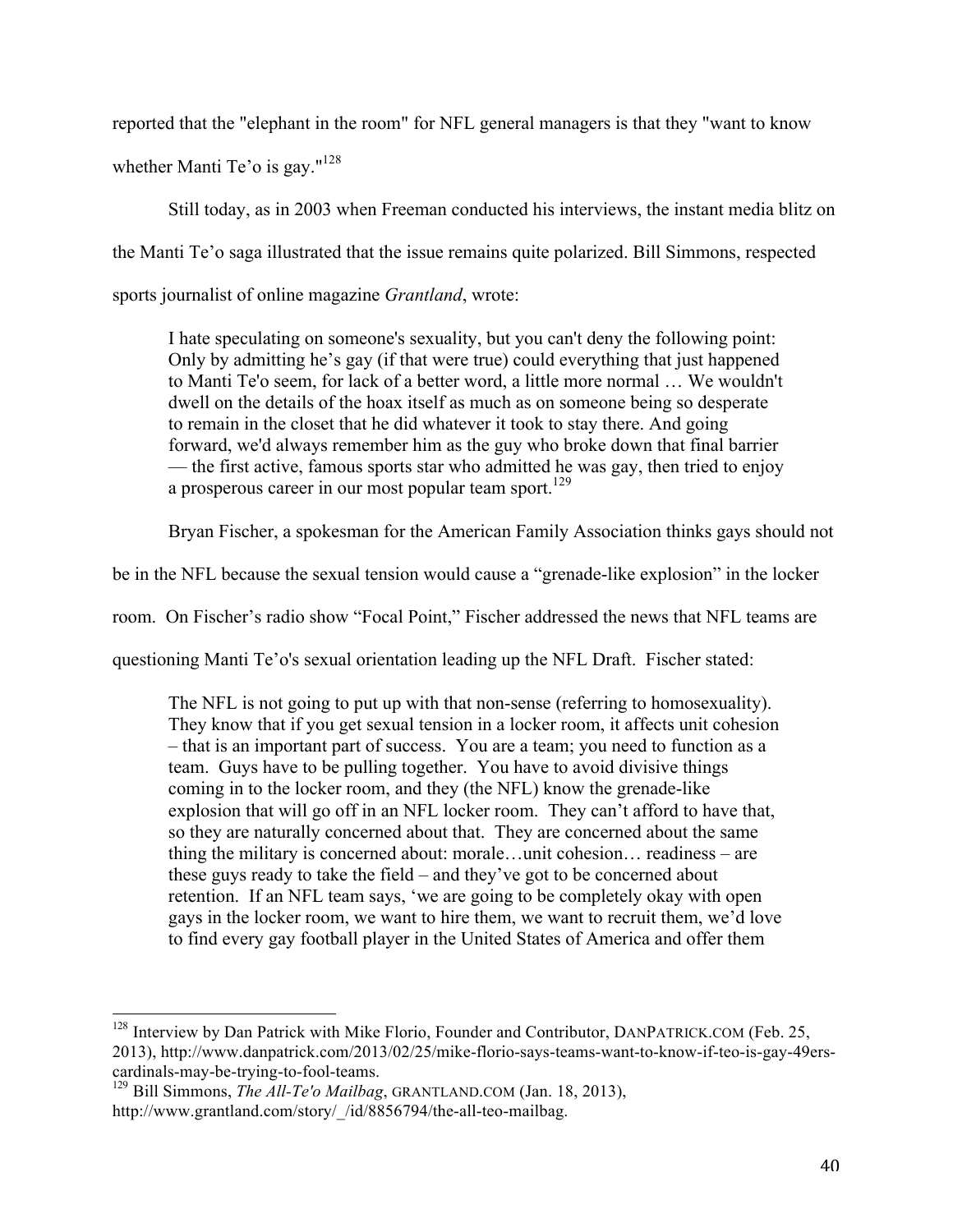the best contract we can,' they (the NFL) know that other players are going to stay away from that team in droves; they wont be able to complete a roster.<sup>130</sup>

As noted above, however, Te'o has denied being gay. And he did so emphatically: "No, far from it. Far from it," Te'o told Katie Couric. The rest of the interview saw Couric calling Te'o naïve and gullible, with Te'o in agreement.<sup>131</sup> Sportswriter Michael David Smith points out, "The bad news is that Te'o seems to think that if you're an aspiring professional football player, you're better off being labeled naive and stupid than gay. The awful news is that he might be right."<sup>132</sup> Here, Smith is referring to sport's overall acceptance, or forgiveness, of 'naïve' and 'stupid' acts of professional athletes, whereas the acceptance of homosexuality is much less certain.

# **ii. Player's Mental State**

Billy Bean told *Sports Illustrated* in 2001:

It would be very difficult for a player to come out today. This guy has to play in stadiums with 40,000 people. What's he going to hear if he strikes out? Overnight this guy's career will have nothing to do with his athletic ability. It's not a safe time to do it. 133

In the October 2002 issue of *Out*, he added:

To put your sexuality at the forefront of your life when you're a professional athlete, that's really hard. The sport has to be at the forefront. To sacrifice that, that's a huge thing. When you are at the top of your game you do realize how hard it was to get there, and you do know how short-lived that can be. And

<sup>&</sup>lt;sup>130</sup> See Joe Levine, *American Family Association's Bryan Fischer: Openly Gay Players In The NFL Would Cause "Grenade-Like Explosion",* SPORTSGRID.COM (Mar. 2, 2013 3:14 PM), http://www.sportsgrid.com/nfl/bryan-fischer-gay-nfl-players.

<sup>&</sup>lt;sup>131</sup> Interview by Katie Couric with Manti Te'o, former Notre Dame football player (Jan. 24, 2013), http://www.katiecouric.com/on-the-show/2013/01/24/manti-teo-and-his-parents-to-appear-on-katie-infirst-on-camera-interview.

<sup>132</sup> Michael David Smith, *Katie Couric asks Manti Te'o if he's gay, his answer speaks volumes*, NBCSPORTS.COM (Jan. 24, 2013 4:36 PM), http://profootballtalk.nbcsports.com/2013/01/24/katie-couricasks-manti-teo-if-hes-gay-his-answer-speaks-volumes.

<sup>133</sup> Gene Menez, *The Toughest Out*, SPORTS ILLUSTRATED, May 28, 2001, http://sportsillustrated.cnn.com/vault/article/magazine/MAG1022592/index.htm.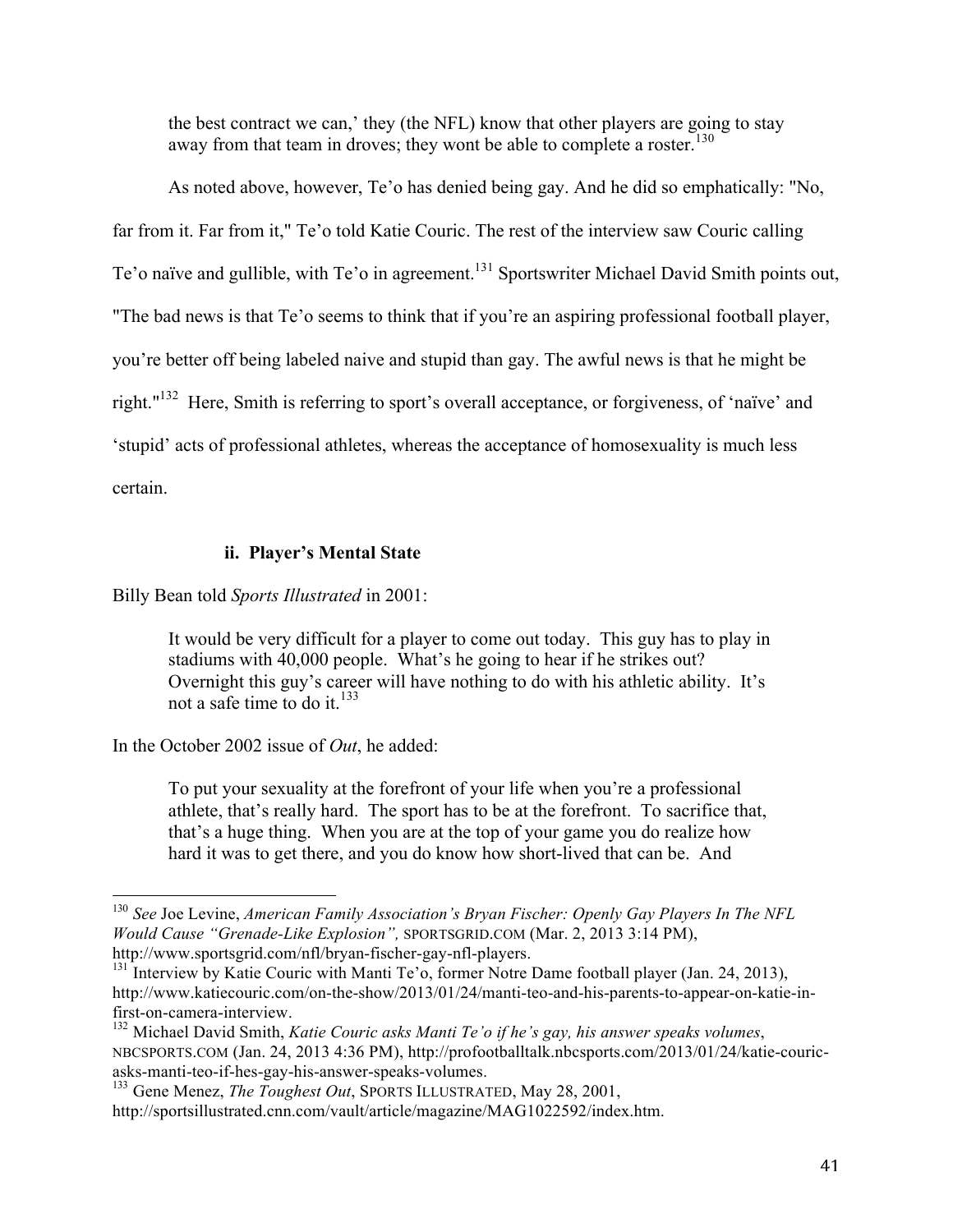overnight you are changing the focus of your game. It doesn't take a long time to slide off that scale.<sup>134</sup>

Bean makes the point that coming out while active presents a near impossible challenge – a player, whose mental focus needs to solely be on the game in order to excel, will be forced to continually give time and energy to deal with all the public attention that will inevitably follow the first gay professional athlete in each respective sport.<sup>135</sup> He later countered his own argument, saying that being closeted brought "emotional turmoil" which "was obviously contributing to my inability to concentrate on the field. My self-confidence, the foundation of any player, was shot."<sup>136</sup> Thus, harmful effects can be anticipated for gay athletes, regardless of their choice to stay closeted or come out. Today, we are only truly familiar with the plight of the closeted athlete who, as Bean explain, fights constant distractions, depression, anxiety and fear of being outed against one's will.

### **D. Fear of lost or ability to obtain endorsements**

In the 1998 issue of ESPN's *Outside the Lines*, sports agent Leigh Steinberg stated, "A gay team sport athlete would have a harder time finding sponsors than a convicted felon."<sup>137</sup> He continued:

I think it would have a devastating effect in terms of the marketability of any athlete to come out and talk about gayness. The whole concept of endorsements is an attempt by a company to appeal to the broadest possible audience. The thought that a company would want to step in the middle of that controversy, especially with the very heavy fundamentalist Christians who are making this a public issue, is just not there.<sup>138</sup>

<sup>134</sup> Bill Konigsberg, *Billy Bean*, OUT, Oct. 2002, at 79-81.

<sup>&</sup>lt;sup>135</sup> It is of interest to note that Billy Bean, who lived in such fear and adhered so closely to the expectations of his teammates, went to such extreme lengths as to miss the funeral of his lover in order to play in a game.

 $^{136}$  BILLY BEAN, GOING THE OTHER WAY 110 (2003).

<sup>137</sup> Ley, *supra* note 68.

<sup>138</sup> *Id.*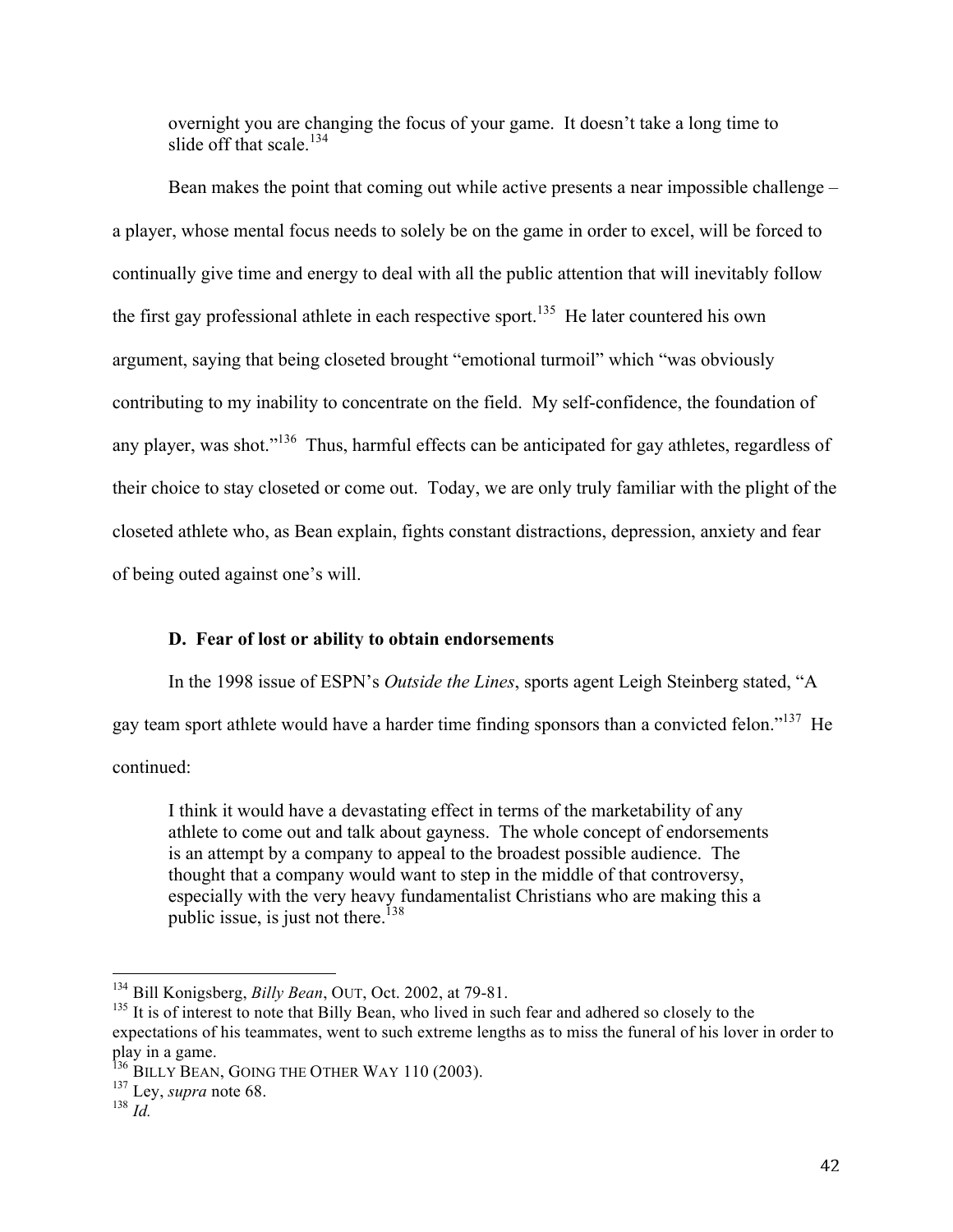However, the shift in public opinion on gay rights is one of the biggest and most rapid of any issue over the last decade. As an example, nationwide, in the 18 to 32 age bracket, support for same-sex marriage now stands at 70 percent in the Pew poll.<sup>139</sup> Ten years ago, among members of the same generation, it was 51 percent.<sup>140</sup> Support for same-sex marriage has also increased among those over 65; in 2003, just 17 percent were in favor, and today the poll found that figure is 31 percent.<sup>141</sup> In 2000, Vermont became the first state in the country to recognize civil unions between gay or lesbian couples. $142$  In 2003, the U.S. Supreme Court ruled in *Lawrence v. Texas* that sodomy laws in the U.S. are unconstitutional. Later that year, the Massachusetts Supreme Judicial Court ruled that barring gays and lesbians from marrying violates the state constitution; same-sex marriages became legal in the state in 2004.<sup>143</sup> As of January 2013, nine states—Connecticut, Iowa, Maine, Maryland, Massachusetts, New Hampshire, New York, Vermont, and Washington – as well as the District of Columbia and three Native American tribes – have legalized same-sex marriage,  $144$  representing 15.7 percent of the U.S. population.

Over the last decade in the sports industry, many heterosexual athletes have joined retired homosexual professionals, like Billy Bean and John Amaechi, to support homosexual athletes.<sup>145</sup> However, the fear that Steinberg presents – losing or not gaining product endorsements –

<sup>&</sup>lt;sup>139</sup> Growing Support for Gay Marriage: Changed Minds and Changing Demographics, Pew Research Center (Mar. 20, 2013), http://www.people-press.org/files/legacy-pdf/3-20-<br>13%20Gay%20Marriage%20Release.pdf.<br><sup>140</sup> Id.<br><sup>141</sup> Id.

<sup>&</sup>lt;sup>142</sup> Carey Goldberg, *Gay Couples Are Welcoming Vermont Measure on Civil Union*, N.Y. TIMES, Mar. 18, 2000, http://www.nytimes.com/2000/03/18/us/gay-couples-are-welcoming-vermont-measure-on-civilunion.html.<br><sup>143</sup> Rose Arce, *Massachusetts court upholds same-sex marriage*, CNN.COM (Feb. 6, 2004 5:57 PM),

http://www.cnn.com/2004/LAW/02/04/gay.marriage.

<sup>&</sup>lt;sup>144</sup> *Rhode Island on track to be 10th state to allow gay marriage*, ASSOCIATED PRESS (Apr. 24, 2013 6:22 PM), http://www.usatoday.com/story/news/nation/2013/04/24/rhode-island-gay-marriage/2110905/

<sup>145</sup> *See* youcanplayproject.org; *see also* outsports.com (documenting prominent heterosexual athletes supporting gay athletes or gay causes more generally).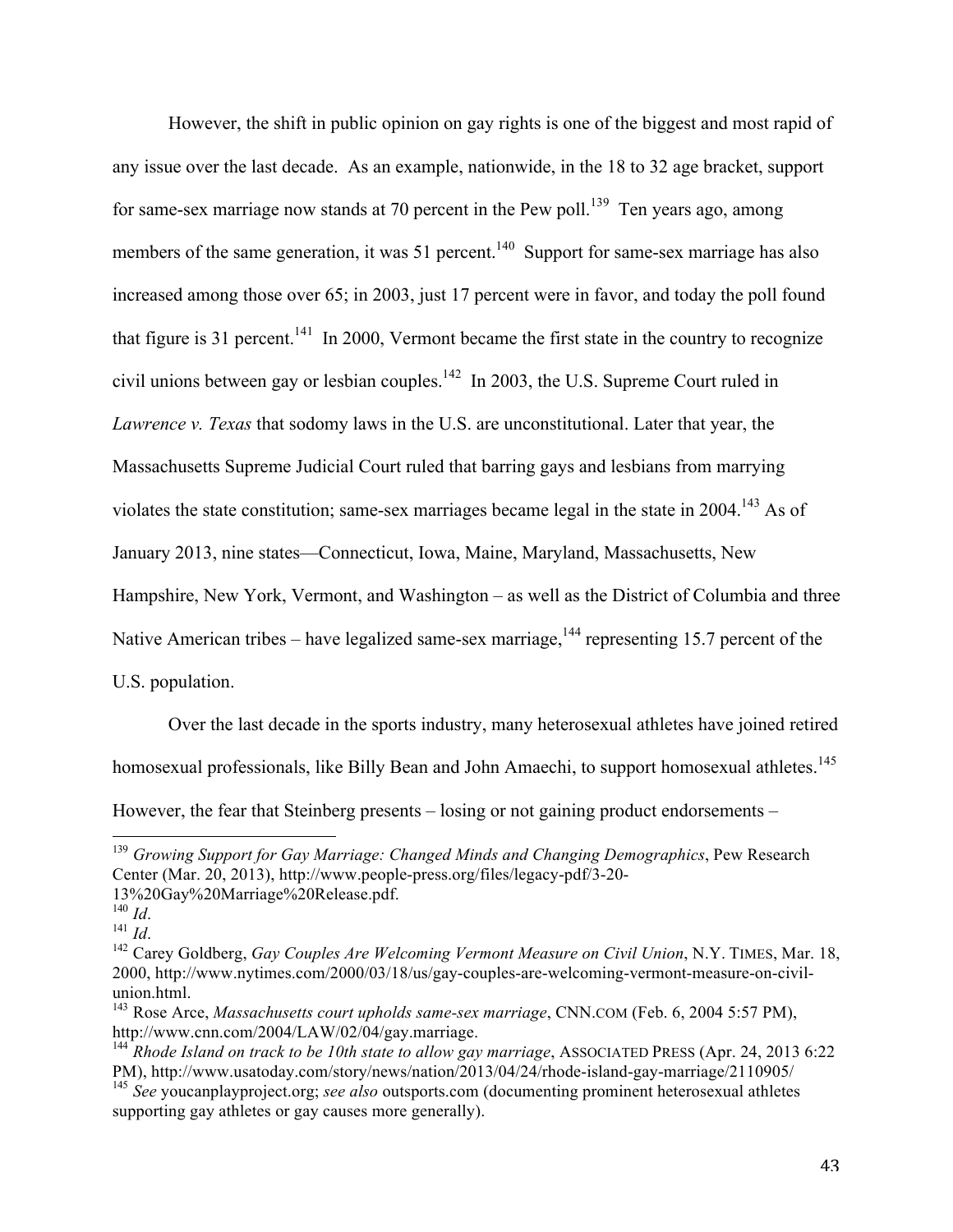remains a legitimate concern. He is also correct in pointing out that other stigmas continue to be less of a challenge:

Ray Lewis was involved with a potential attempted murder charge, yet he has come back from that to do a large number of national ads. Jason Kidd was involved with domestic violence, and he has come back to be a very popular national figure. Clearly there are athletes who are involved with domestic violence, murder, drunk driving and an array of scrapes with the law, and they have been able to assume the mantel of popular endorsers, and we have yet to see an out-of-the-closet gay team sport athlete. Much less someone involved with the endorsement of product. 146

However, what corporate sponsors were comfortable with in 1998 has, too, likely changed with the public's position. First, the corporate sponsor is interested in the culture and view of homosexuals in the world – or at least their audience or marketplace – and not necessarily that of the sports team locker room. Dallas Mavericks owner and entrepreneur Mark Cuban believes that, "from a marketing perspective, if you're a player who happens to be gay and you want to be incredibly rich, then you should come out, because it would be the best thing that ever happened to you from a marketing and an endorsement perspective."<sup>147</sup> Given the dramatic shift in public opinion and overall acceptance, as well as proven case studies of homosexual entertainers receiving handsome endorsements, the corporate sponsor is likely to invest in an athlete regardless of their sexual orientation, or – as Cuban suggests – because of their sexual orientation.

Second, the corporate sponsor is most interested in the view of the fan, not the player. In a 2001 poll conducted by ESPN, the sports media conglomerate asked: "If a player on your favorite professional sports team announced he or she was gay or lesbian, how would this affect your attitude towards that player?" 17 percent of respondents said they would turn against the

<sup>146</sup> ANDERSON, *supra* note 15, at 149.

<sup>&</sup>lt;sup>147</sup> Dwain Price, *Mark Cuban says gay player would be wealthy hero*, FORT WORTH STAR-TELEGRAM, Feb. 12, 2007, http://miamiherald.typepad.com/gaysouthflorida/2007/02/mark\_cuban\_says.html.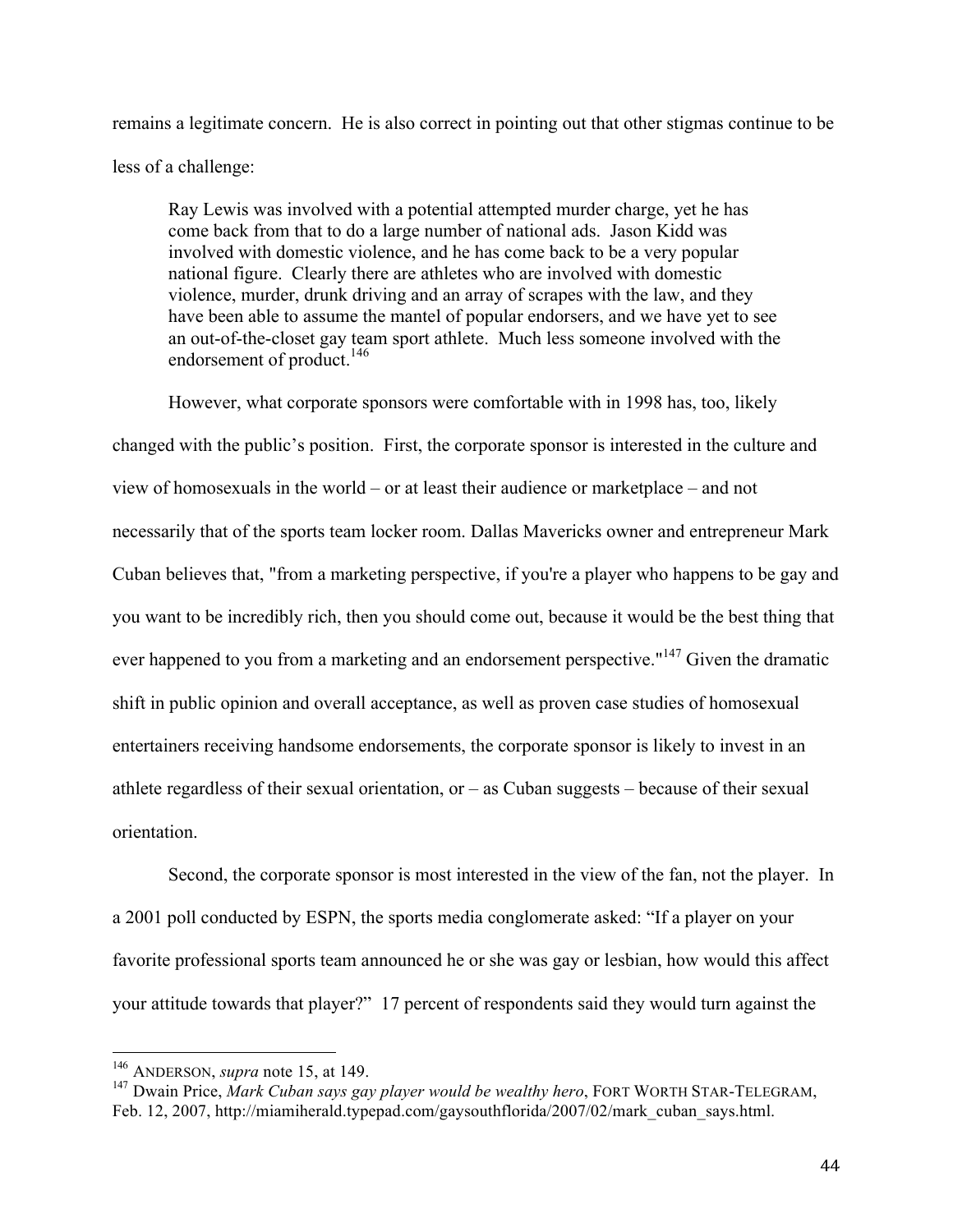player; 63 percent of respondents said it would make no difference; and 20 percent of respondents said they would become a bigger fan.<sup>148</sup> Coming out would, theoretically, help the athlete gain three percent of fan support. The broader conclusion would be to say that today, the loss or inability to gain endorsements should no longer be a major cause of fear or anxiety in closeted professional team sport athletes contemplating whether to come out. In fact, for closeted athletes not visible enough to currently gain endorsements, or for those nearing the end of their career, coming out may actually work in their favor, as Cuban suggests endorsement dollars await them.

#### **E. Fear of media scrutiny**

Famed sports agent Leigh Steinberg is frequently quoted as saying that it would take a gay athlete who was better than all the others to withstand the blast and resultant media fury, and possible hostility that would come to a gay professional team sport athlete after coming out of the closet. 149

Anderson suggests being 'good' mitigates all types of stigmatized behaviors or attributes in sport and should help quell fears for top athletes. He insists there is great value in being an elite athlete within the team itself when coming out in sport. "That change is most easily made when the athlete who comes out is otherwise highly valuable to the team…. If an athlete is vital to the success of his team, his heterosexual teammates might be willing to overlook a gay athlete's stigmatized sexuality."<sup>150</sup>

It is difficult to rebut such a claim. In the world of professional sports, premiere athletes who become drug addicts, or domestic abusers, or even commit serious felonies are presented second and third and sometimes fourth chances to play the game (and get paid for it). Their

<sup>&</sup>lt;sup>148</sup> Peter Dreier, *Is Baseball Ready for a Gay Jackie Robinson?*, INTHESETIMES.COM (Aug. 15, 2003), http://inthesetimes.com/article/611.

<sup>149</sup> ANDERSON, *supra* note 15, at 100.

<sup>150</sup> *Id*. at 99.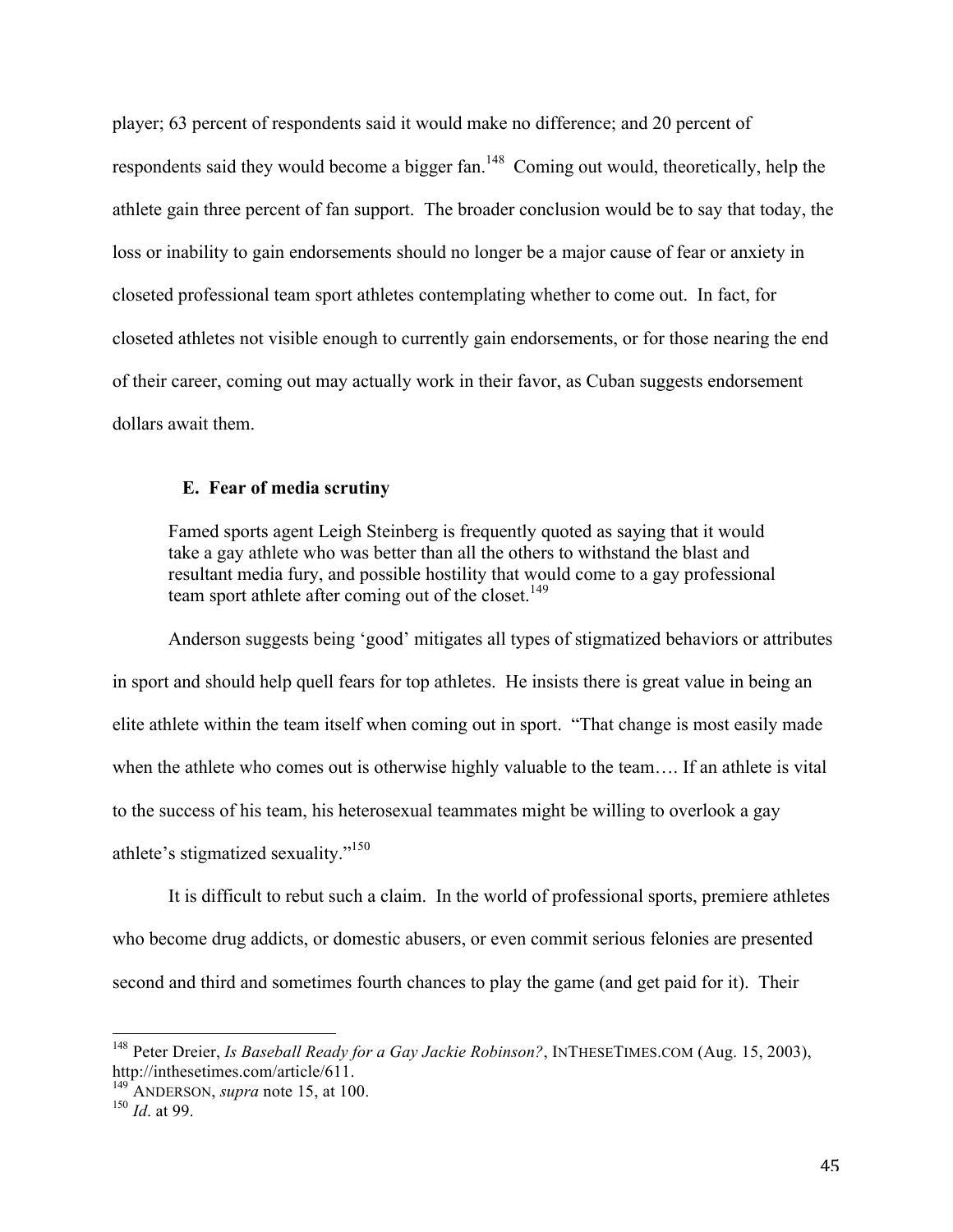transgressions are overshadowed by the organization's belief that their abilities on the field of play outweigh their negative history, potential future distractions or current disruption of team chemistry.

This theory that premiere athletic ability allows for acceptance is best seen in the breaking of the color barrier in baseball, when Jackie Robinson was signed to the Brooklyn

Dodgers in 1945.

It would be hard to say that he [Jackie Robinson], or any other trailblazing black athlete, was permitted to play because society demanded racial equality on the playing field or because club owners came to their senses on racial issues. A more appropriate analysis is that black athletes were levied into sport against the overwhelming desire of a racist population because franchise owners perceived a profit to be made from their inclusion if there teams could perform better because of them. Arthur Ashe maintains that Jackie Robinson, Joe Louis, and Jesse Owens were such athletes. He says that each was substantially better than his white counterparts, thus the stigma of being black (which was largely viewed as a detriment to team cohesion and spectator support) was nullified by the fact that their sheer athleticism would help the club win meets. 151

However, there are two major points of difference that need to be noted with analogizing breaking the color barrier with the sexual orientation barrier in sports. First, the decision to break the color-barrier was made (primarily) not by the player but by the owner, who did so (again, primarily) due to its positive financial implications. Though not definitive, the first openly homosexual athlete in professional sports could certainly be an existing closeted homosexual athlete. If the athlete is openly gay prior to becoming a professional, he would then need to be selected by a general manager and owner and could be brought into a more controlled environment, similar to the Jackie Robinson experience. Second, public opinion in 1945 was comparatively more opposed to blacks in sport than today's public is against homosexuals. Even with these points of difference, Anderson suggests:

 $151$  *Id.* at 100.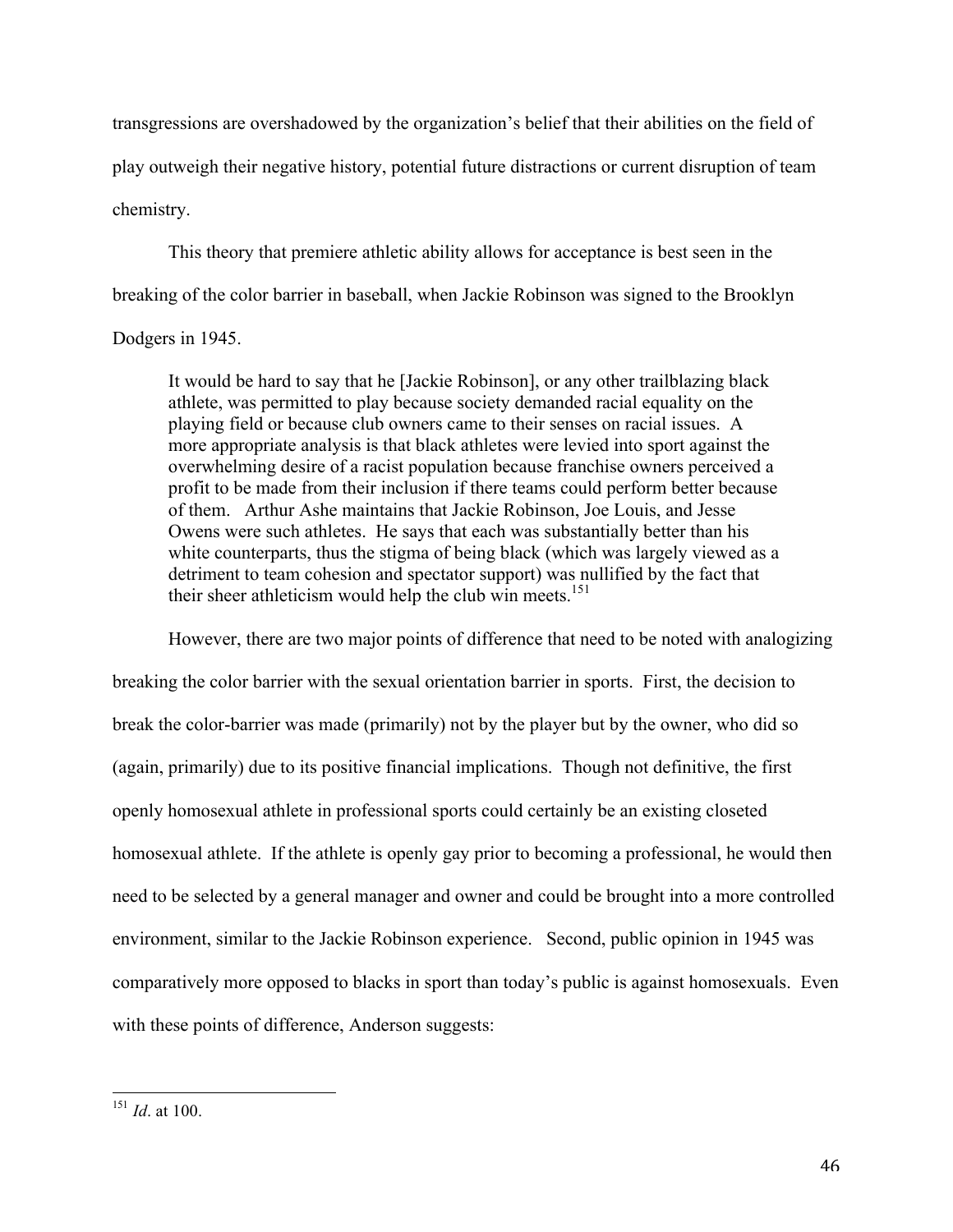In contemporary professional team sports the symbolic challenge an openly gay athlete represents to the hyper-masculine arena of sport (the supposed 'distraction' a gay athlete might have on his ostensibly heterosexual team) might only be tolerated by owners, players and coaches if those detriments were negated by the potential superstardom and the resultant financial gain that athlete might make for the club… While we have no examples of this in American professional team sports (because nobody has come out), we find when examining just who has come out in the world of professional individual sports that the trailblazers were most often athletes who were unbeatable. In fact, of the few openly gay athletes who have come out in professional American sport while actively competing, all have been national or world champions.<sup>152</sup>

According to Anderson, only athletes who are an extremely valuable commodity to their organization can overcome stigma and fears, because "the better the athlete is, the more social currency he may have to purchase social acceptance, and (perhaps) change homophobic attitudes on his team."<sup>153</sup> Given such practical fears, the smoothest transition for an active closeted player to go public depends primarily on his current status; one could expect an established premiere player, far enough along in his career where financial gain and reputation are less of a hindrance, to be most comfortable in coming out. This, however, does not discount Cuban's theory that endorsement dollars await the athlete, regardless of star-power, time in the league or accomplishments; if true, it should be no surprise to see an athlete of any level of athletic ability or notoriety to step forward to take advantage of the financial rewards.

#### **VII. Preparing for the "I'm Gay" Disclosure**

Leagues and clubs are beginning to address discrimination by way of an institutional and coordinated effort.<sup>154</sup> In the right scenario, an active player would come out with the express backing of the league and his team. In the case of Jackie Robinson. Brooklyn Dodgers general

 $152$  *Id.* 

<sup>153</sup> *Id*. at 101.

<sup>154</sup> Jeff Z. Klein & Judy Battista, *Major Sports Leagues Prepare for the 'I'm Gay' Disclosure*, N.Y. TIMES, Apr. 11, 2013, *available at* http://www.nytimes.com/2013/04/12/sports/hockey/nhl-announcesinitiative-in-support-of-gay-athletes.html?pagewanted=all.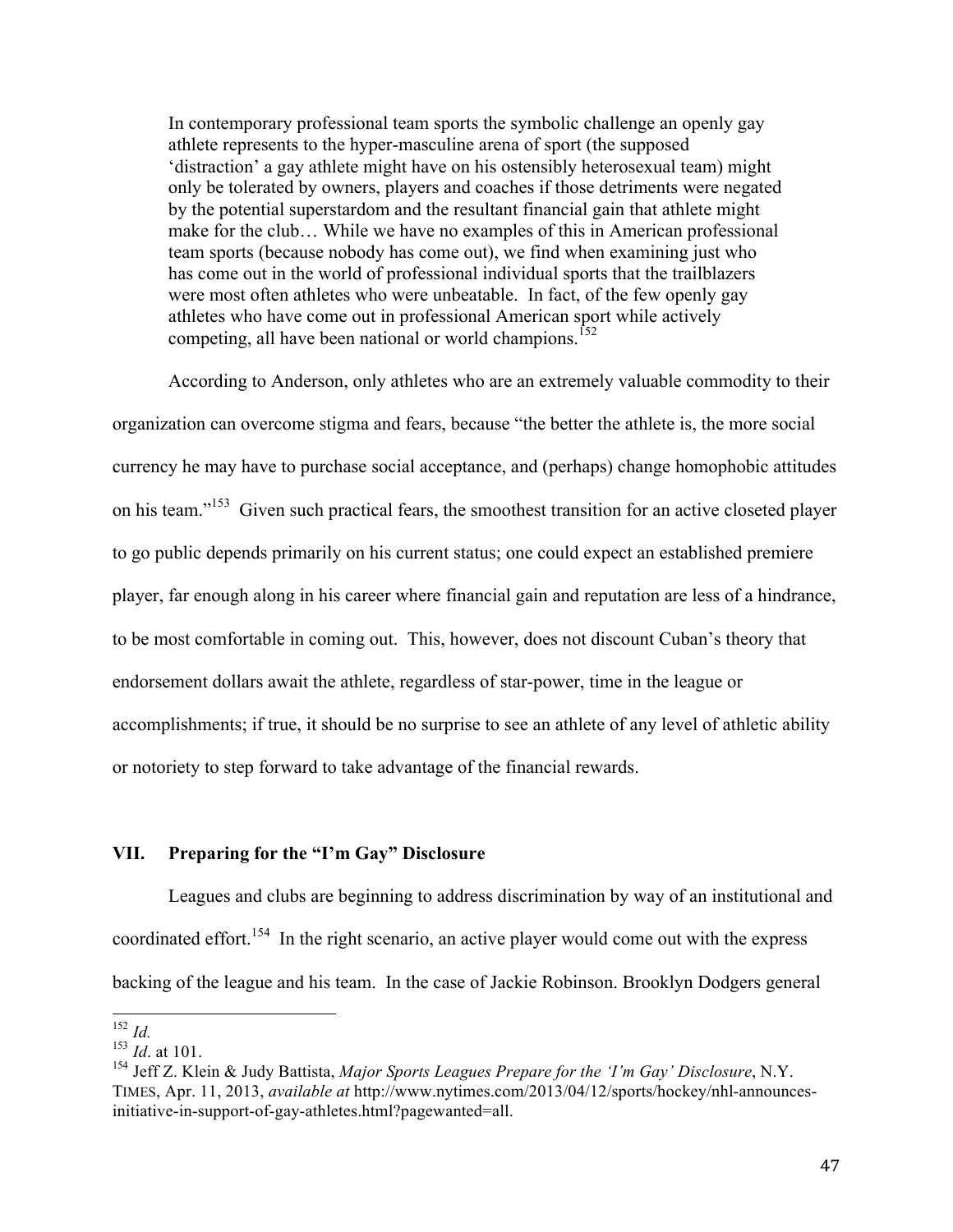manager Branch Rickey signed Robinson, and with the help of their minor league affiliate the Montreal Royals and team president Hector Racine, began the journey of integrating the first black player in Major League Baseball. Though Robinson is the name remembered, this was a concerted effort among many, and had institutional support.

In April 2013, the NHL announced a formal partnership with the *You Can Play Project* – an advocacy group pledged to fighting homophobia in sports – to plan training and counseling on gay issues for its teams and players. <sup>155</sup> *You Can Play* will help run seminars for NHL rookies to educate them on gay issues and make resources and personnel available to each team, as desired. The League and the players union will also work with *You Can Play* to integrate the project into their behavioral health program, enabling players to seek counseling on matters of sexual orientation confidentially. Patrick Burke, founder of *You Can Play,* said the joint venture would also step forward when players make homophobic remarks.<sup>156</sup>

Laying the groundwork for an openly gay player was not an official part of the program. "But we're ready to do whatever that player wants," said Burke. "If he wants to do a thousand interviews and march in pride parades, we're equipped to handle that. And if he wants us to pass block for him so he never has to do another interview in his life, we're equipped to handle that, too." 157

Leagues and teams are just opening their eyes to the issue, and beginning to allocate resources to prepare. Beyond one-off public service announcements, initial ideas raised by advocacy groups to the leagues are myriad. Much of the conversation has centered on the league's rookie symposium, a convention for incoming players, and the training of ambassadors

<sup>&</sup>lt;sup>155</sup> *NHL, NHLPA announce partnership with You Can Play*, NHL.COM (Apr. 11, 2013 12:00 PM), http://www.nhl.com/ice/news.htm?id=665247.

http://www.nhl.com/ice/news.htm<br><sup>156</sup> *Id.* 157 Klein & Battista, *supra* note 153.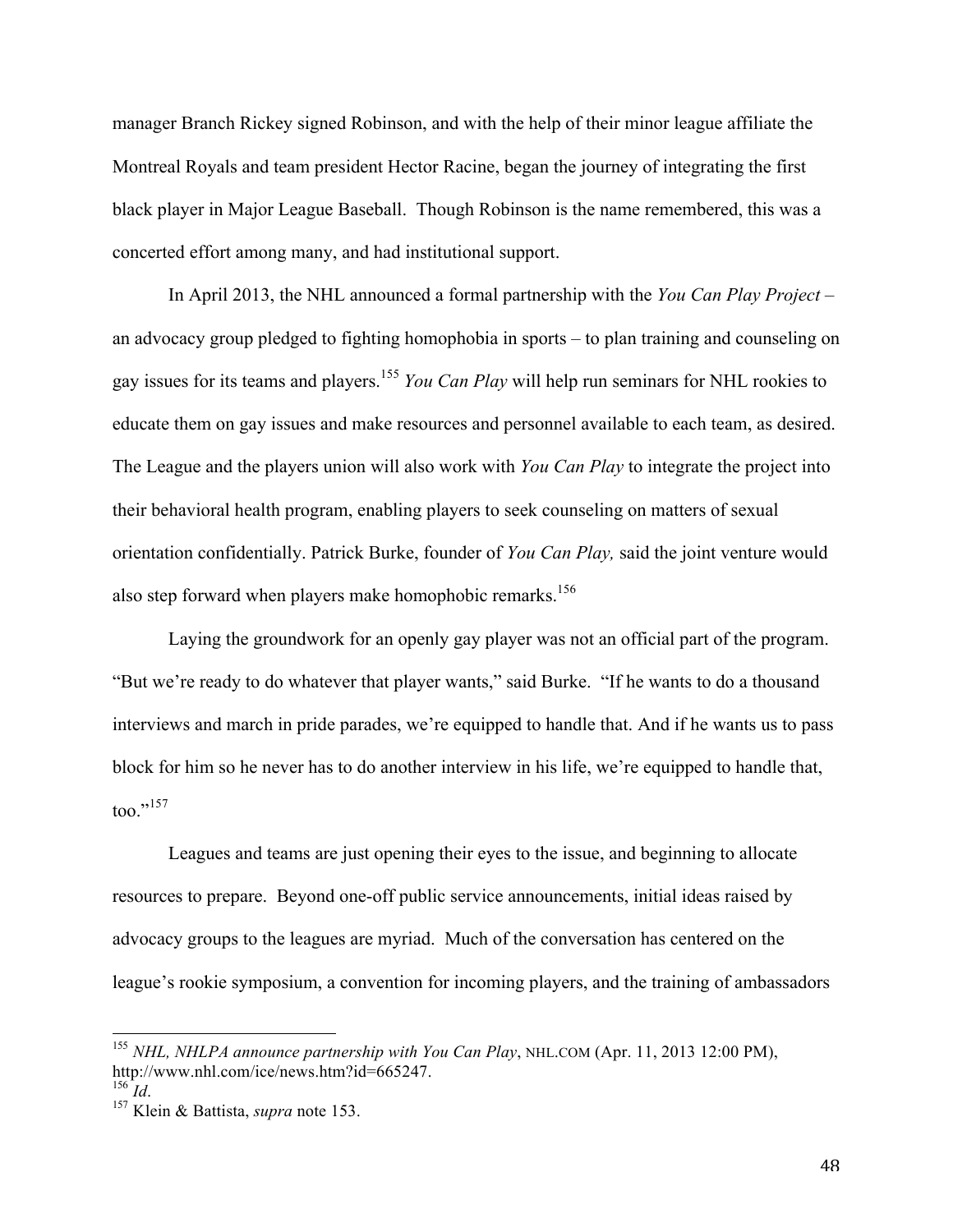(former players who can deliver the message). The dialogue includes other issues such as ordering stadiums and arenas to stop jokingly focusing their "kiss cams" on two men, for instance. 158

After education and awareness, leagues and clubs have two primary ways to affect the issue of homosexuals in men's professional team sports: through anti-discrimination policy and through discipline. In order for a homosexual professional athlete to come out publicly and continue to have success in his athletic career, it will take a truly concerted effort within sport.

#### **VIII. The Potential for Discrimination**

Current federal law generally does not prohibit workplace discrimination based on sexual orientation or gender identity. Title VII protections from discrimination based on sex do not extend to sexual orientation.<sup>159</sup> Nonetheless, gay male athletes could potentially succeed on claims related to sexual orientation or gender identity either by utilizing their state or local laws, if applicable, or by shaping their claims to fit within the very particular requirements of cognizable same-sex sexual harassment or gender stereotyping claims under federal law.

#### **A. Federal Law**

!!!!!!!!!!!!!!!!!!!!!!!!!!!!!!!!!!!!!!!!!!!!!!!!!!!!!!!

Despite the express lack of protection for sexual orientation, Title VII does provide protections from harassment or discrimination based on sex or gender stereotyping—a type of sex discrimination based on a person's failure to comply with gender stereotypes.<sup>160</sup> For example, under Title VII, a gay male athlete may base a discrimination claim on evidence of same-sex

<sup>&</sup>lt;sup>158</sup> *Id.* 159 42 U.S.C.A. § 2000e-2 (The Civil Rights Act of 1964 introduced new federal statutory rights against discrimination based upon several categories of prohibited discrimination. The statute made it unlawful employment practice for an employer to discriminate against any individual with respect to his compensation, terms, conditions, or privileges of employment, because of such individual's race, color, religion, sex, or national origin.).

<sup>160</sup> *See* Price Waterhouse v. Hopkins, 490 U.S. 228 (1989).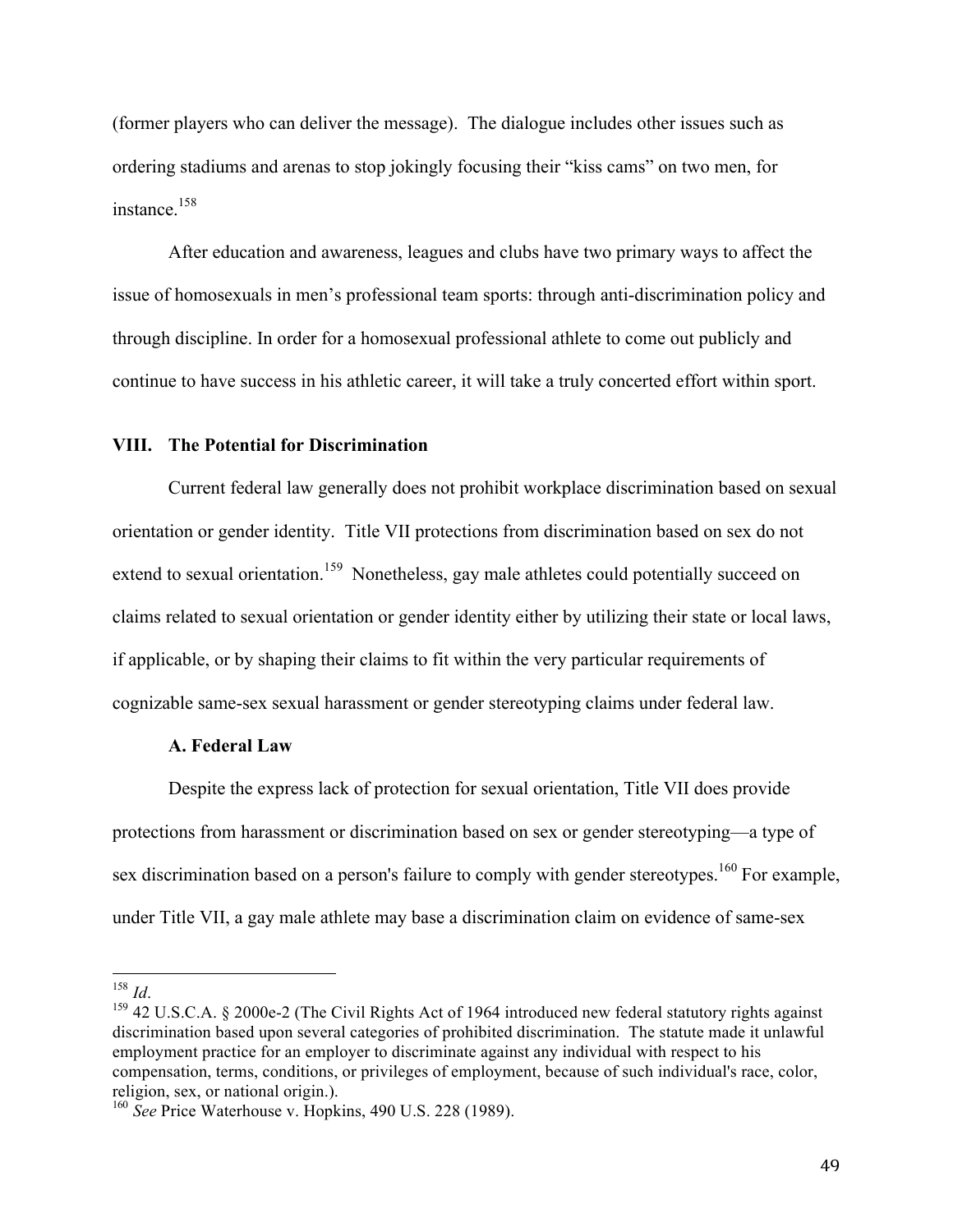discrimination resulting from his failure to meet stereotyped expectations of masculinity. An employee's claims for hostile work environment and disparate treatment were found sufficient under Title VII where they included allegations that the employer discriminated against him because he did not fit the employer's stereotype of how a male should act. In one instance, an employee alleged that co-workers and supervisors frequently made fun of his appearance, mannerism, gestures, patterns of speech, and his seriousness, and that he was harassed because he did not fit the employer's "macho image."<sup>161</sup>

Sex stereotype discrimination is where an employer takes an "employment action" against someone based on that person's non-conformance with a gender stereotype.<sup>162</sup> An employer's employment action can be any number of things to an employee, including: failing to hire, failing to promote, firing, demotion, transfer to a an undesirable job, being placed on probation, put on leave or lowering of pay. Basically, any undesirable action that an employer takes based on the failure of an employee to meet a gender stereotype can qualify as a negative employment action.<sup>163</sup>

It has proven difficult for many gay plaintiffs to establish a claim under Title VII for discrimination based on gender stereotyping because "[s]tereotypical notions about how men and women should behave will often necessarily blur into ideas about heterosexuality and homosexuality."<sup>164</sup> Recognizing that a gender-stereotyping claim should not be used to "bootstrap protection for sexual orientation into Title VII," circuit courts have struggled to distinguish between discrimination based on sexual orientation and that based on gender

<sup>&</sup>lt;sup>161</sup> Schlegelmilch v. City of Sarasota Police Dep't., 2006 WL 2246147 (M.D. Fla. Aug. 3, 2006).

 $162$  Faragher v. City of Boca Raton, 524 U.S. 775 (1998) ("A tangible employment action constitutes a significant change in employment status, such as hiring, firing, failing to promote, reassignment with significantly different responsibilities, or a decision causing a significant change in benefits."). <sup>163</sup> *Id*. at 808.

<sup>164</sup> Howell v. N. Cent. Coll., 320 F. Supp. 2d 717, 723 (N.D. Ill. 2004).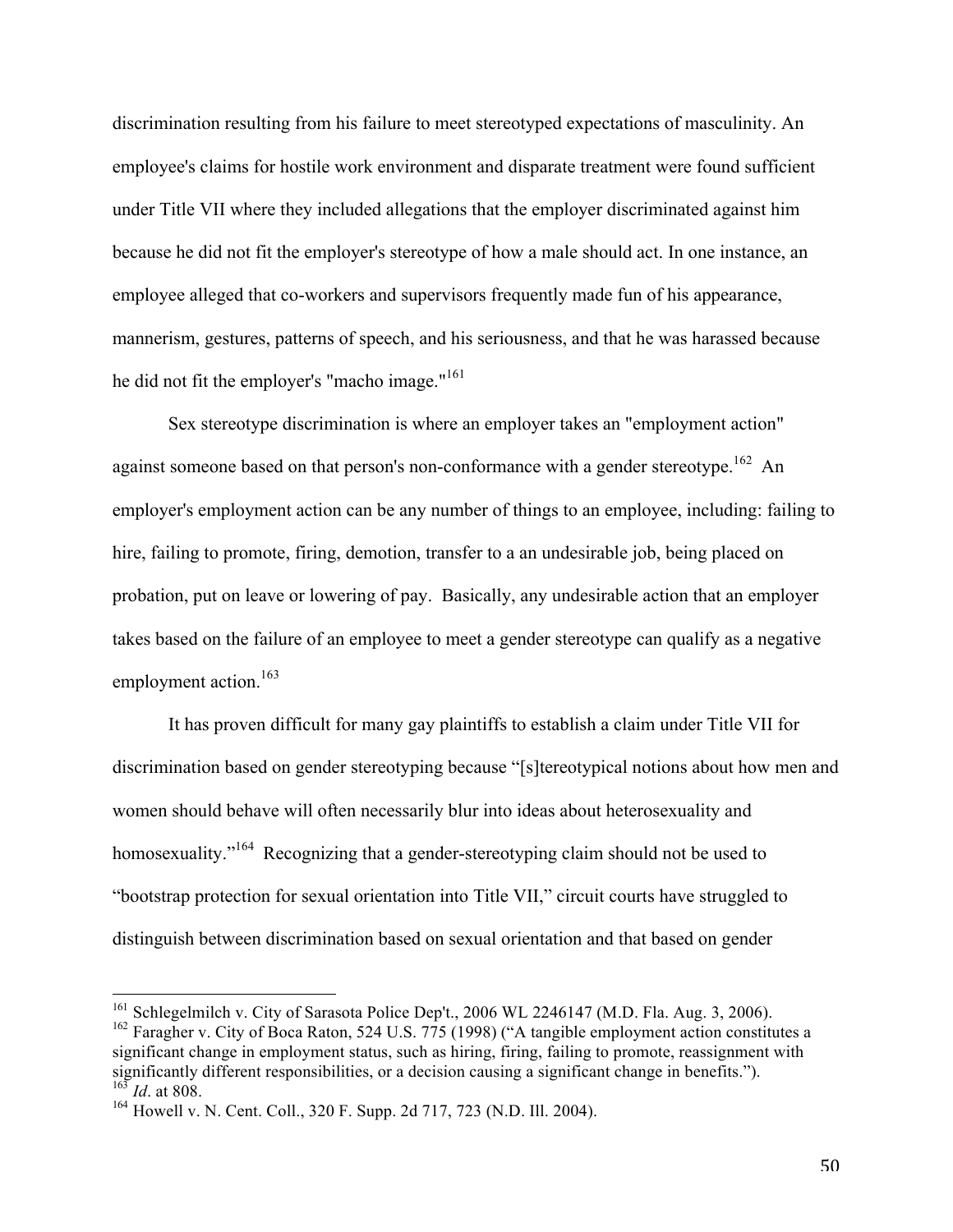stereotyping.<sup>165</sup> In determining whether discrimination is based on a plaintiff's nonconforming gender behavior, courts look to *Price Waterhouse*, where the Supreme Court focused principally on characteristics that were readily demonstrable in the workplace, such as work attire, hairstyle, and one's manner of walking and talking. 166 Thus, courts that have applied *Price Waterhouse* have reasoned that, for a gender-stereotyping claim to succeed, plaintiffs should be able to identify the observable, nonconforming gender behavior upon which the discrimination could be based.

Title VII does also carve out an exception for sex-specific hiring practices justified because of a so-called "bona fide occupational qualification," or "BFOQ."' <sup>167</sup> If an employer can demonstrate that being either male or female is an essential part of the job, the BFOQ provision protects the employer from liability under Title VII. The BFOQ provision reads:

Notwithstanding any other provision of this subchapter . . . it shall not be an unlawful practice for an employer to hire and employ employees ... on the basis of his religion, sex or national origin in those certain instances where religion, sex or national origin is a bona fide occupational qualification reasonably necessary to the normal operation of that particular business or enterprise

Courts have accepted the BFOQ justification in a residual cluster of sex discrimination cases involving prison guards, medical attendants and bathroom custodians.<sup>168</sup> In essence, the BFOQ exception was meant to accommodate those rare jobs that absolutely required employees to possess some unique sex-specific trait.

<sup>165</sup> Simonton v. Runyon, 232 F.3d 33, 38 (2d Cir. 2000).

<sup>166</sup> *Price Waterhouse*, 490 U.S. at 235.

<sup>&</sup>lt;sup>167</sup> Although Title VII of the Civil Rights Act of 1964 (42 U.S.C.A. §§ 2000e et seq.) prohibits sex discrimination in employment, the bona fide occupational qualification (BFOQ) exception provided in § 703(e)(1) of Title VII (42 U.S.C.A. § 2000e-2(e)(1)) justifies such discrimination in the instances where sex is a BFOQ reasonably necessary to the normal operation of the particular business for which the exception is claimed.

<sup>&</sup>lt;sup>168</sup> Dothard v. Rawlinson, 433 U.S. 321 (1977); Fesel v. Masonic Home of Del., Inc. 428 F. Supp. 573 (D. Del. 1977); Mieth v. Dothard, 418 F. Supp. 1169, 1184-85 (M.D. Ala. 1976); Reynolds v. Wise, 375 F. Supp. 145, 151 (N.D. Tex. 1973).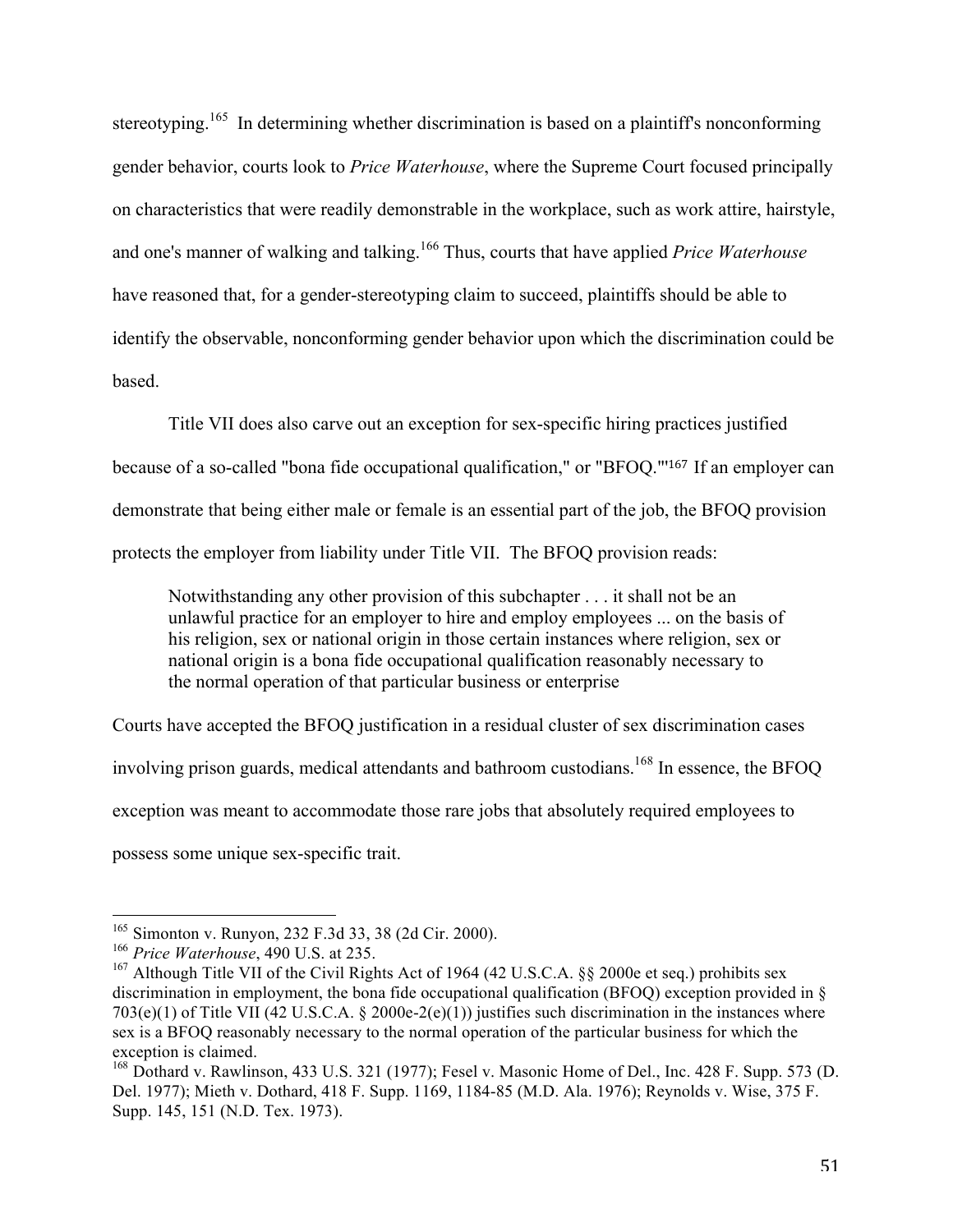Avi Sinenski draws an interesting comparison to the world of sports, suggesting that organizations owning men's professional team sports might be sheltered by the BFOQ in the event they decide to dismiss openly gay athletes:

While seemingly unrelated, these positions (prison guards, medical attendants and bathroom custodians) share a common element because they involve the potential or actual observation of the naked body. It is this rationale inherent in the BFOQ that might give a professional sports league a leg to stand on if they decided to bar openly gay players from the locker room. Just as it might be inappropriate for a female to serve in certain roles where men would risk the potential undesired exposure of their naked bodies to a female, the argument could be made that the same should be true where men would risk the potential undesired exposure of their naked bodies to a homosexual male. While it might be a bit of a stretch to suggest that the exposure of the male body to a female is equivalent to the exposure of the male body to a homosexual male, the same discomfort and sexual tension might exist in both cases. Thus, if a player were to come out of the closet, the team or league that he plays for might be able to find an ally within the confines of Title VII to ban him from the locker room, and consequently, from the sport as a whole.<sup>169</sup>

In terms of harassment, until 1998, it was unclear whether and under what circumstances

Title VII applied in cases of sexual harassment where the harasser and victim were of the same sex. After years of divisiveness and bitterly split circuits, the Supreme Court finally decided in *Oncale v. Sundowner Offshore Services, Inc.* that same-sex sexual harassment "because of sex" is actionable under Title VII. 170 Since *Oncale*, plaintiffs' claims of same-sex sexual harassment have had mixed success. While several courts have recognized claims for same-sex sexual harassment under Title VII, many courts have dismissed such claims based on a lack of sufficient evidence that the alleged harassment was based on sex, rather than on sexual orientation. These courts have invoked the Supreme Court's analysis in *Oncale* that same-sex sexual harassment can

<sup>169</sup> Avi Sinenski, *Not That There Is Anything Wrong With That: The Practical And Legal Implications Of A Homosexual Professional Athlete*, 10:4 U. PA. JOURNAL OF BUSINESS AND EMPLOYMENT LAW 1009, 1026 (2008),

https://www.law.upenn.edu/journals/jbl/articles/volume10/issue4/Sinensky10U.Pa.J.Bus.&Emp.L.1009%

 $28288882929$ .pdf. 170 Oncale v. Sundowner Offshore Servs., Inc., 523 U.S. 75 (1998).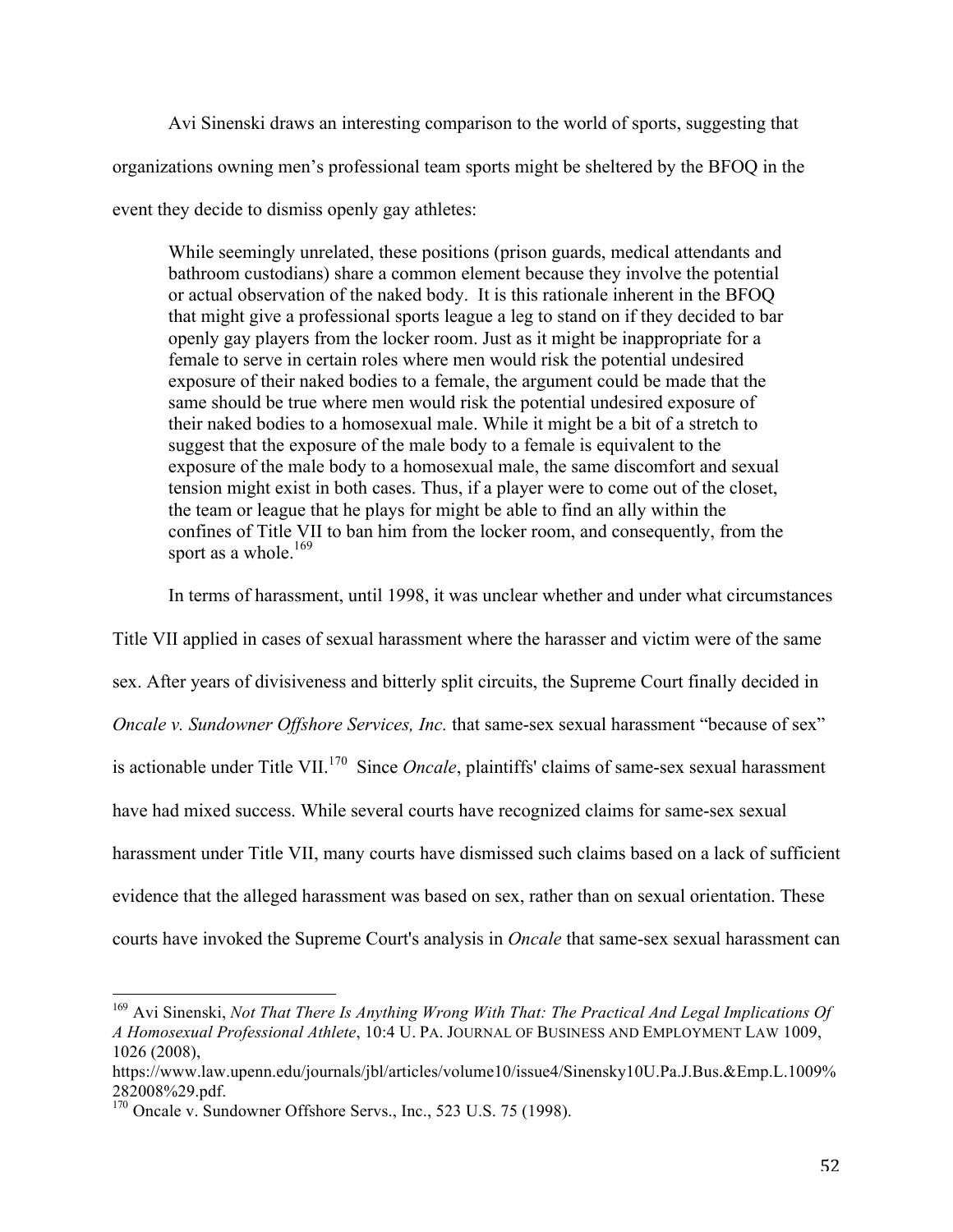be inferred only where there is evidence of sexual desire, general hostility toward one sex, or noncompliance with gender stereotypes.<sup>171</sup> Plaintiffs have been required to provide evidence that fits squarely into one of those specific situations in order to have a viable claim. Despite recognition that there may be other ways to establish that discrimination was "because of sex," in practice, courts have rarely gone beyond the narrow *Oncale* opinion. 172

For example, in *Bibby v. Philadelphia Coca Cola Bottling Co*., a gay male employee alleged hostile work environment sexual harassment based on the actions of a coworker. The employee claimed the coworker assaulted him in a locker room; used a forklift to slam a load of pallets on the platform where he was standing; and yelled at the plaintiff: "everybody knows you're gay as a three dollar bill," "everybody knows you're a faggot," and "everybody knows you take it up the ass."<sup>173</sup> While acknowledging that same-sex sexual harassment claims are cognizable under Title VII, the United States Court of Appeals for the Third Circuit nonetheless held that this plaintiff had not alleged a viable claim because the evidence showed that the harassment occurred because of his sexual orientation and not because of his sex.<sup>174</sup>

The Employment Non-Discrimination Act was introduced in the U.S. House of Representatives on June 24, 2009.<sup>175</sup> If enacted, the current version of ENDA, which closely tracks Title VII, would prohibit employment discrimination on the basis of sexual orientation and gender identity nationwide. Under ENDA, an employer that employs fifteen or more employees may not "fail or refuse to hire or to discharge any individual, or otherwise discriminate against any individual with respect to the compensation, terms, conditions, or privileges of employment

<sup>171</sup> Edward J. Reeves & Lainie D. Decker, *Before ENDA: Sexual Orientation and Gender Identity Protections in the Workplace Under Federal Law*, 20 LAW & SEXUALITY 61, 67 (2011). <sup>172</sup> *Id.*

<sup>173</sup> Bibby v. Philadelphia Coca Cola Bottling Co., 260 F.3d 257, 260 (3d Cir. 2001).

<sup>174</sup> *Id.* at 264.

 $175$  H.R. 3017, 111th Cong. (2009).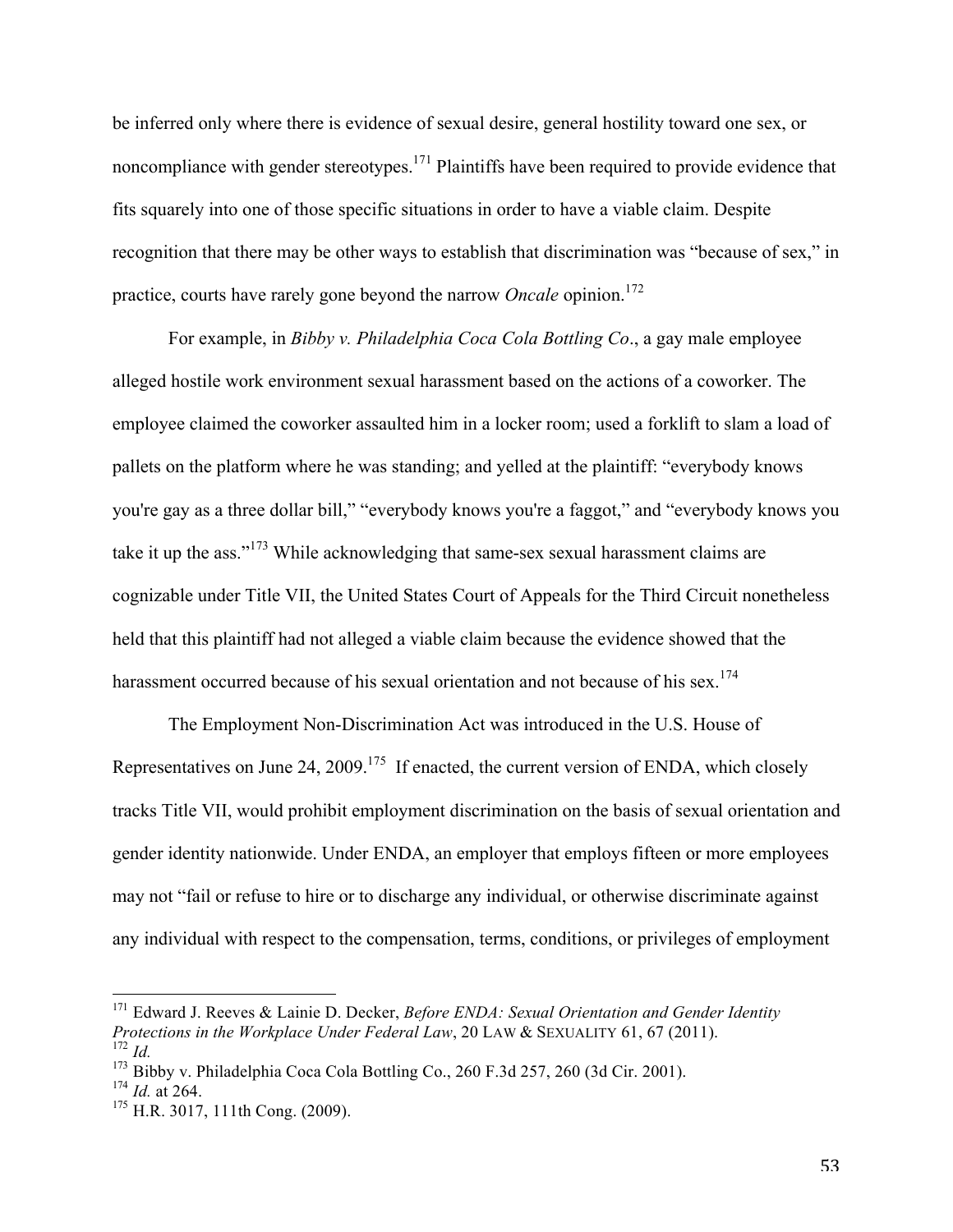of the individual, because of such individual's actual or perceived sexual orientation or gender identity," including such actions "taken against an individual based on the actual or perceived sexual orientation or gender identity of a person with whom the individual associates or has associated."<sup>176</sup> Therefore, even if an athlete is not gay, an employer that makes an adverse employment decision based on erroneous perceptions about the player's sexual orientation would be in violation of ENDA.

In sum, there is little legal recourse at federal law for gay male athletes who believe they have been discriminated against in the workplace as a result of their sexual orientation. Narrow protections from harassment or discrimination based on sex or gender stereotyping do exist, as well as even less proven avenues in the BFOQ provision. Brushing the surface of potential harassment claims above, it is clear that same-sex sexual harassment claims are perhaps as difficult to remedy. In regard to federal law, gay male athletes will be best protected if and when ENDA is enacted.

#### **B. State Laws**

!!!!!!!!!!!!!!!!!!!!!!!!!!!!!!!!!!!!!!!!!!!!!!!!!!!!!!!

Aside from federal law, many state and local laws prohibit employment discrimination based on sexual orientation. Twenty-one states, and the District of Columbia prohibit sexual orientation discrimination by statute.<sup>177</sup>

Given the varying levels of protection throughout the United States, just over half (64) of professional teams in the four major North American sports leagues are organized in states with sexual orientation anti-discrimination protections. In the NFL, 14 of the league's 32 member

<sup>176</sup> *Id*. <sup>177</sup> *Non-Discrimination Laws: State by State Information – Map*, ACLU.ORG,

http://www.aclu.org/maps/non-discrimination-laws-state-state-information-map (The states with sexual orientation antidiscrimination statutes are: California, Colorado, Connecticut, Delaware, District of Columbia, Hawaii, Illinois, Iowa, Maine, Maryland, Massachusetts, Minnesota, Nevada, New Hampshire, New Jersey, New Mexico, New York, Oregon, Rhode Island, Vermont, Washington, and Wisconsin.).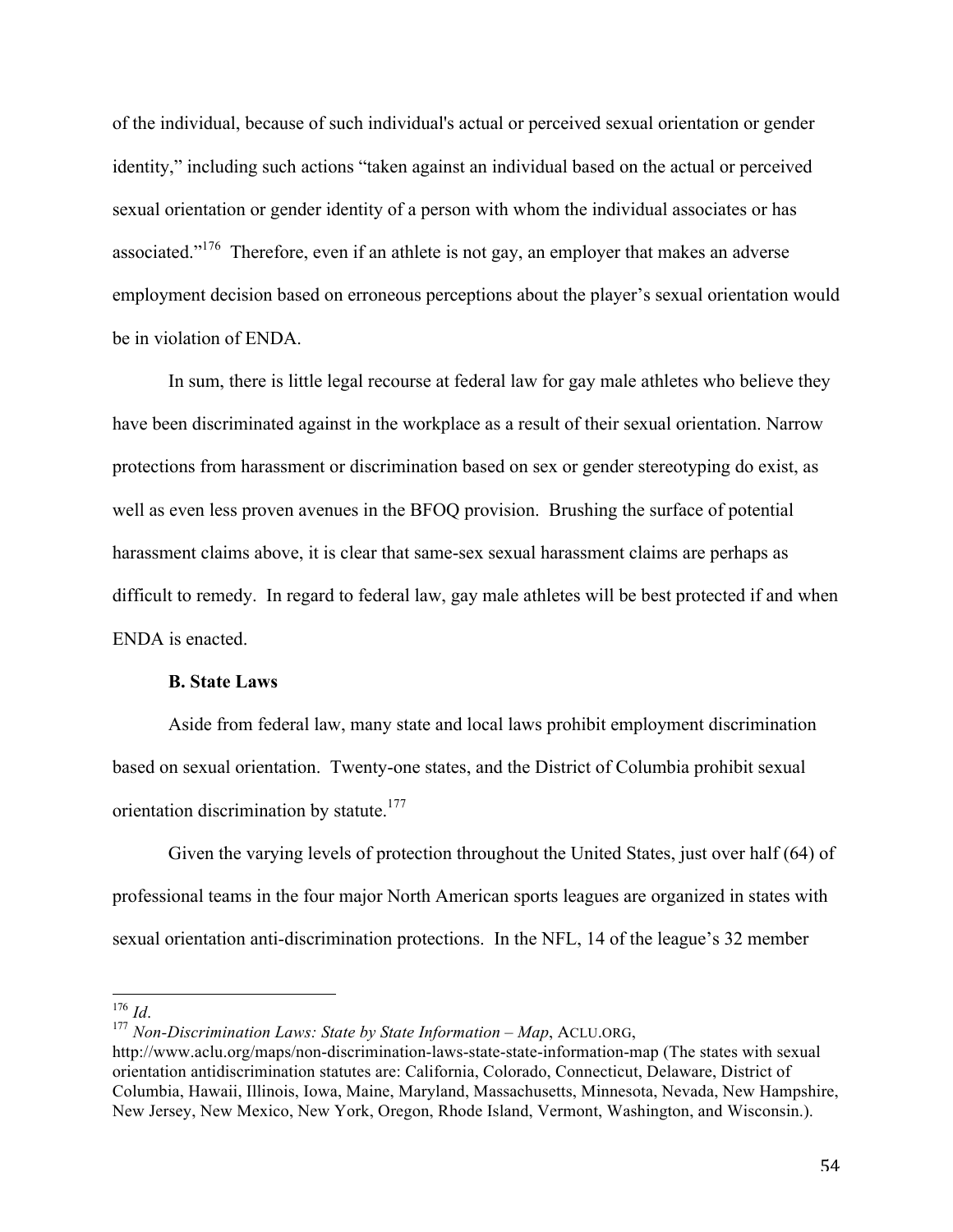clubs play in states with such protections.<sup>178</sup> In the NBA, 14 of the league's 30 member clubs play in states with such sexual orientation anti-discrimination statutes (one of which is located in Canada).<sup>179</sup> In the NHL, 19 of the league's 30 member clubs are covered (seven of which are located in Canada).<sup>180</sup> In Major League Baseball, 17 of the league's 30 member clubs are covered (one of which is located in Canada).<sup>181</sup> Thus, in total, 58 NFL, NBA, NHL and MLB are not located in states and provinces with sexual orientation anti-discrimination protections. At least 181 cities and counties prohibit sexual orientation discrimination by statute; thus more professional sport franchises may fall under such jurisdiction.

As stated above, a substantial and legitimate fear exists in the minds of closeted athletes, that their career would alter significantly (in length, in game success, in financial return) if the organization's management were to discover their sexual orientation. The fact that a player is gay might give the key decision-makers reason to factor sexual orientation into the complex algorithm that determines who to sign to long-term lucrative deals, who to waive or cut, who to trade and who to trade for. Though employment discrimination is difficult to prove by any measure, some solace must exist for closeted athletes playing for teams based in states or

<sup>&</sup>lt;sup>178</sup> NFL member clubs organized in states with sexual orientation antidiscrimination statutes are: Seattle Seahawks, San Francisco 49ers, Oakland Raiders, San Diego Chargers, Denver Broncos, Minnesota Vikings, Green Bay packers, Chicago Bears, Washington Redskins, Baltimore Ravens, Buffalo Bills, New York Jets, New York Giants and New England Patriots.

 $179$  NBA member clubs organized in states with sexual orientation antidiscrimination statutes are: Portland Trailblazers, Sacramento Kings, Golden State Warriors, Los Angeles Lakers, Los Angeles Clippers, Denver Nuggets, Minnesota Timberwolves, Milwaukee Bucks, Chicago Bulls, Washington Wizards, New York Knicks, Brooklyn Nets, Boston Celtics and, in Canada, Toronto Raptors.

<sup>&</sup>lt;sup>180</sup> NHL member clubs organized in states with sexual orientation antidiscrimination statutes are: San Jose Sharks, Los Angeles Kings, Anaheim Ducks, Colorado Avalanche, Minnesota Wild, Chicago Bulls, Buffalo Sabres, Washington Capitals, New York Rangers, New York islanders, New Jersey Devils, Boston Bruins. In Canada, Vancouver Canucks, Edmonton Oilers, Calgary Flames, Winnipeg Jets, Toronto Maple Leafs, Ottawa Senators and Montreal Canadiens.

<sup>&</sup>lt;sup>181</sup> MLB member clubs organized in states with sexual orientation antidiscrimination statutes are: Seattle Mariners, San Francisco Giants, Oakland Raiders, Los Angeles Dodgers, Anaheim Angels, San Diego Padres, Colorado Rockies, Minnesota Twins, Milwaukee Brewers, Chicago Clubs, Chicago White Sox, Washington Nationals, Baltimore Orioles, New York Yankees, New York Mets, Boston Red Sox and, in Canada, Toronto Blue Jays.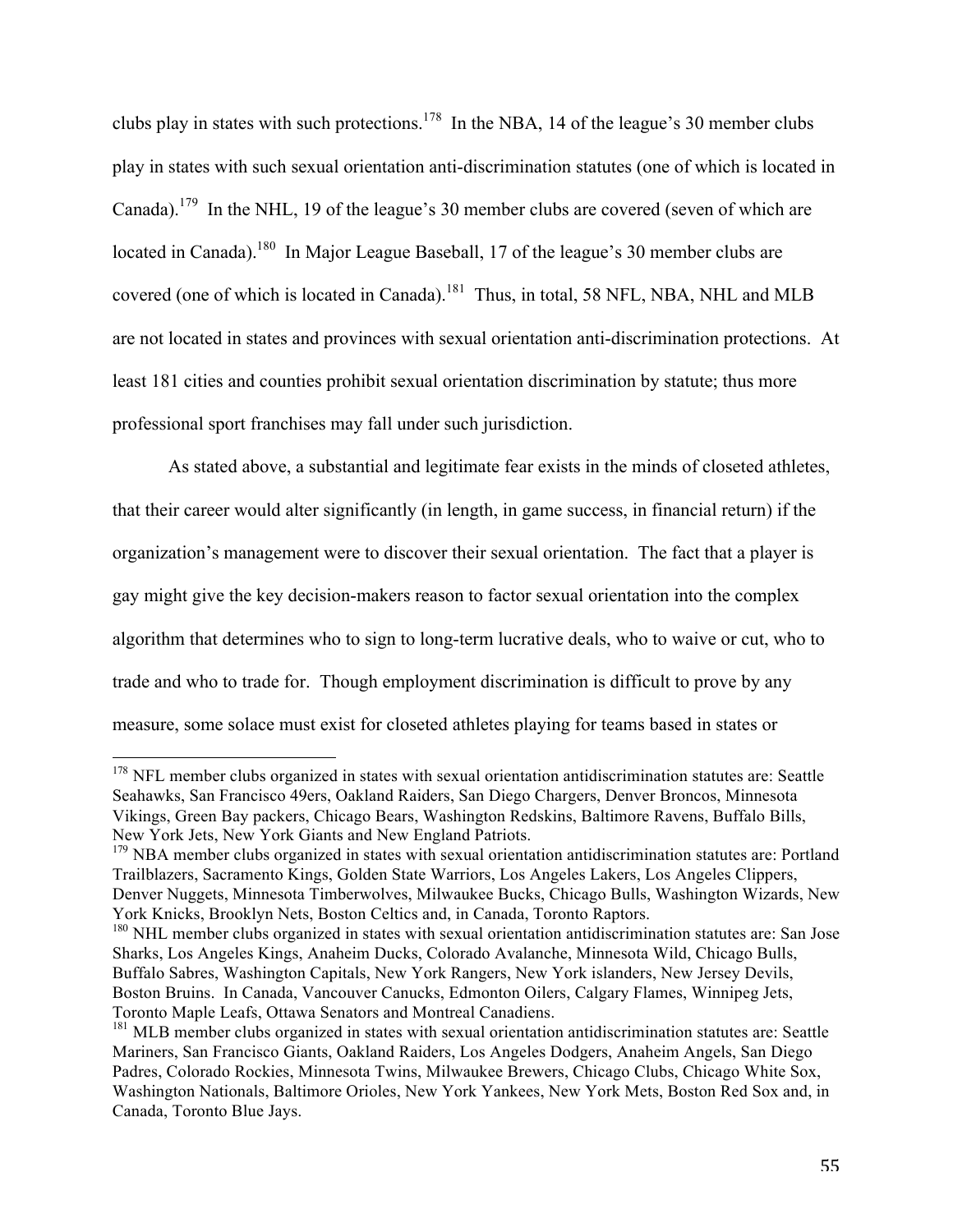provinces with statutory protections against employment discrimination based on sexual orientation.

# **C. Private Protections**

In 2003, former professional baseball player Billy Bean, one of the very few professional athletes who has come out during retirement, believed that Major League Baseball and the union representing its players, have been defunct in creating an atmosphere of tolerance and has therefore silently promoted homophobia.

The Major League Baseball Players Association, of which I'm a member, should make the case for sexual orientation non-discrimination, as other unions routinely do. As the association has made clear, baseball is a workplace, not a playground. In states and municipalities with gay-rights laws on the books, baseball clubs may actually be violating antidiscrimination statutes by allowing a hostile workplace. 182

The NBA, NFL, MLB and NHL have taken steps in recent years, adopting policies to

protect LGBT employees against unfair employment practices, because there are no legal

protections at the federal level. This was accomplished through amending the collective

bargaining agreements with each respective players union to prohibit discrimination based on

sexual orientation.

The NHL was first to include such language in their CBA, back in 2005. Article 7.2

reads:

Neither the NHLPA, the NHL, nor any Club shall discriminate in the interpretation or application of this Agreement against or in favor of any Player because of religion, race, disability, color, national origin, sex, sexual orientation, age, marital status, or membership or non-membership in or support of or nonsupport of any labor organization.<sup>183</sup>

And the relevant clause from Article 49 of the NFL CBA is:

<sup>&</sup>lt;sup>182</sup> BEAN WITH CHRIS BULL, GOING THE OTHER WAY: LESSONS FROM A LIFE IN AND OUT OF MAJOR-LEAGUE BASEBALL 238-239 (2003).

<sup>&</sup>lt;sup>183</sup> NHL Collective Bargaining Agreement, Art. 7.2, (Jul. 22, 2005), http://www.nhl.com/cba/2005-CBA.pdf.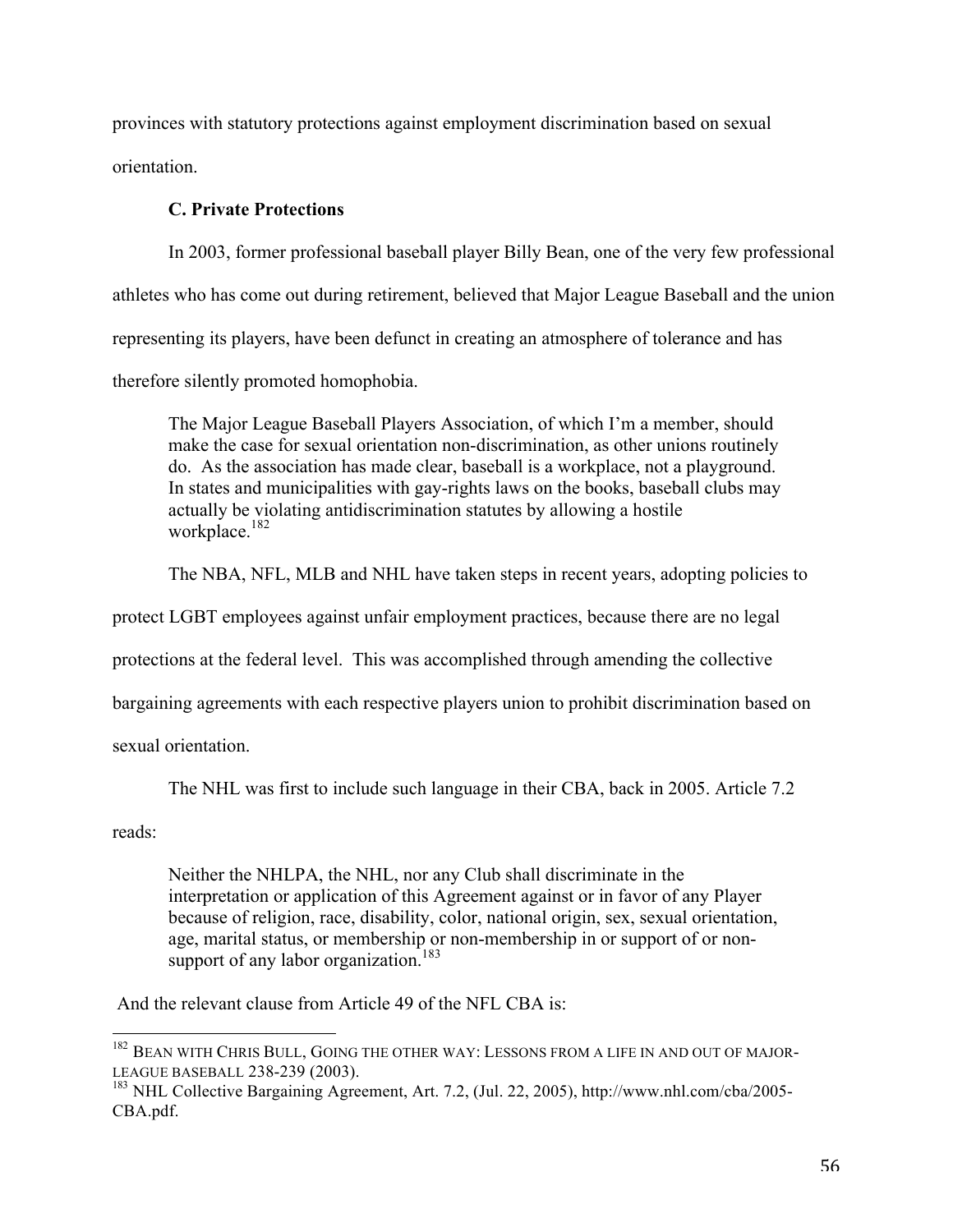There will be no discrimination in any form against any player by the NFL, the Management Council, any Club or by the NFLPA because of race, religion, national origin, sexual orientation, or activity or lack of activity on behalf of the NFLPA. 184

In 2011, Major League Baseball is followed in the footsteps of the NHL and NFL by banning anti-gay discrimination as part of a new collective bargaining agreement. A news release, issued jointly by the MLB and the Players' Association read as follows: "Nondiscrimination based on sexual orientation were added to Article XV. $^{185}$  The language mirrors NFL's collective bargaining agreement. In December, the National Basketball Association (NBA) announced they would be a adopting a non-discrimination policy that covers sexual orientation as part of their collective bargaining agreement as well.<sup>186</sup>

# **IX. Conclusion**

While we can safely assume that men's professional team sports remain a bastion in the reproduction of hyper-masculinity and homophobia, we can also suggest that homophobia is not seamless and the orthodox form of masculinity is beginning to be contested. Though many scholars and journalists continue to accuse professional sports of institutionalizing homophobia, we can also begin to see cracks, through homo-positive public statements of heterosexual athletes and newly formed organizational alliances between athletes and the LGBT community.

Within sports, more conducive discourse is beginning to develop. Still, coming out in the world of professional sports will be no easy task. Gay athletes have grown up in a near-total

 $184$  NFL Collective Bargaining Agreement, Art. 49 (Aug. 4, 2011),

http://www.widerights.com/download/2011-NFL-CBA.pdf.<br><sup>185</sup> Andy Martino, *MLB's new collective bargaining agreement to add 'sexual orientation' to* 

*discrimination clause*, N.Y. DAILY NEWS, Nov. 22, 2011.

<sup>186</sup> *NBA Adds Sexual Orientation Protections to Collective Bargaining Agreement*, HRC.ORG (Dec. 9, 2011), http://www.hrc.org/blog/entry/nba-adds-sexual-orientation-protections-to-collective-bargainingagreement.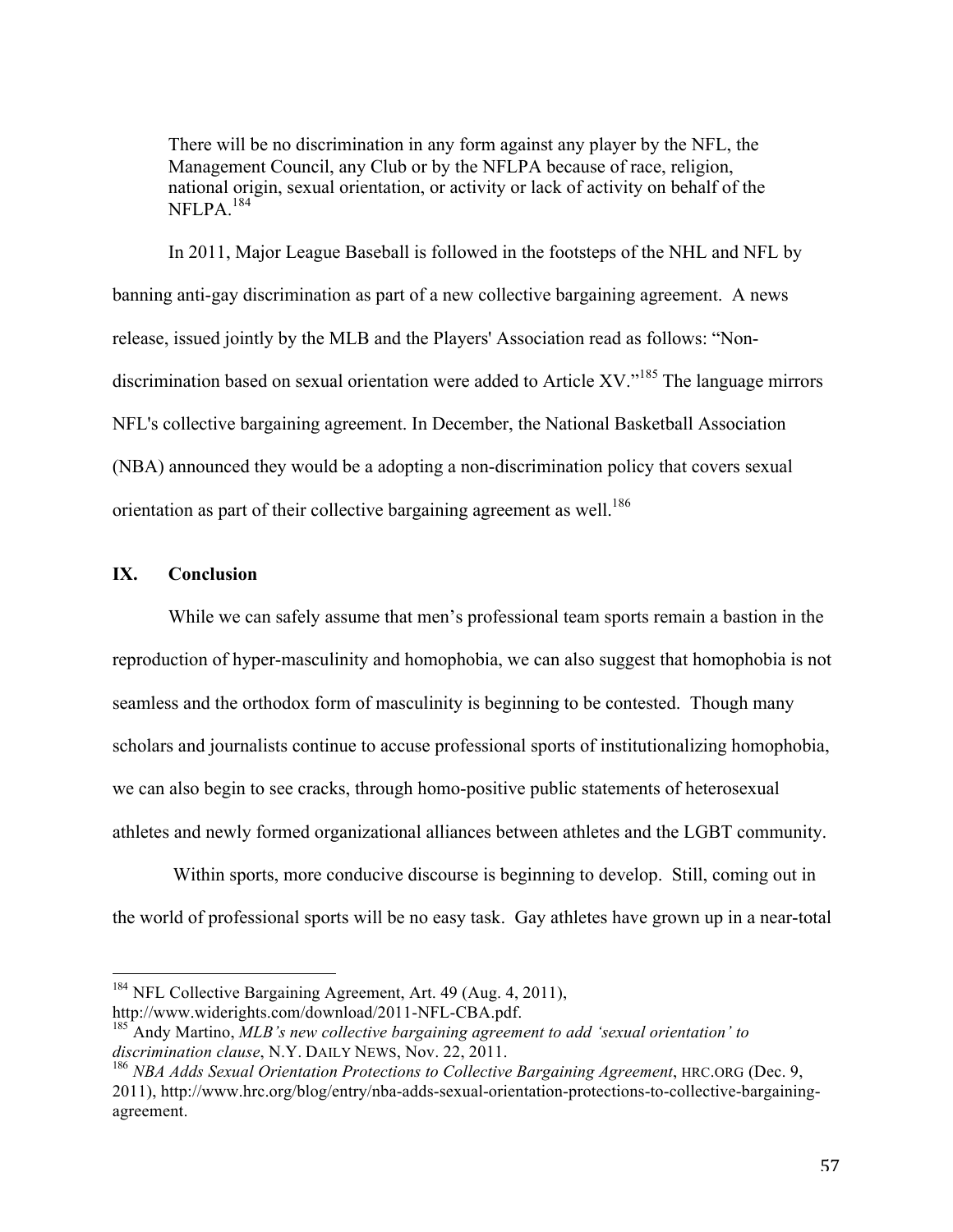institution predicated upon homophobia, and challenging the system might first mean confronting some of the fears they have built up throughout their socialization and existence in a highly homophobic arena. Not to mention, the unpredictable financial implications of coming out would make any gay athlete concerned about their livelihood think twice before disclosing their homosexuality.

With growing expectations in recent months that a gay male athlete in one of the four major professional sports leagues in North America will soon come out publicly for the first time, the NFL, NBA, NHL and MLB have begun exploring ways to accommodate and respond to such a landmark announcement. For all the education and awareness the leagues intend to bombard rookies and fans with, and the public league-wide commitments to acceptance regardless of sexual orientation, it is clear that the leagues must still protect themselves against themselves. Why? The lack of federal protections and the varying state-to-state statutes leave nearly half of these franchises without restriction to discriminate based on sexual orientation. The league's word, it has been proven, is inadequate.

As a glaring example of how sport is functioning under current laws and private protections, we need not look any further than this year's (2013) NFL Combine. Earlier in 2013, University of Colorado tight end Nick Kasa told ESPN Radio that teams have more or less asked him about his sexual orientation outright. Kasa claimed that "[Teams] ask you like, do you have a girlfriend? Are you married? Do you like girls?" Here, it is obvious that coaching staffs and management teams remain concerned about how a homosexual athlete would affect team chemistry and, in the end, if the financial investment in the player is worth it. The assumption here is that the questions are asked because the coach or general manager sees being gay as a potential liability or distraction.

58